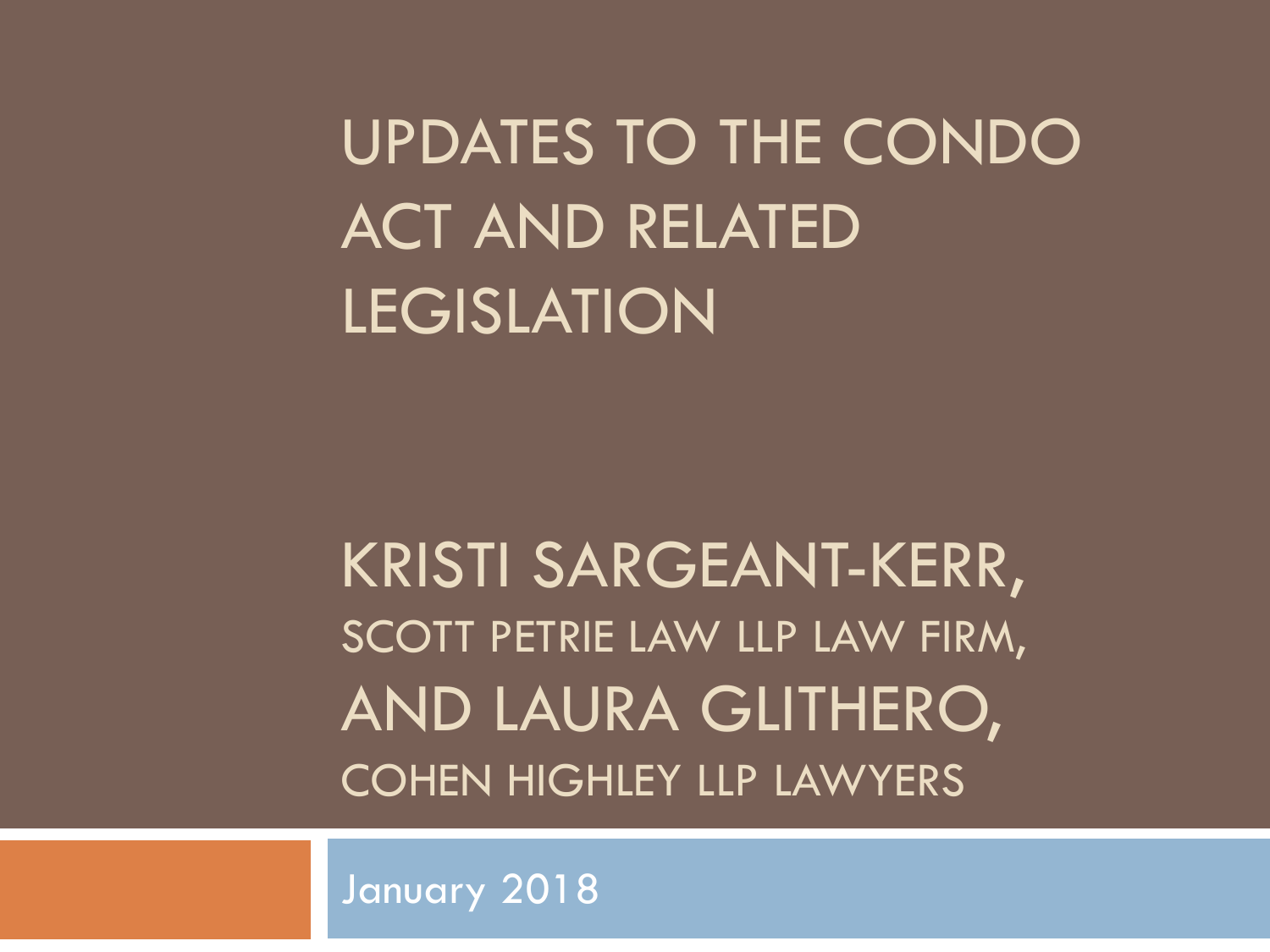# *Protecting Condominium Owners Act, 2015*

- This Act set out amendments to the *Condominium Act, 1998* 
	- **E** Significant reforms but NOT a new Condo Act
- Enactment of the *Condominium Management Services Act*
- □ Both Acts passed in December, 2015 and both required extensive Regulations before being proclaimed into force
- □ Both Acts are being proclaimed in phases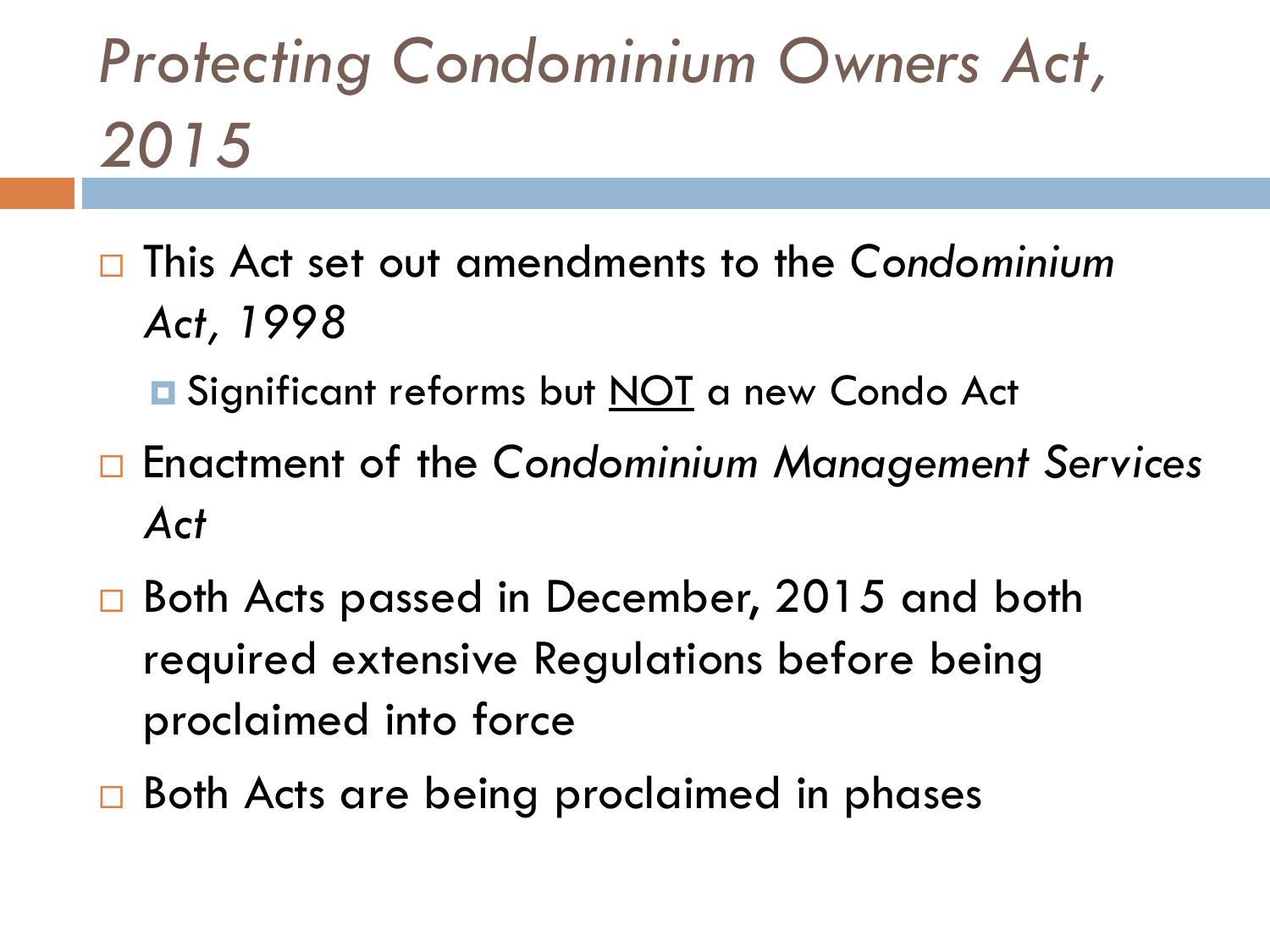#### Key Short Forms & Websites

- CAO Condominium Authority of Ontario
- □ CAT Condominium Authority Tribunal

[www.condoauthorityontario.ca](http://www.condoauthorityontario.ca/)

- □ CMSA Condominium Management Services Act
- □ CMRAO Condominium Management Regulatory Authority of Ontario

[www.cmrao.ca](http://www.cmrao.ca/)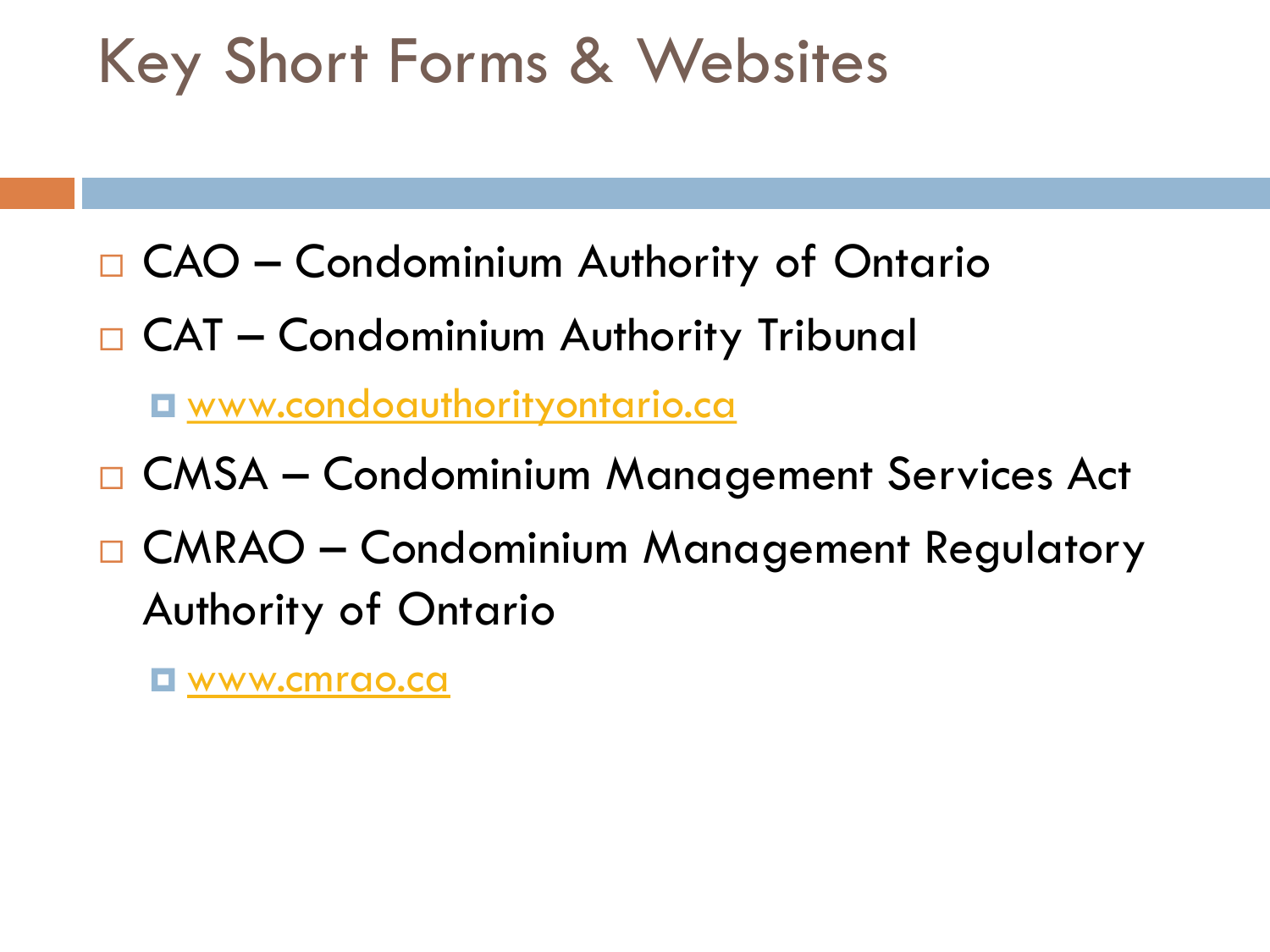### Key Dates

#### **September 1, 2017**

**□ CAO** up and running with limited services

#### **November 1, 2017**

 $\blacksquare$  4 main areas of provisions that came into effect:

- 1. CAO
- 2. CAT
- 3. CMRAO
- 4. Extensive Regulations to the Condo Act came into force as did the mandatory forms related to:
	- 1. Information Certificates
	- 2. Mandatory Director's Disclosure and 1Director's Education
	- 3. Meetings and Voting
	- 4. Record retention and access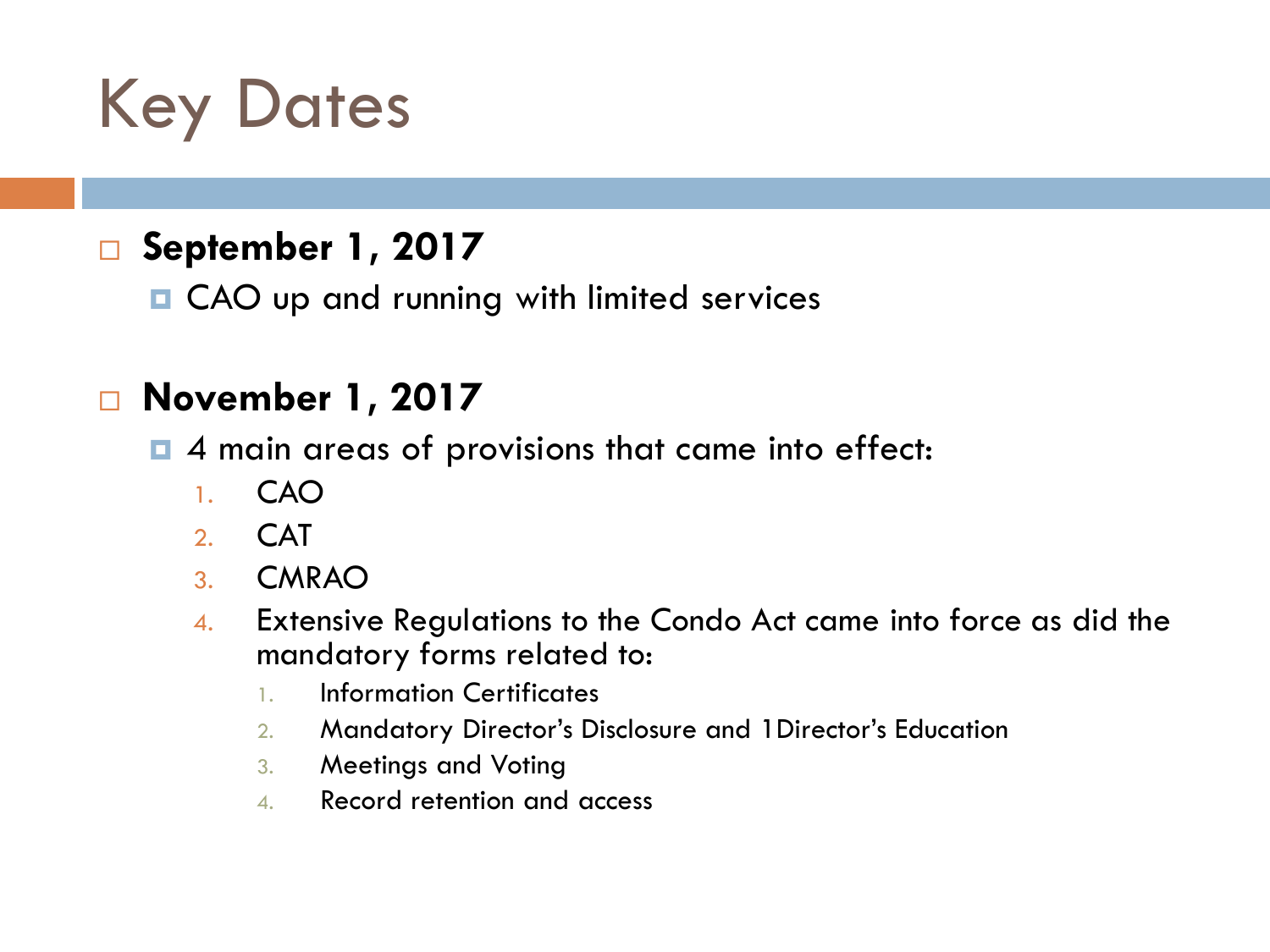Key Dates Cont'd

#### **January 1, 2018**

- **<u>E</u>** Warranties for conversion condos
- **□ CAO Returns and Notices of Change**
- **□ Compliance Order to the CAO Registrar**

#### **February 1, 2018**

**□** Remainder of the CMSA will come into effect, including the parts of the CMSA regulating licensed managers and complaints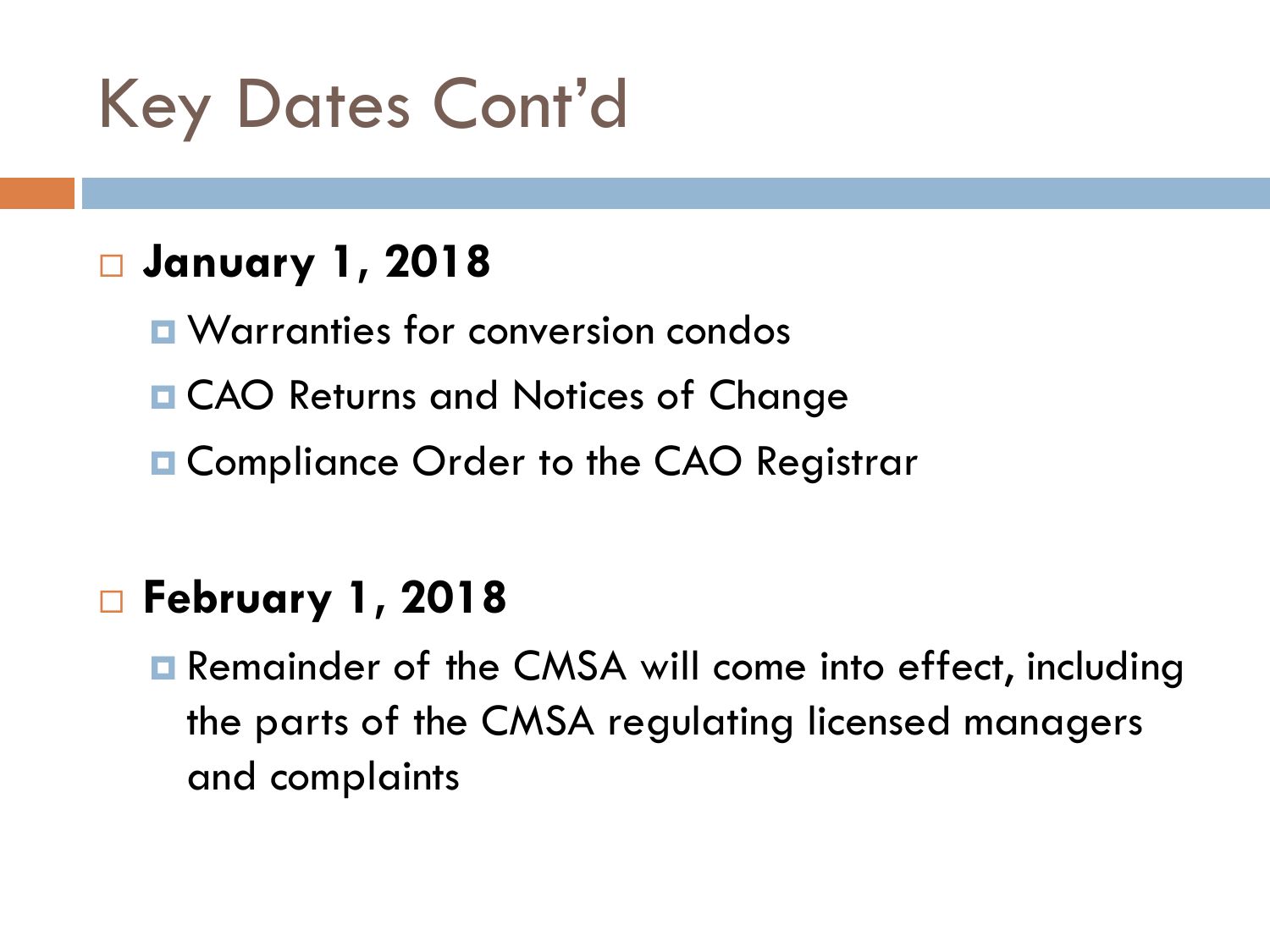# Focus of Today's Lunch & Learn

- 1. The Condominium Authority of Ontario
- 2. The New Condo Act Forms
- 3. Recap of Condo Manager Licensing
- 4. Regulation of Condo Managers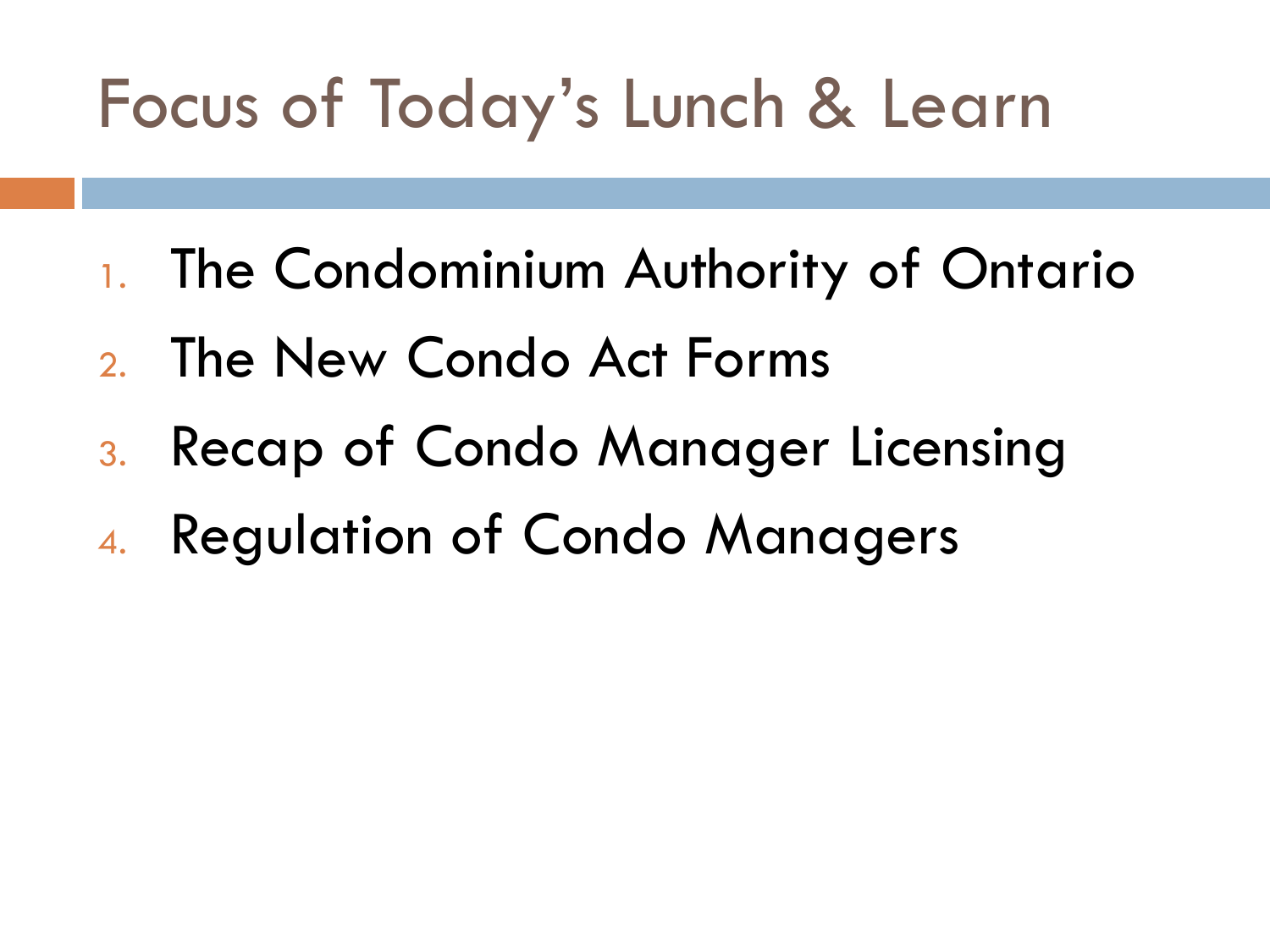### 1. Condominium Authority (CAO)

- 1. Registration
- 2. CAO Returns and Notices of Change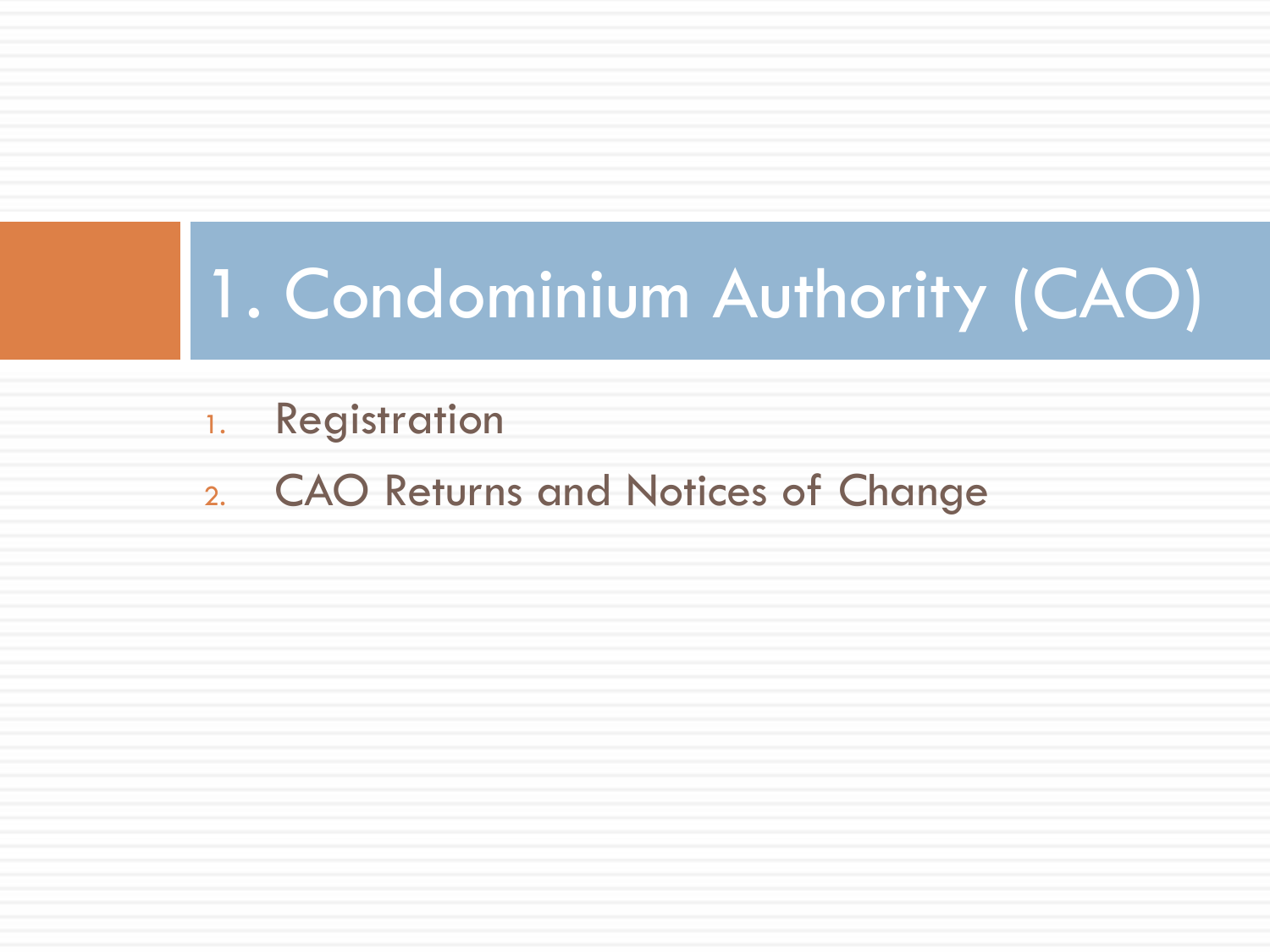# 1. CAO Registration

- **Condo corporations have until Feb. 28, 2018 to register and pay their first assessment to the CAO**
- □ Condo boards or managers must register their condominium corporation before paying the assessment.
- $\Box$  To register, a unique invitation code must be used.  $\blacksquare$  If an invitation code has not been received in the mail, contact the CAO at [info@condoauthorityontario.ca](mailto:info@condoauthorityontario.ca)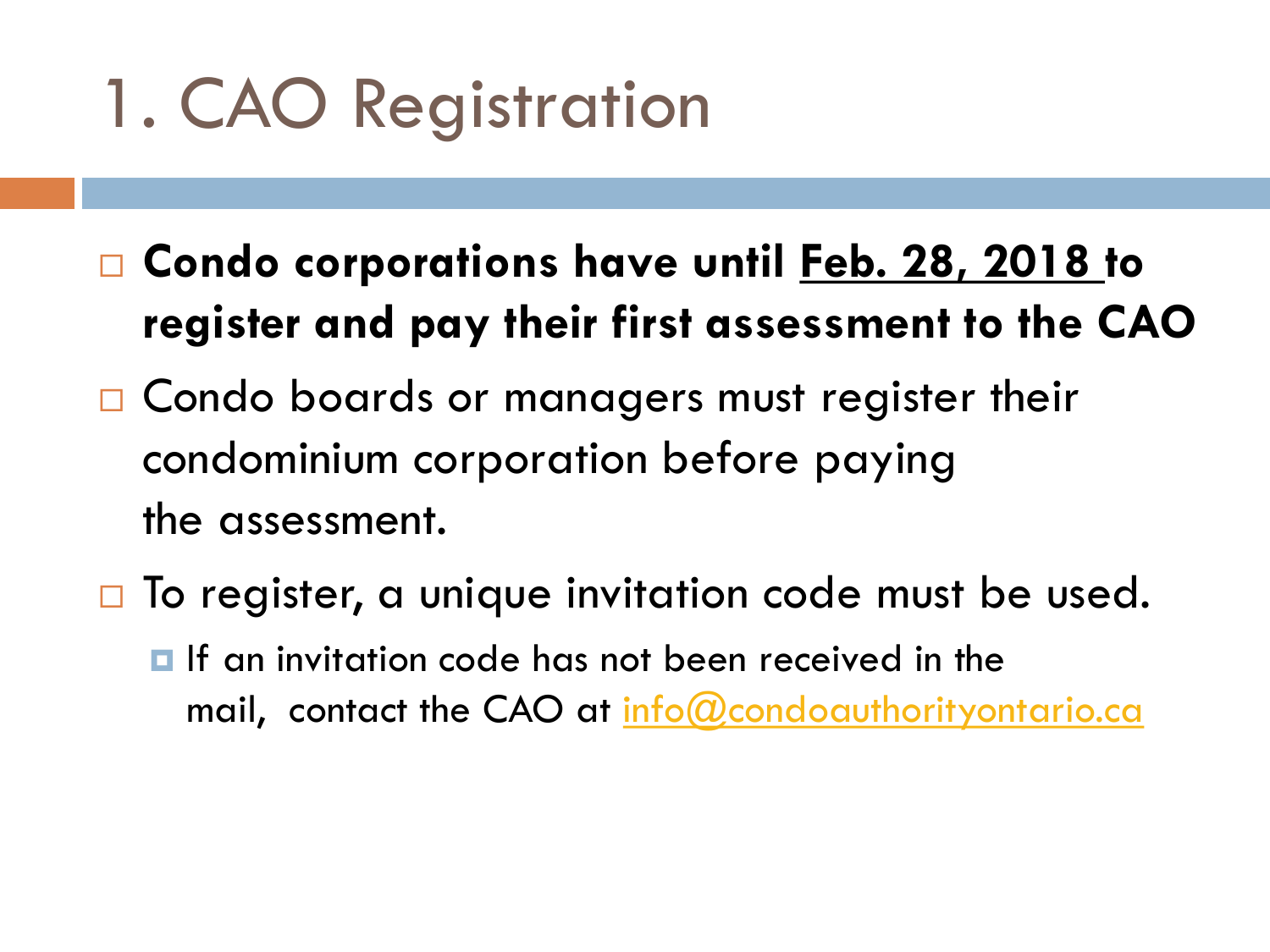### 2. CAO Returns and Notices of Change

- □ Four types of returns:
	- **D** An initial return
	- **A** turn-over return
	- **D** An annual return; and
	- **A** transitional return
- □ CAO may charge filing fees for the Returns and late fees, if applicable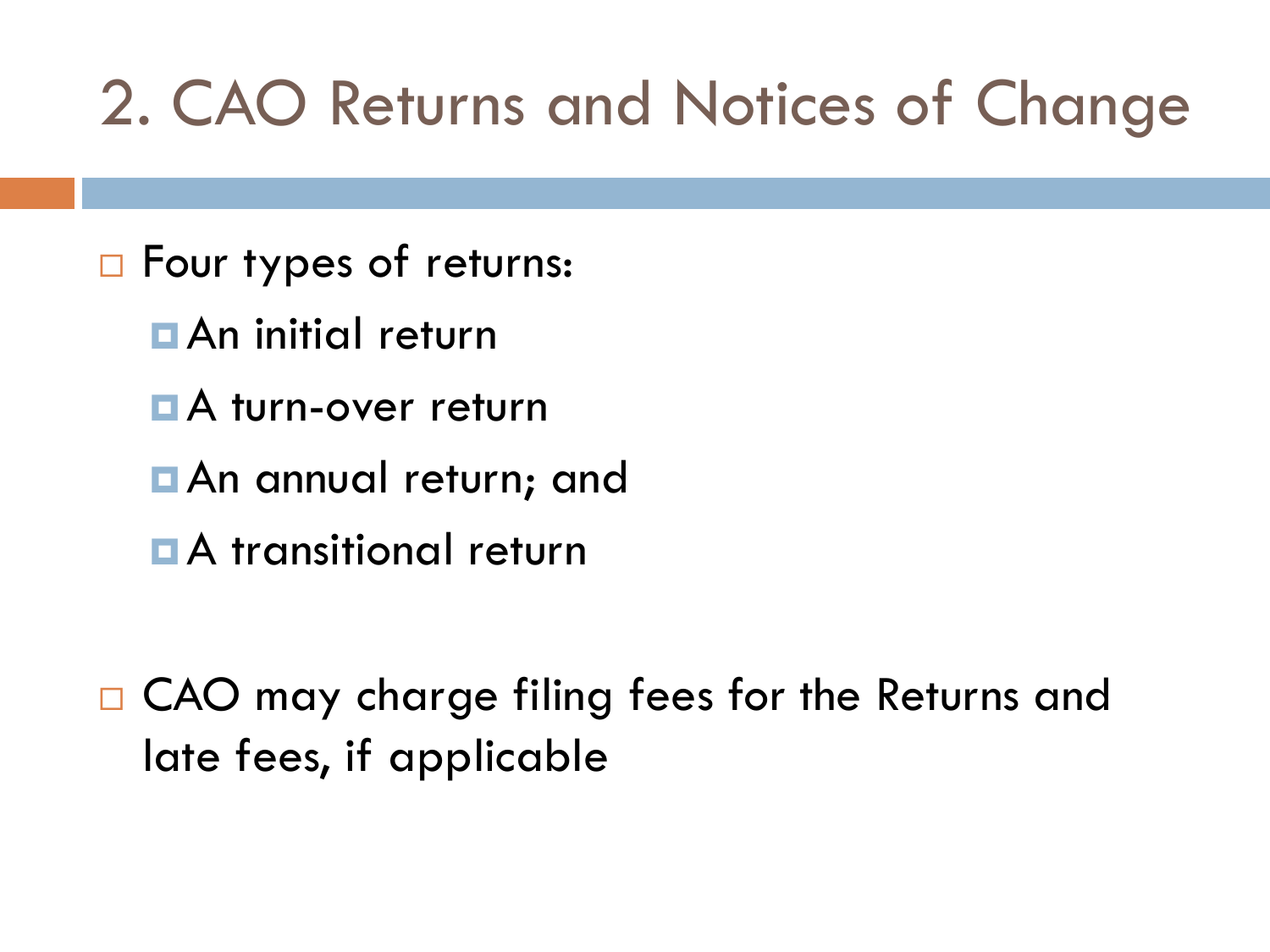## One Time Returns

#### **Transitional Return**:

**All existing condo corporations (created on or before** December 31, 2017), are required to file a one-time transitional return by **March 31, 2018**

#### **Initial Return**:

within 90 days of the date that the corporation was created

#### **Turn-over Return**:

within 90 days of the date of the turn-over meeting.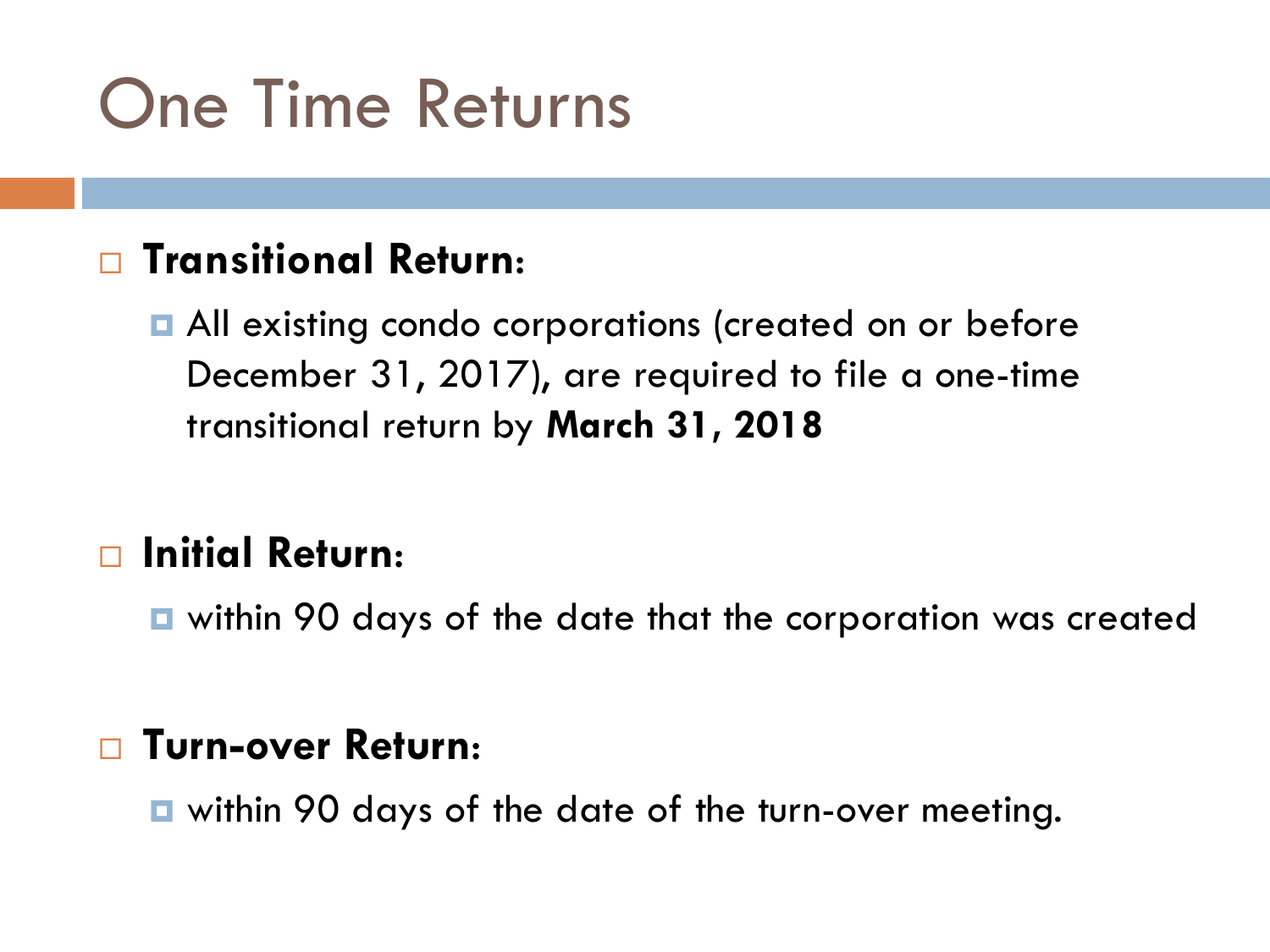# Yearly Returns

#### □ Annual returns

**□** Must be filed by all condo corporations between January 1 and March 31 each year

**If** a new condo corporation is created between January 1st and March 31st, the annual return is to be filed within 90 days of the date that the corporation was created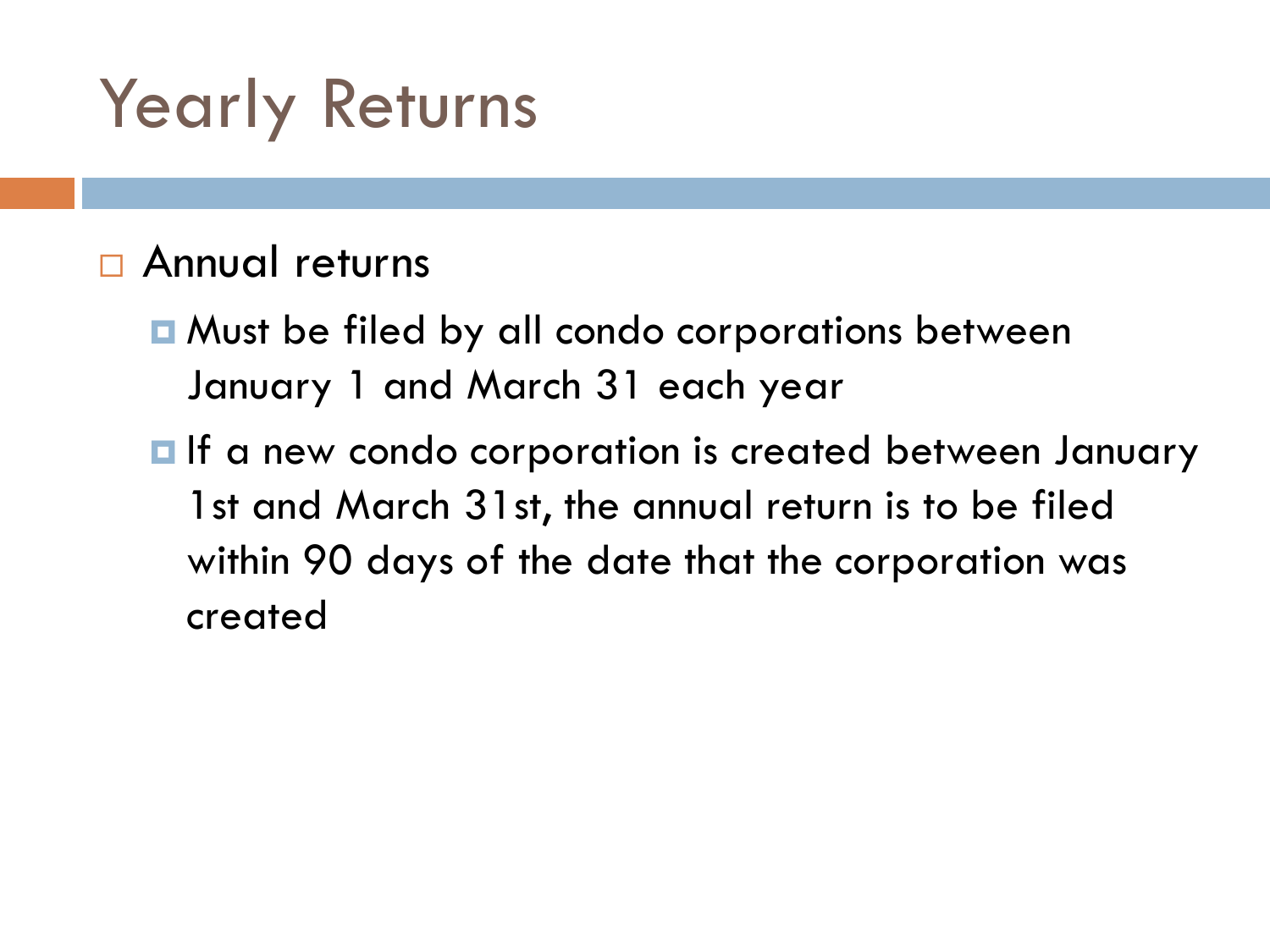

□ Condo corporations are also required to file a Notice of Change with the CAO when information filed in a return has changed

□ The Notice of Change is to be filed within 30 days of the change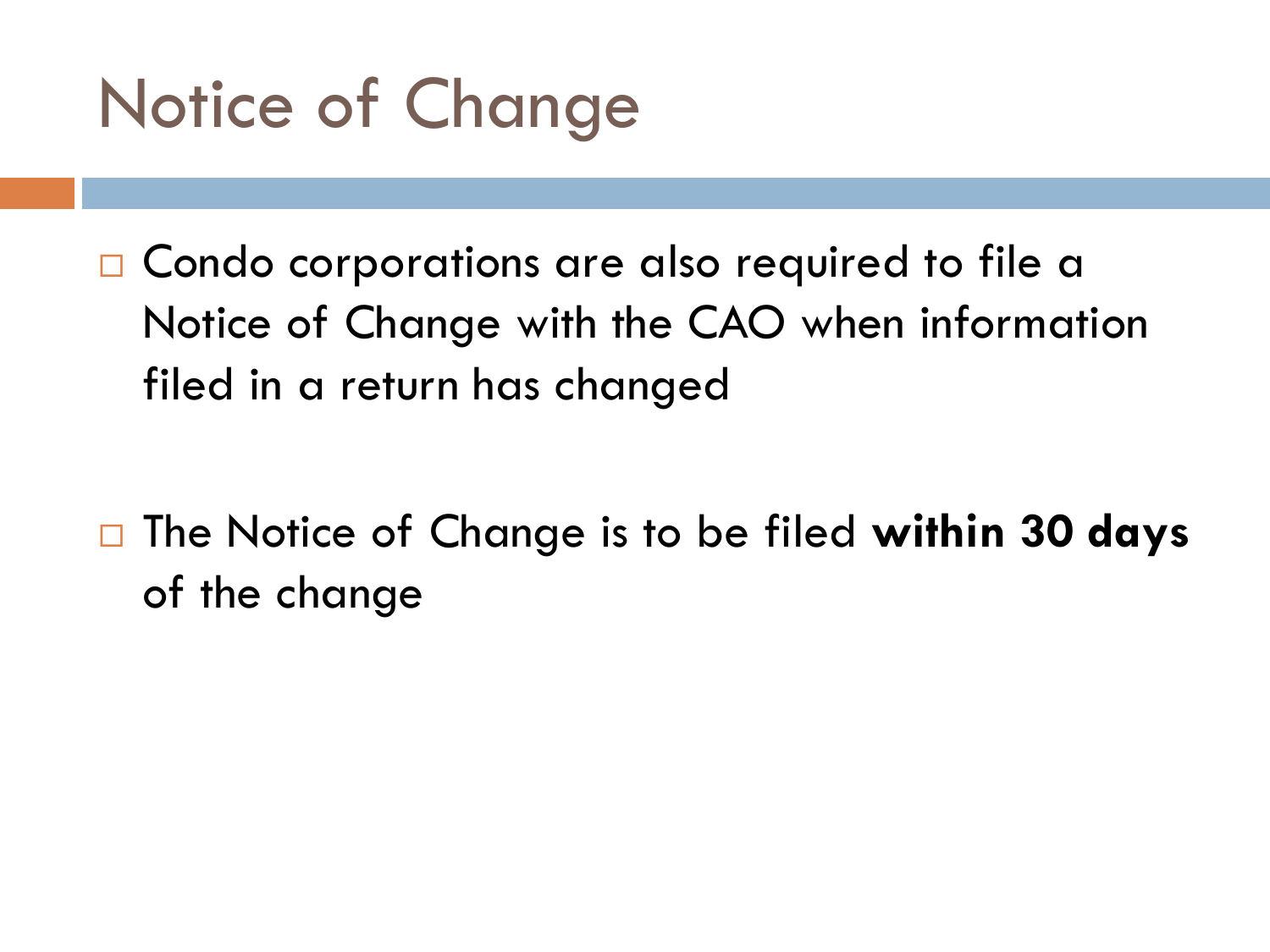# Online Filing & Registry

- □ As of March 1, 2018, condo corporations will be able to file their returns online through the CAO's website, using the same accounts that were used to register the corporation.
- **All condo corporations need to file returns by March 31, 2018.**
- $\Box$  The CAO has stated that there will be a Public Registry of the information provided in the Condo Returns as of **April 1, 2018**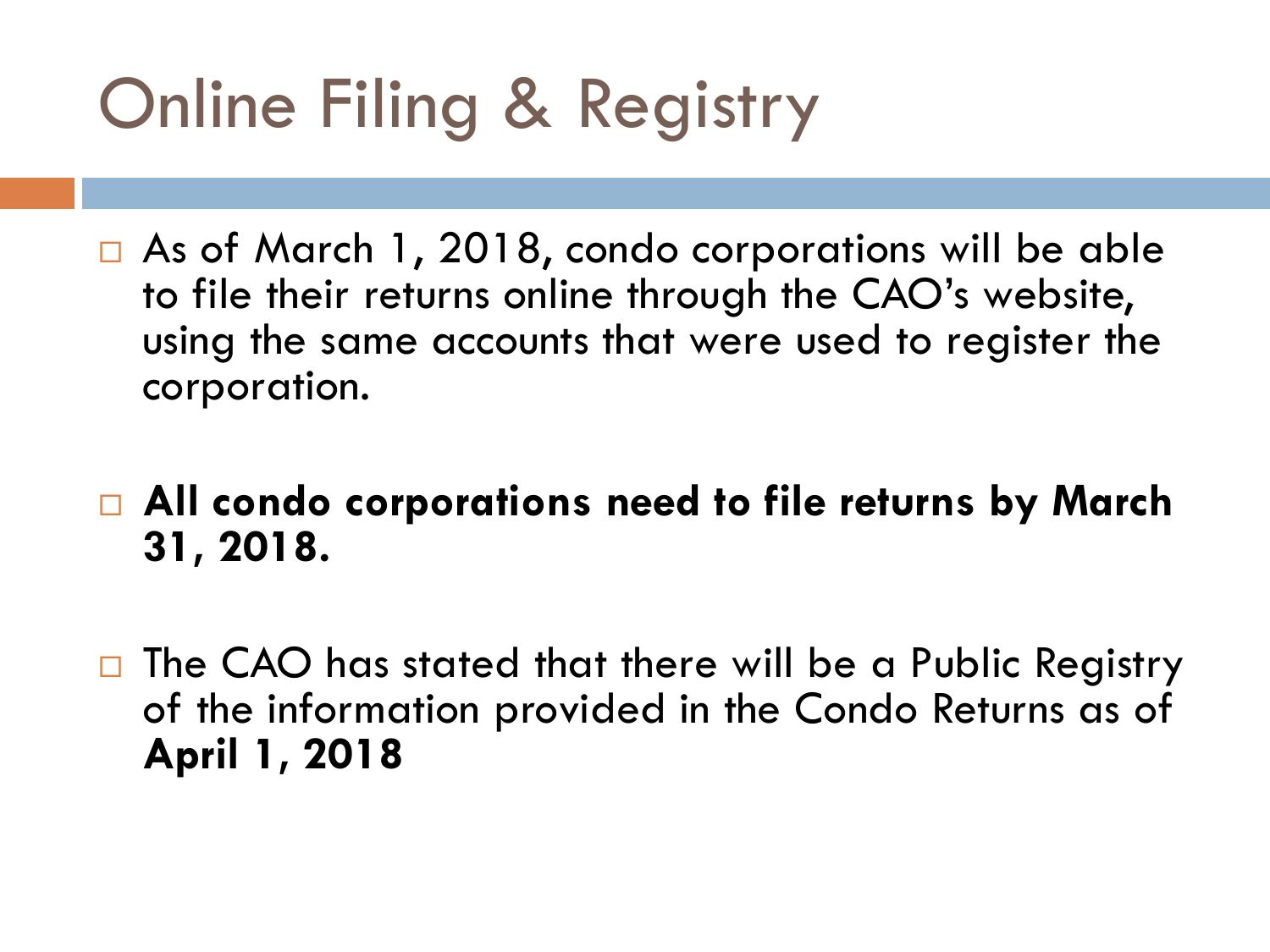### 2. The New Condo Act Forms

- 1. Information Certificates
- 2. Records and the Condo Authority Tribunal
- 3. Meetings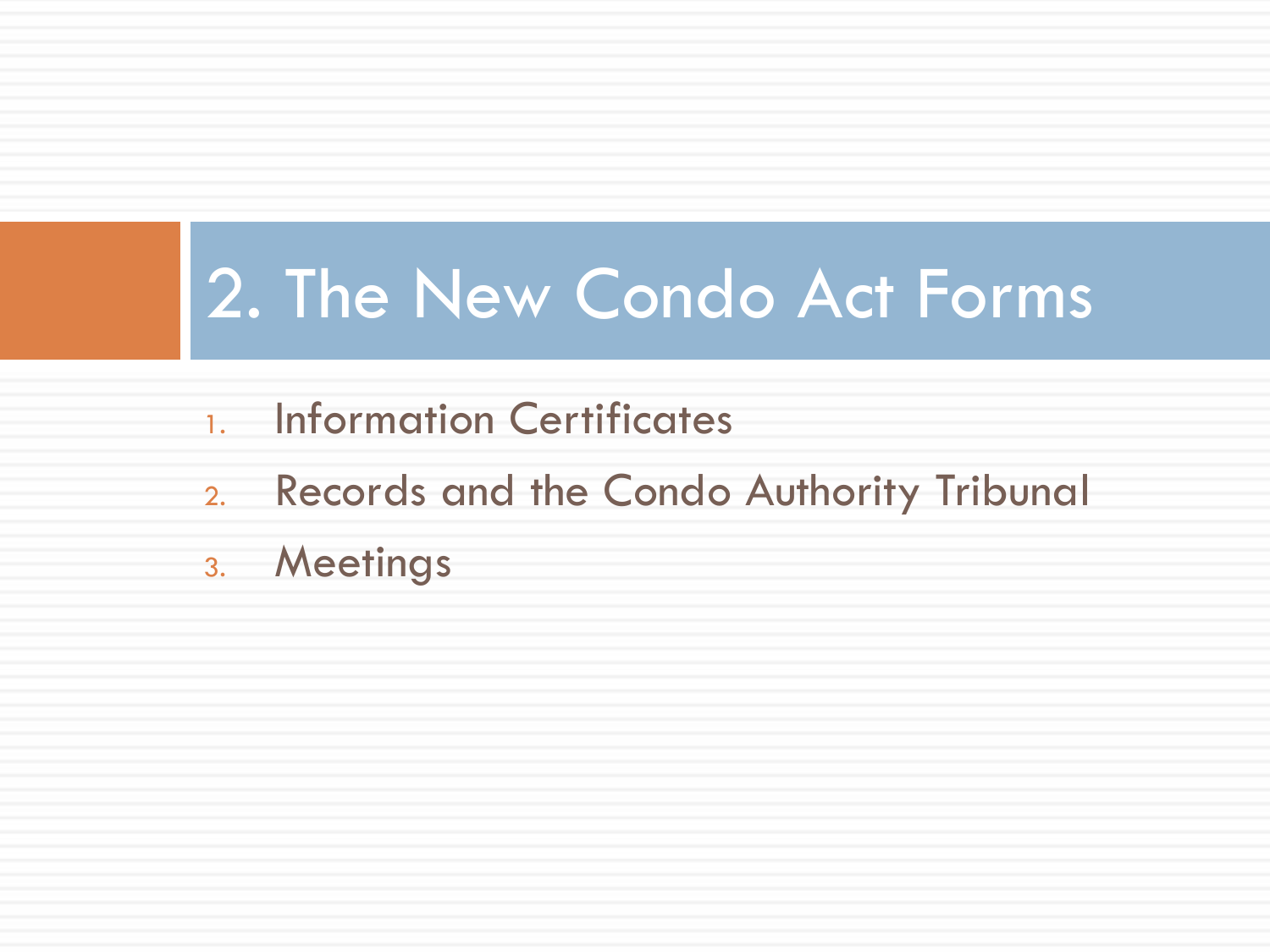# 1. Information Certificates

□ Three Kinds of Information Certificates Periodic Information Certificate **Elnformation Certificate Update** New Owner Information Certificate

□ Notice of Online Posting of Information **Certificate**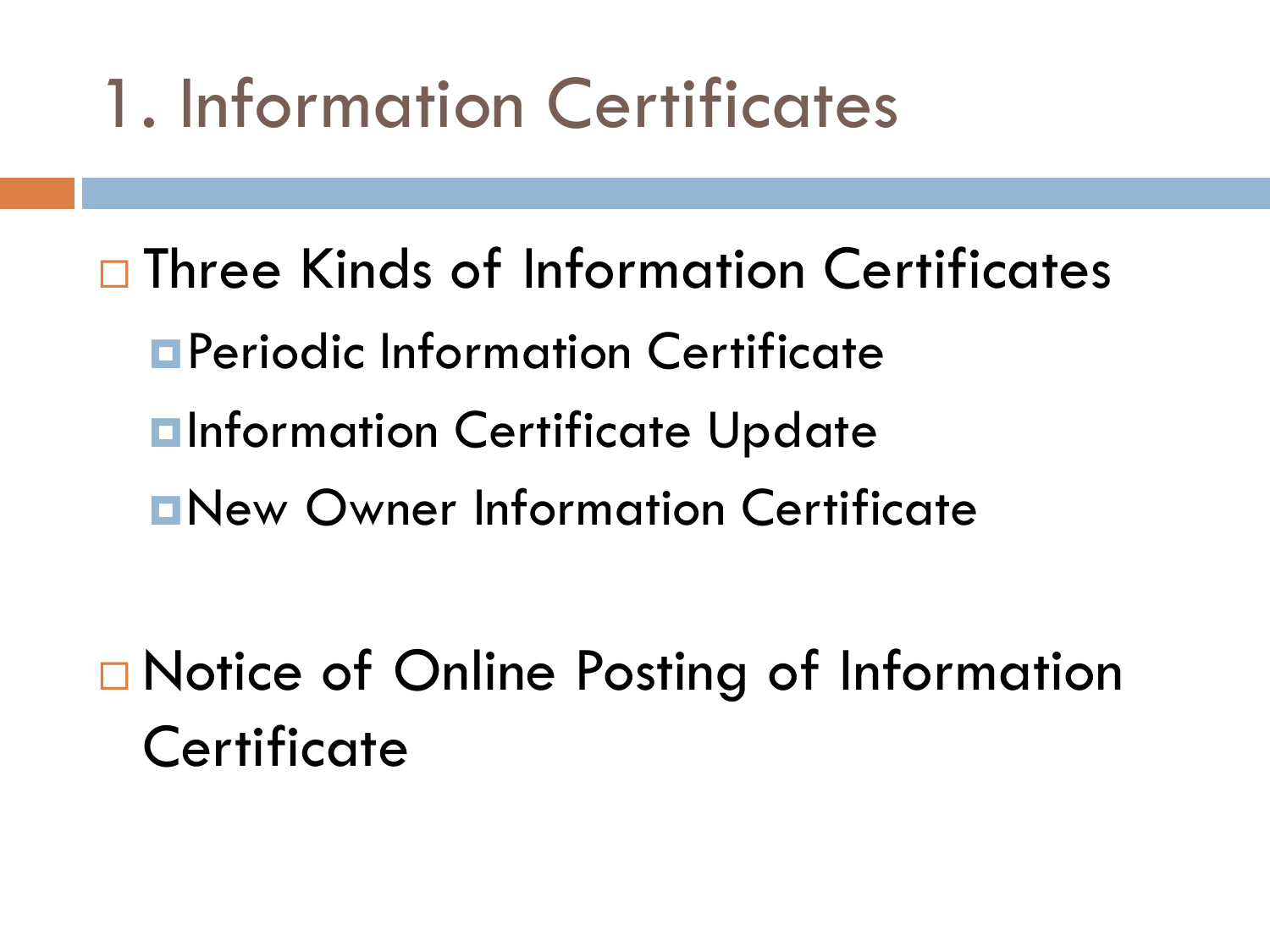#### Periodic Information Certificates (PIC)

- A PIC only has to be sent out **twice a year**
	- $\blacksquare$  Within 60 days following the end of the first and of the third quarter of the corporation's financial year
- □ A condo corporation may, with a by-law, increase (but not decrease) the frequency at which it is to send out additional PICs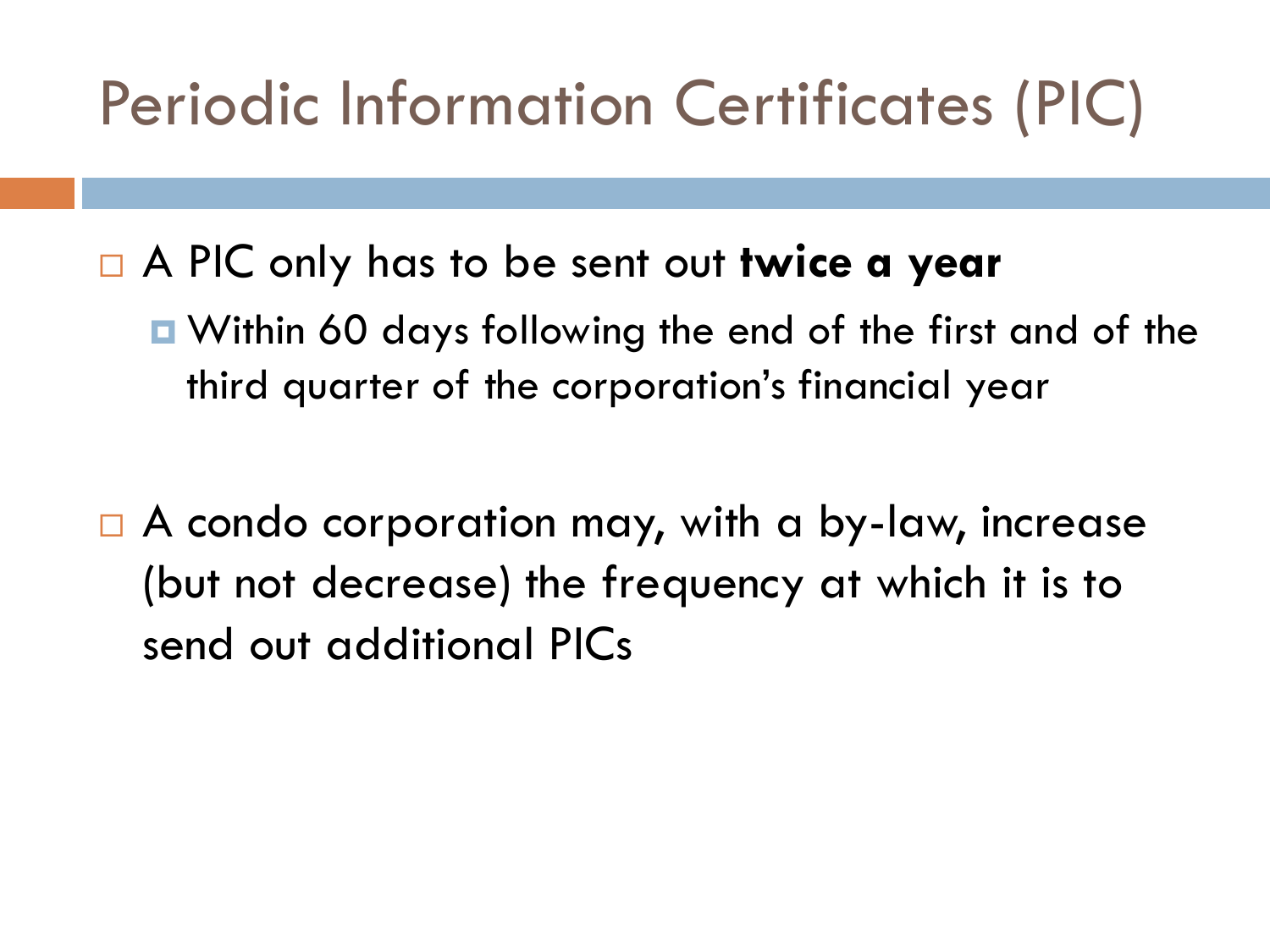| Under the Condo Act          |                                                    |                                                     |
|------------------------------|----------------------------------------------------|-----------------------------------------------------|
| <b>End of Fiscal</b><br>Year | 1 <sup>st</sup> PIC                                | $2nd$ PIC                                           |
| January 31                   | Between May 1st<br>and June 30                     | Between November<br>1 <sup>st</sup> and December 31 |
| February 28                  | Between June 1st<br>and July 31                    | Between December<br>1 <sup>st</sup> and January 30  |
| March 31                     | Between July 1st<br>and August 30                  | Between January 1st<br>and March 2nd                |
| April 30                     | Between August 1 <sup>st</sup> and<br>September 30 | Between February 1st<br>and April 2nd               |
| May 31                       | Between September 1st<br>and October 31            | Between March1st<br>and April 30                    |
| June 30                      | Between October 1st<br>and November 30             | Between April 1st<br>and May 31                     |
| July 31                      | Between November 1st<br>and December 31            | Between May 1st<br>and June 30                      |
| August 31                    | Between December 1st<br>and January 30             | Between June 1st<br>and July 31                     |
| September 30                 | Between January 1st<br>and March 2nd               | Between July 1st<br>and August 30                   |
| October 31                   | Between February 1st<br>and April 2nd              | Between August 1st<br>and September 30              |
| November 30                  | Between March1st<br>and April 30                   | Between September<br>1 <sup>st</sup> and October 31 |
| December 31                  | Between April 1st<br>and May 31                    | Between October 1st<br>and November 30              |

#### CondoAdviser.ca

The first PICs to be due are those for corporations with fiscal year ends of<br>August 31 or February 28.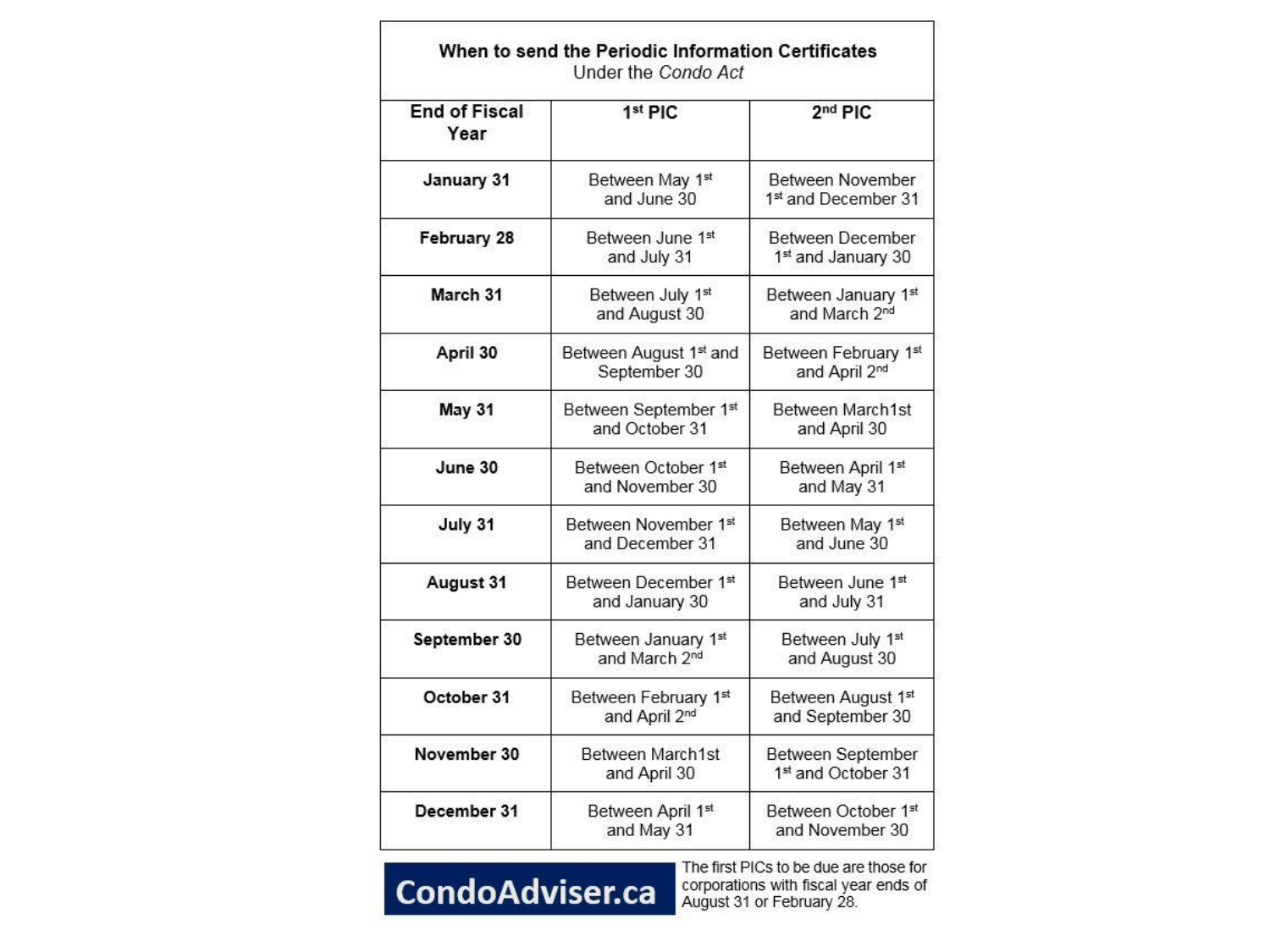# When do you send an Information Certificate Updates (ICU)?

- Generally must be sent **within 30 days** of the changes (i.e. address for services, change in board members, insurance deducible changes)
- □ But an ICU sooner in the following circumstances:
	- $\blacksquare$  If the corporation's insurance is terminated notice must be given **as soon as possible**; and,
	- **If the board lose quorum as a result of a vacancy having** arose on the board, it must be sent **within 5 days**
- **You may have to send an ICU before sending a PIC if one of the triggering events occurs**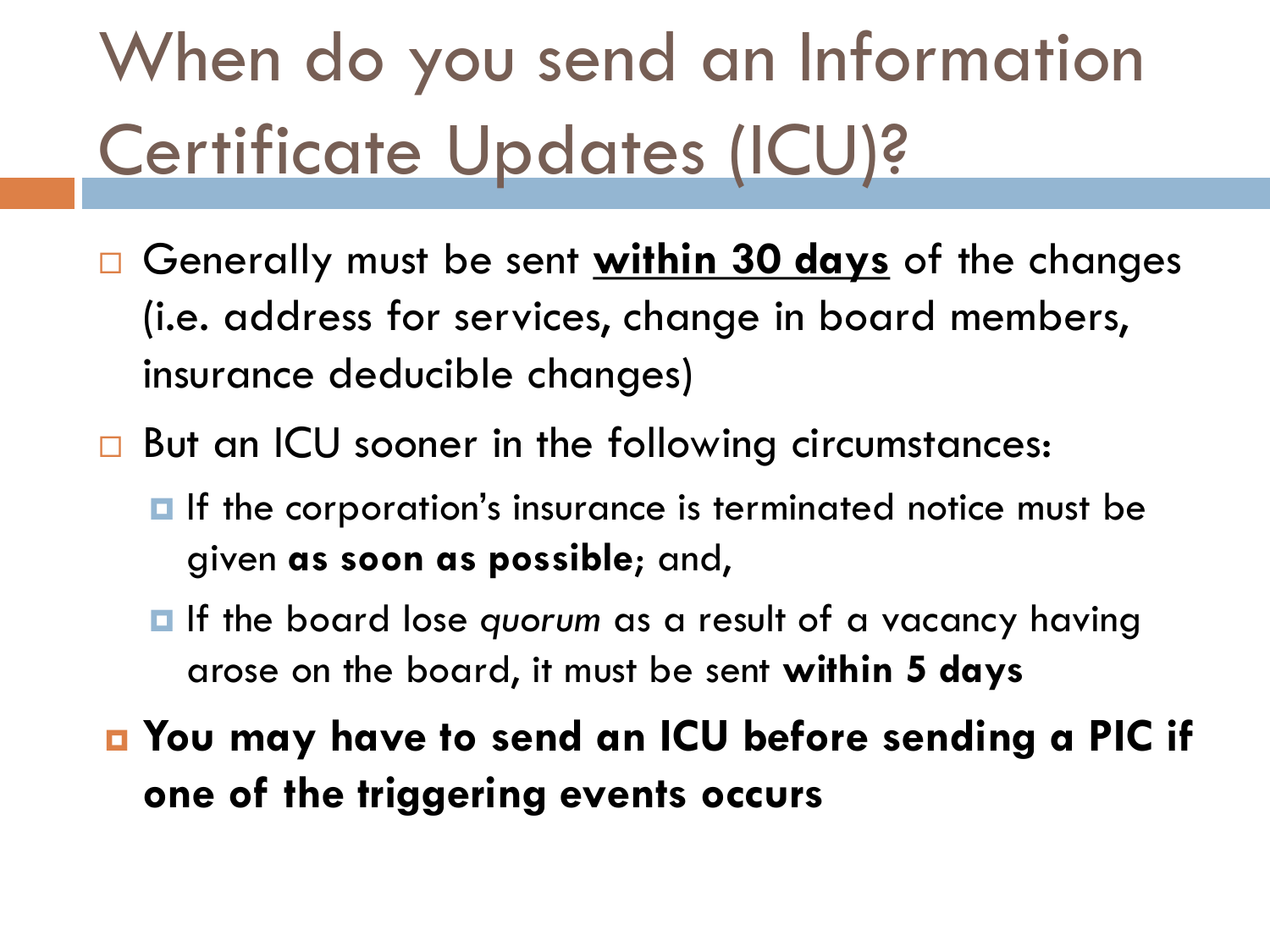#### New Owner Information Certificate (NOIC)

□ Sent to new owners within 30 days after the new owner provides written notice stating their name and the unit that they own in the corporation

□ A NOIC covers the most recent PIC and any subsequent ICUs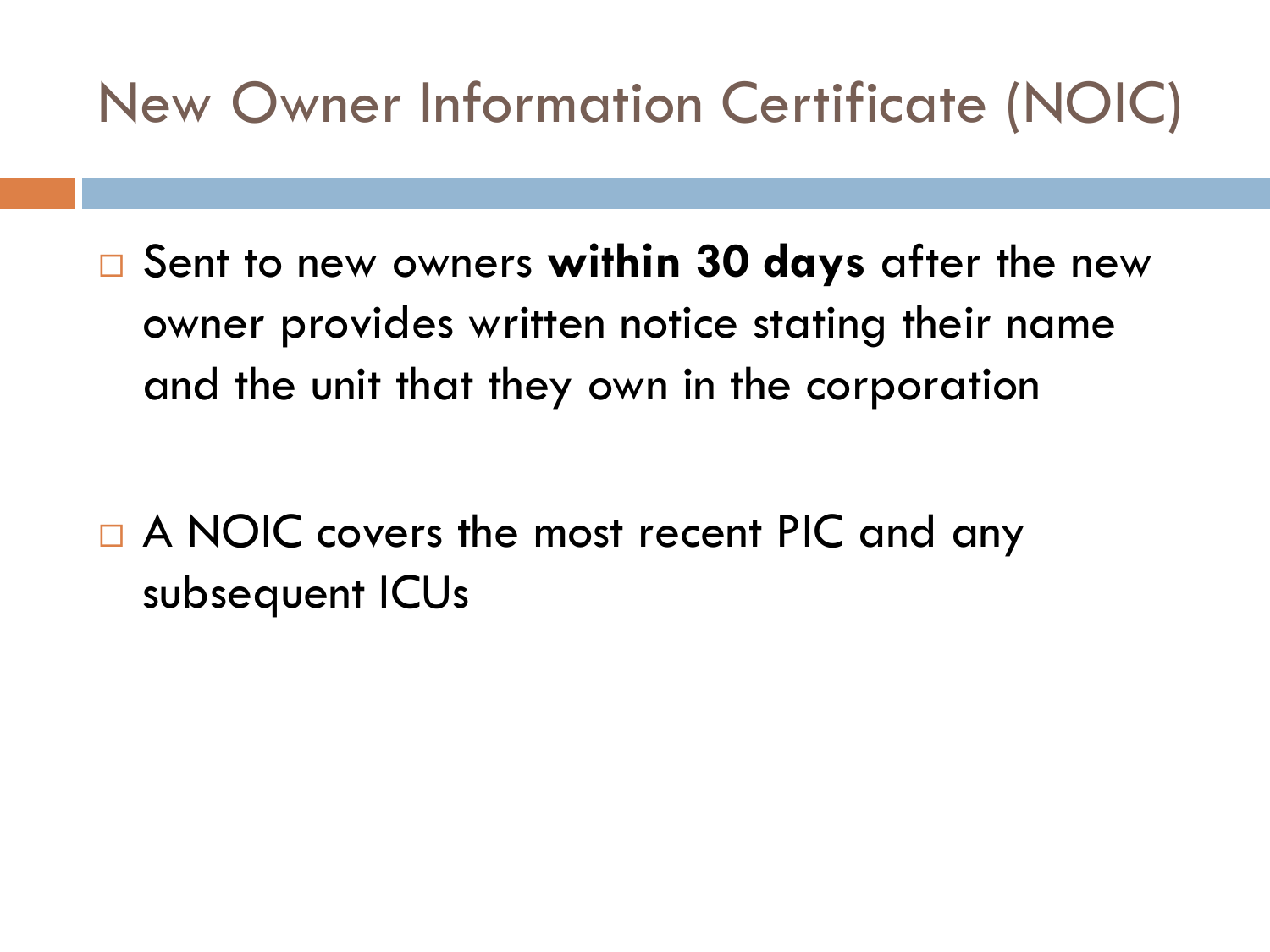# Notice of Online Posting of PIC

 $\square$  Service of the PIC is done in the usual way

#### **OR**

- $\Box$  The condo corporation can also upload the PIC on a website, as long as:
	- the corporation sends a notice to the owners indicating that the PIC has been uploaded,
	- $\Box$  the PIC remains accessible for at least 30 days, and
	- □ Owners must be able to view, store, retrieve and print the PIC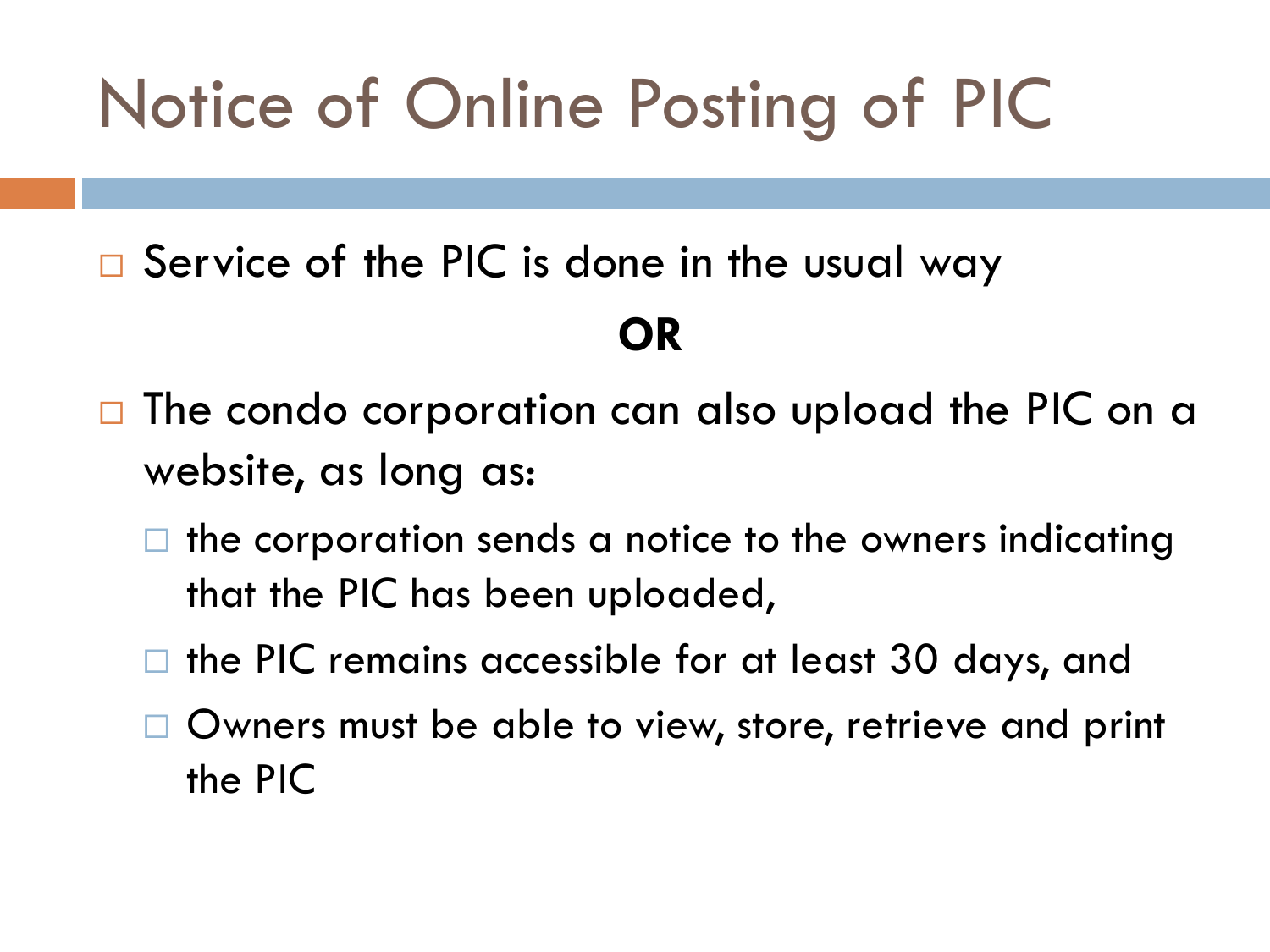### Exemptions

- □ Corporations can be exempt from PICs if:
	- **E** they've held a turnover meeting; **and**
	- $\blacksquare$  the owners of at least 80% of the units consent in writing to dispense with the requirements.
- $\Box$  The exemption in place only applies to information certificates required to be sent for the remainder of the particular fiscal year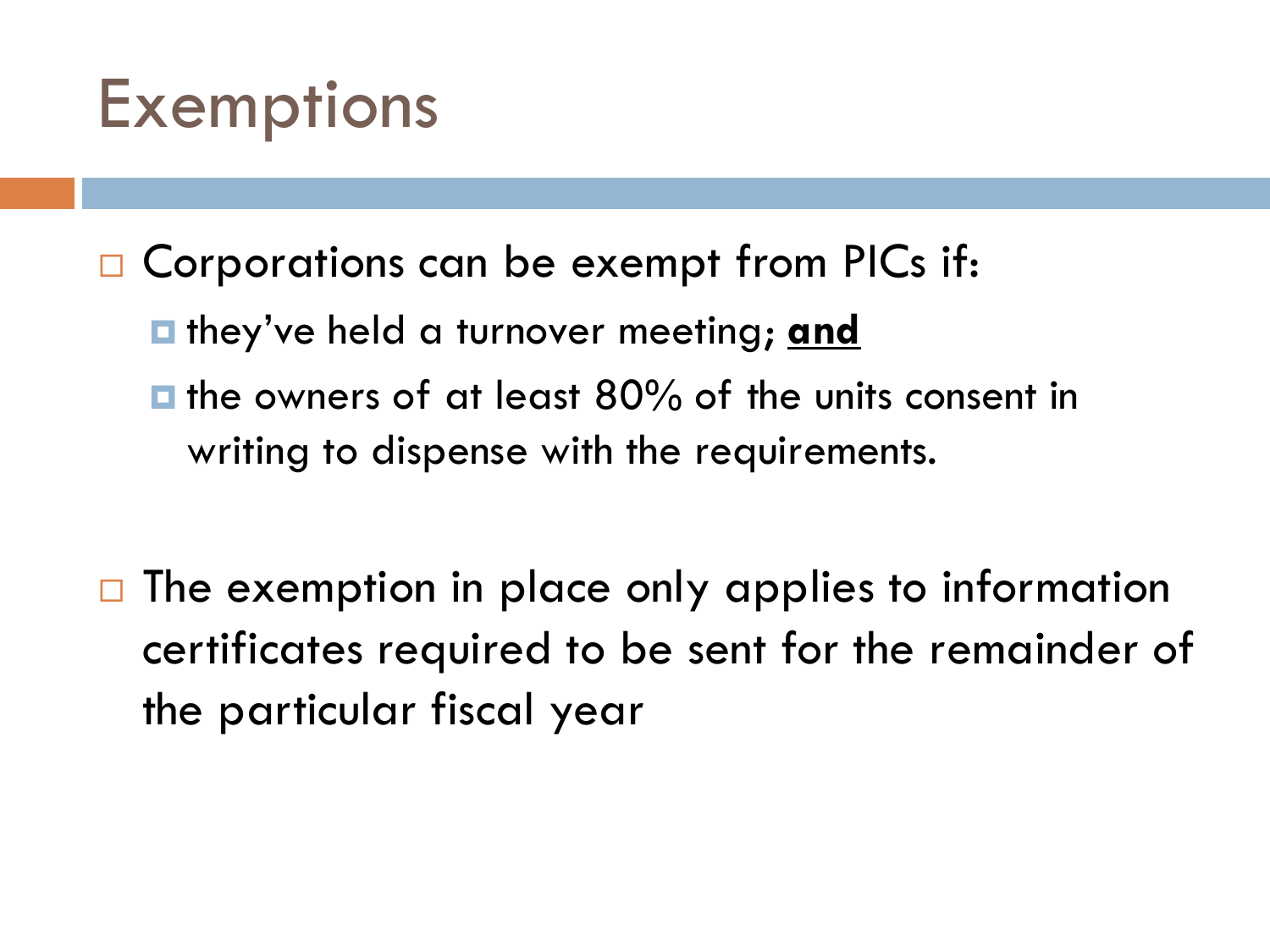## 2. Records and the CAT

- □ Notice Relating to Record of Owners
- □ Notice Relating to Record of Mortgagees
- □ Agreement to Receive Notices Electronically
- **□ Request for Records**
- **□ Board's Response to Request for Records**
- □ Waiver by Requester of Records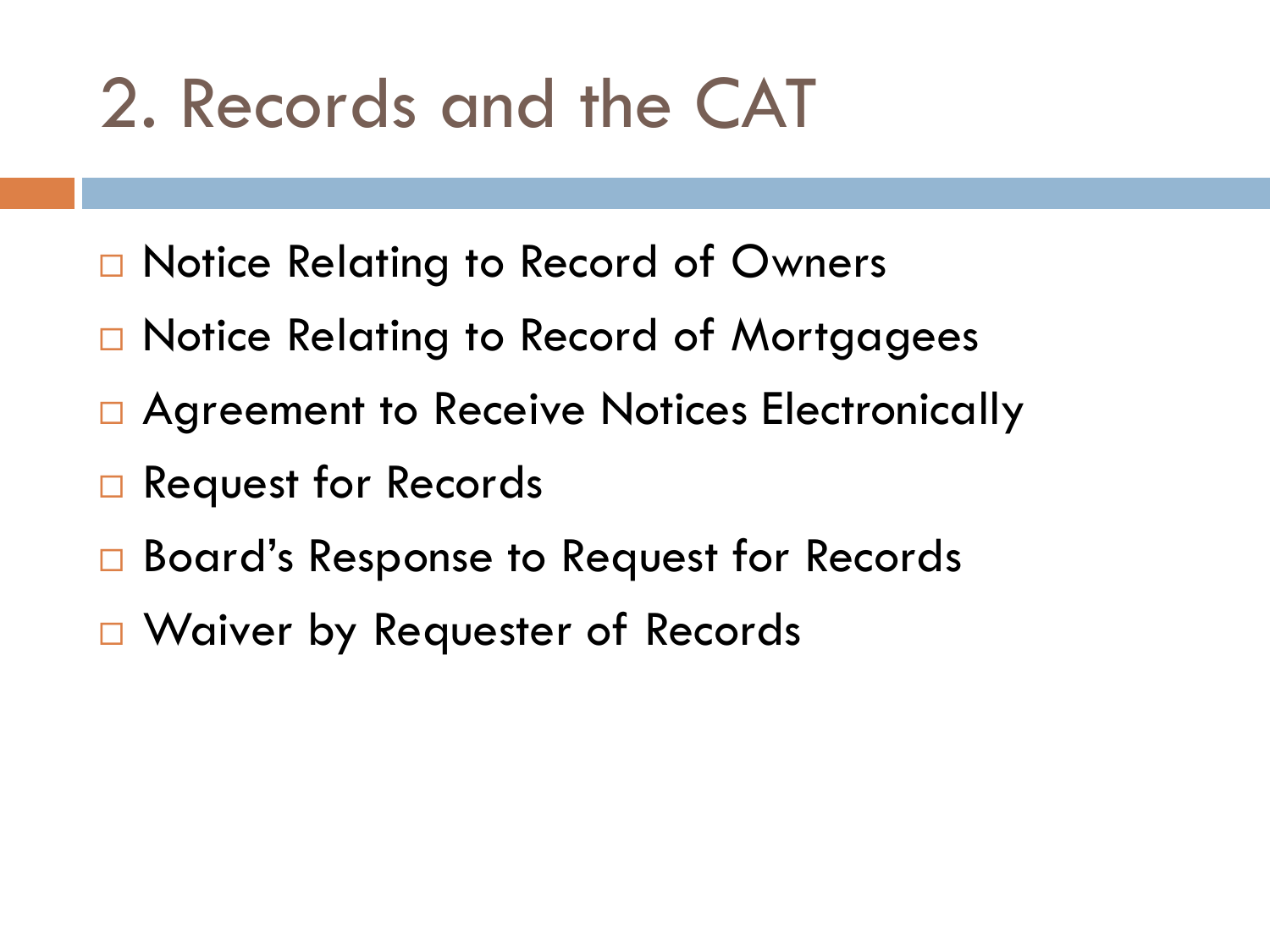# Notice of Owner and Mortgagee

 An owner must, no later than **30 days** after becoming an owner, give notice to the corporation in writing and this must include an address for service in Ontario

A mortgagee **may** give this notice the corporation

 $\Box$  Upon receipt, the corporation must update its record of owners and mortgagees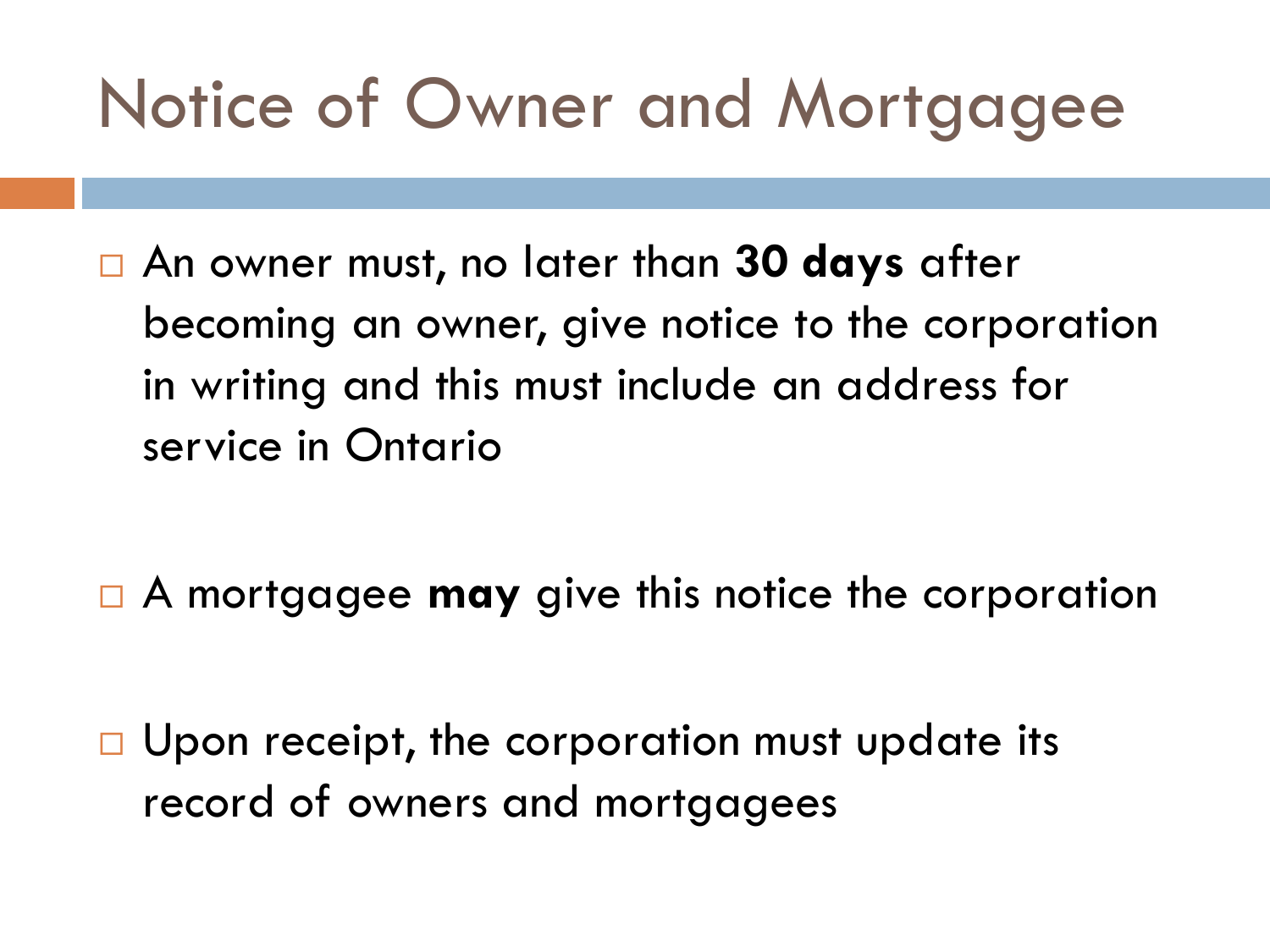## Agreement to Receive Notices **Electronically**

□ Owners and mortgagees can agree to a method of electronic communication

 $\Box$  The agreement must be communicated to the corporation in writing and include the name of the owner/mortgagee and a statement of that method of electronic communication

 $\Box$  The use of this form is not mandatory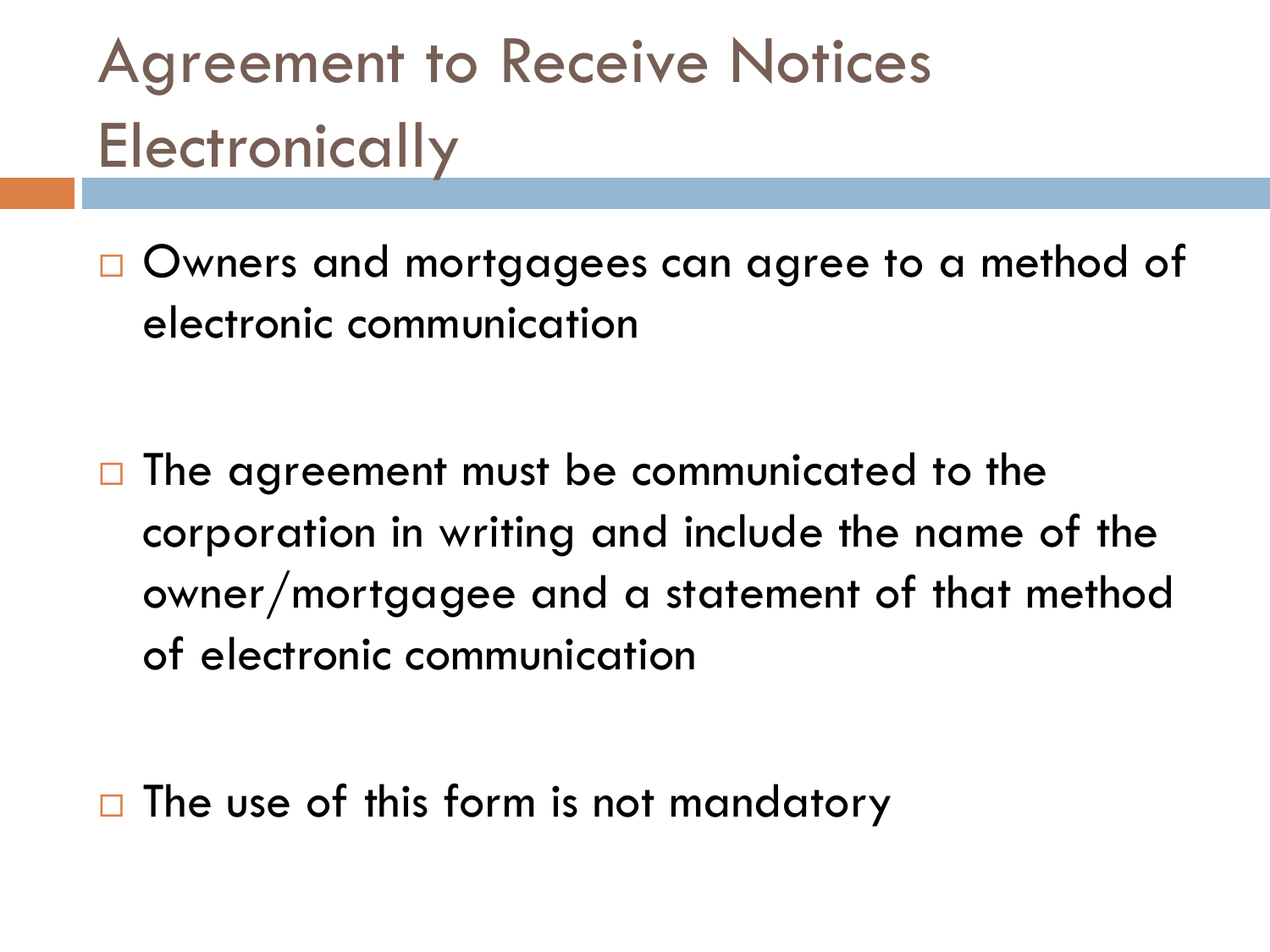### Records Requests

□ Request for Records must use the mandatory form

- □ Owners, purchasers, and mortgagees still do not have a right to access records that contains:
	- **personal information about employees of the** condominium corporation;
	- **E** records relating to pending litigation or insurance investigations; or,
	- **p** personal information about specific units or owners.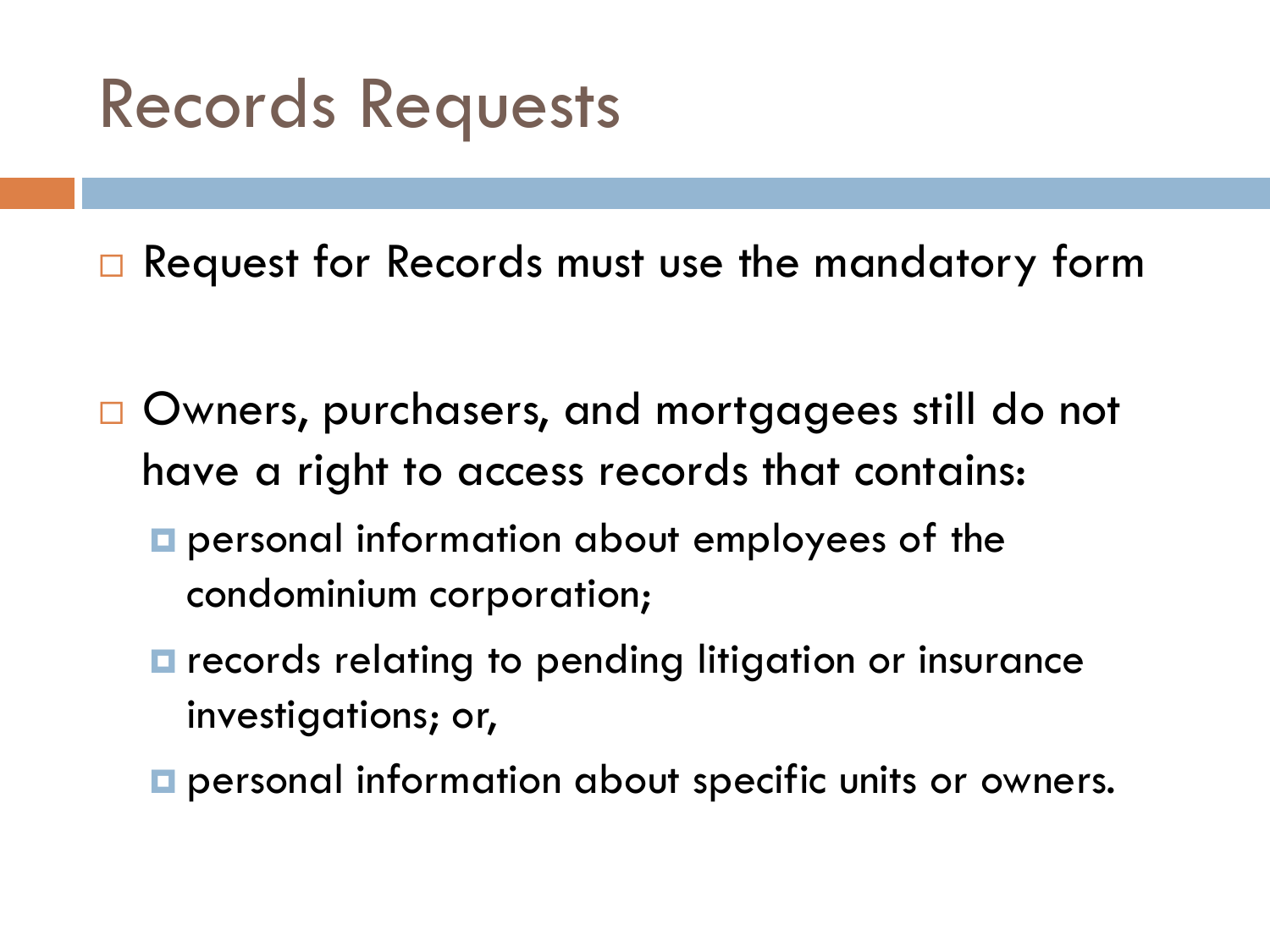### Response to Records Request

□ After receiving a request for records, condominium corporations have **30 days** to respond

 $\Box$  Response must be in the prescribed form and include information and an estimate of any applicable fees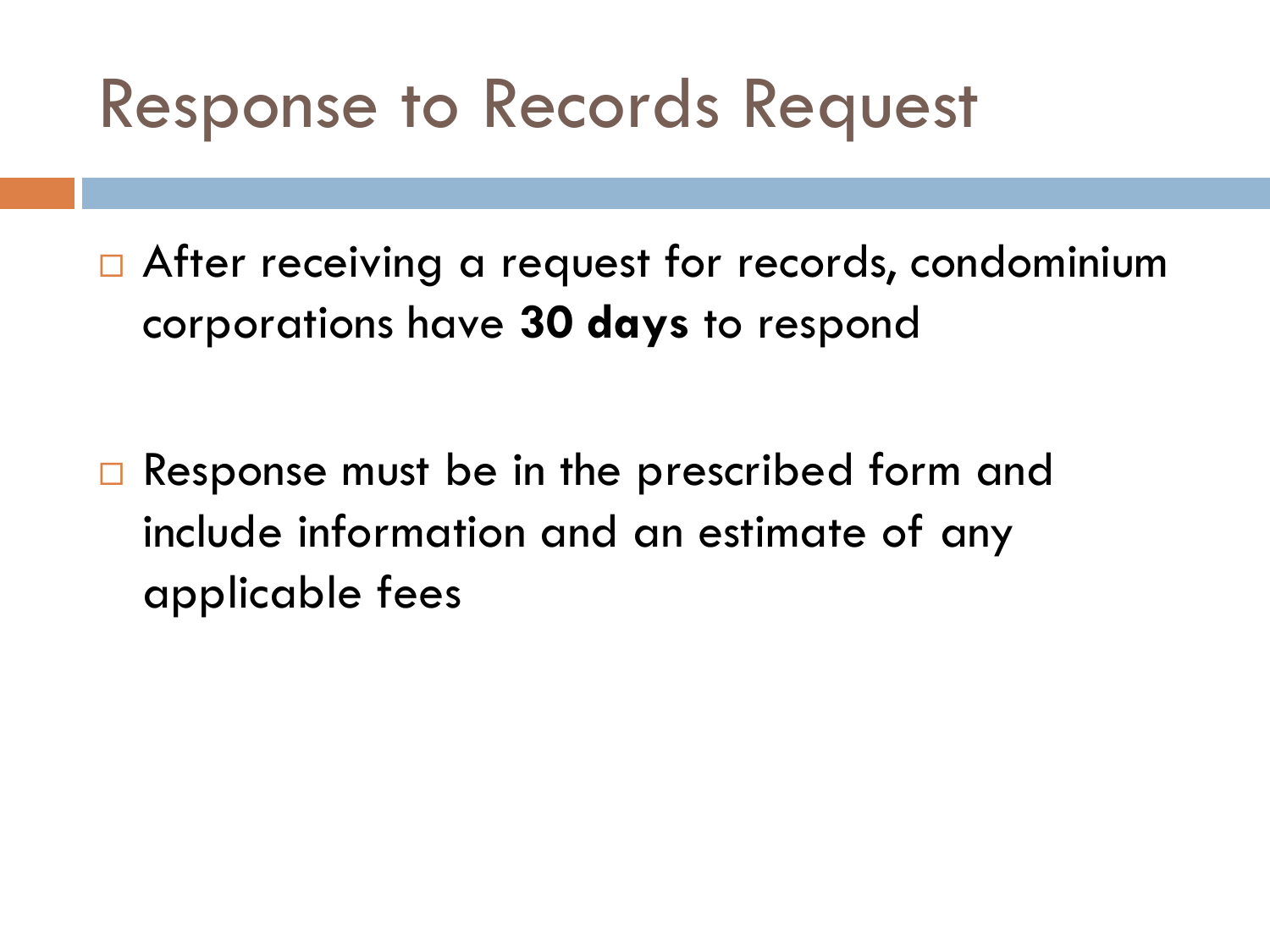#### Fees

- □ Condo corporations are allowed to charge a fee to reproduce any records requested
	- **The fee for non-core records must be reasonable, and** the Board can charge no more than 20 cents per page for any photocopying that may be required
	- **If** the record requested is a core record, the condominium corporation cannot charge any fee, except the 20 cents per page for printing or photocopying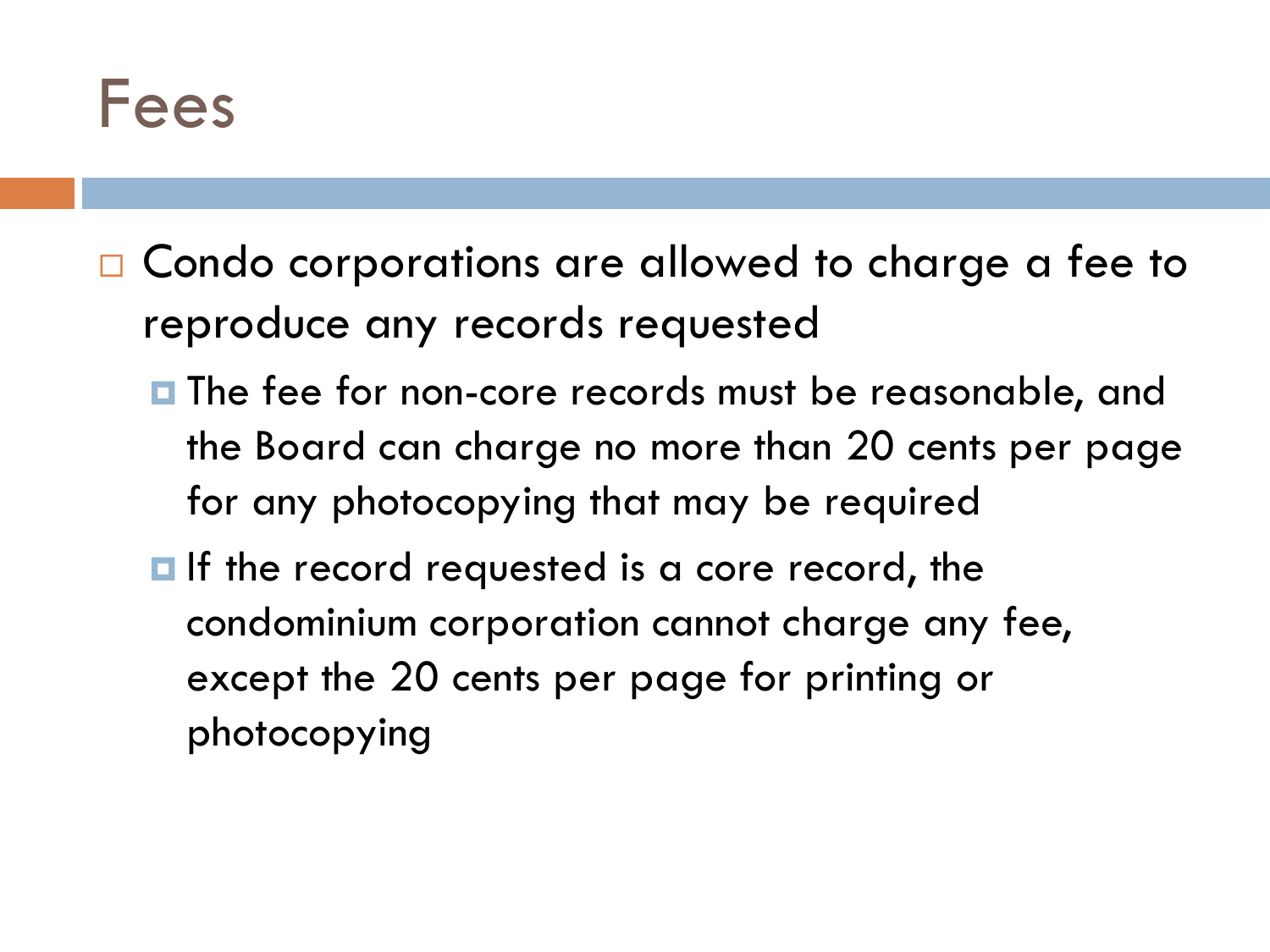### Waiver by Requester of Records

□ A requester must respond (using the standard form) to the board's response within **60 days**

 $\Box$  The requester must also submit payment of the estimated records fee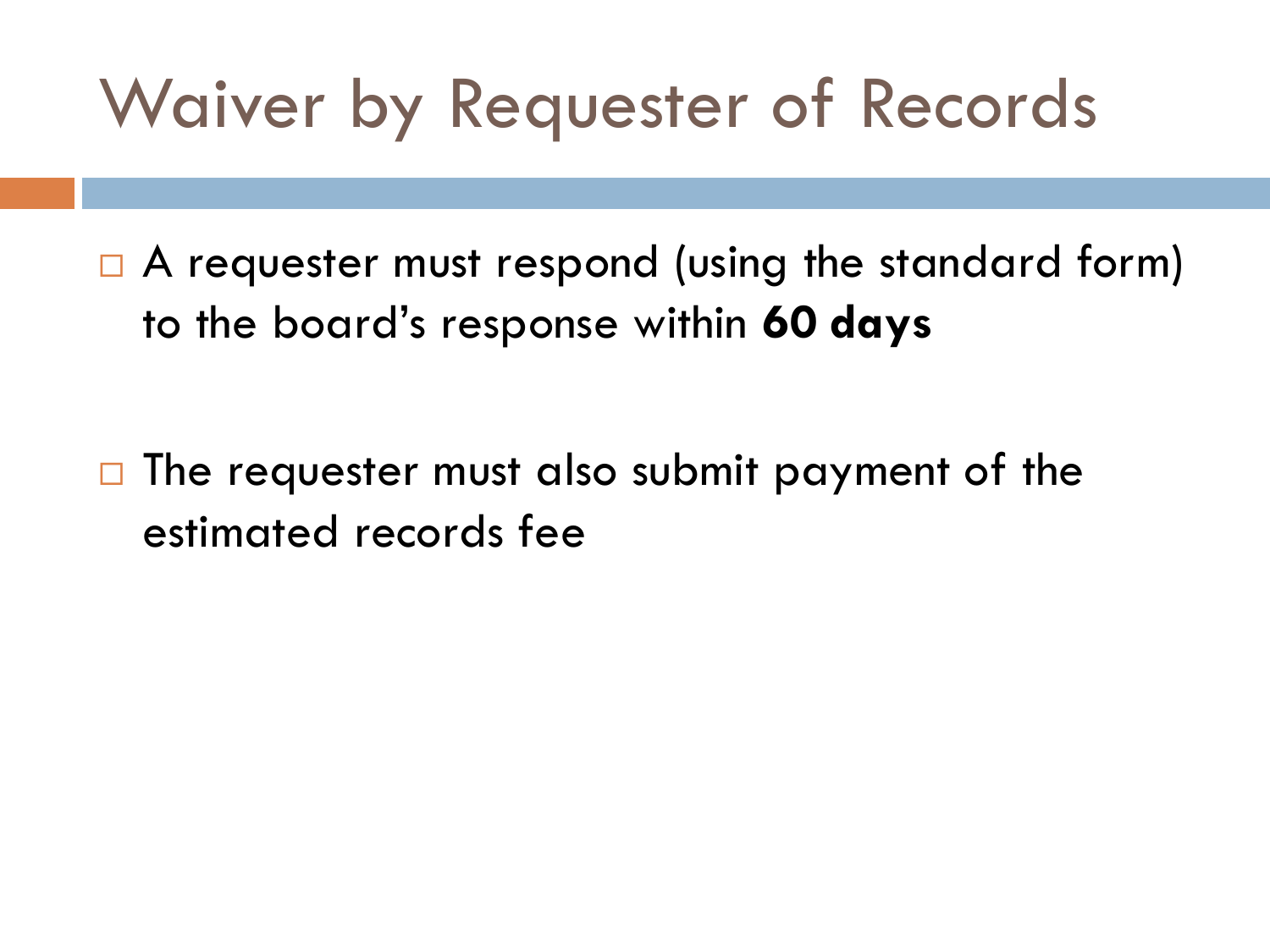### Abandoned Records Requests

- $\Box$  A request is deemed to be abandoned if the requester:
	- Does not respond and pay the records fee within 60 days;
	- Does not apply to CAT for resolution of the request within 60 days of the board's response; or
	- **If the Corporation does not respond to the request and** the requester does not apply to CAT within 6 months of the request.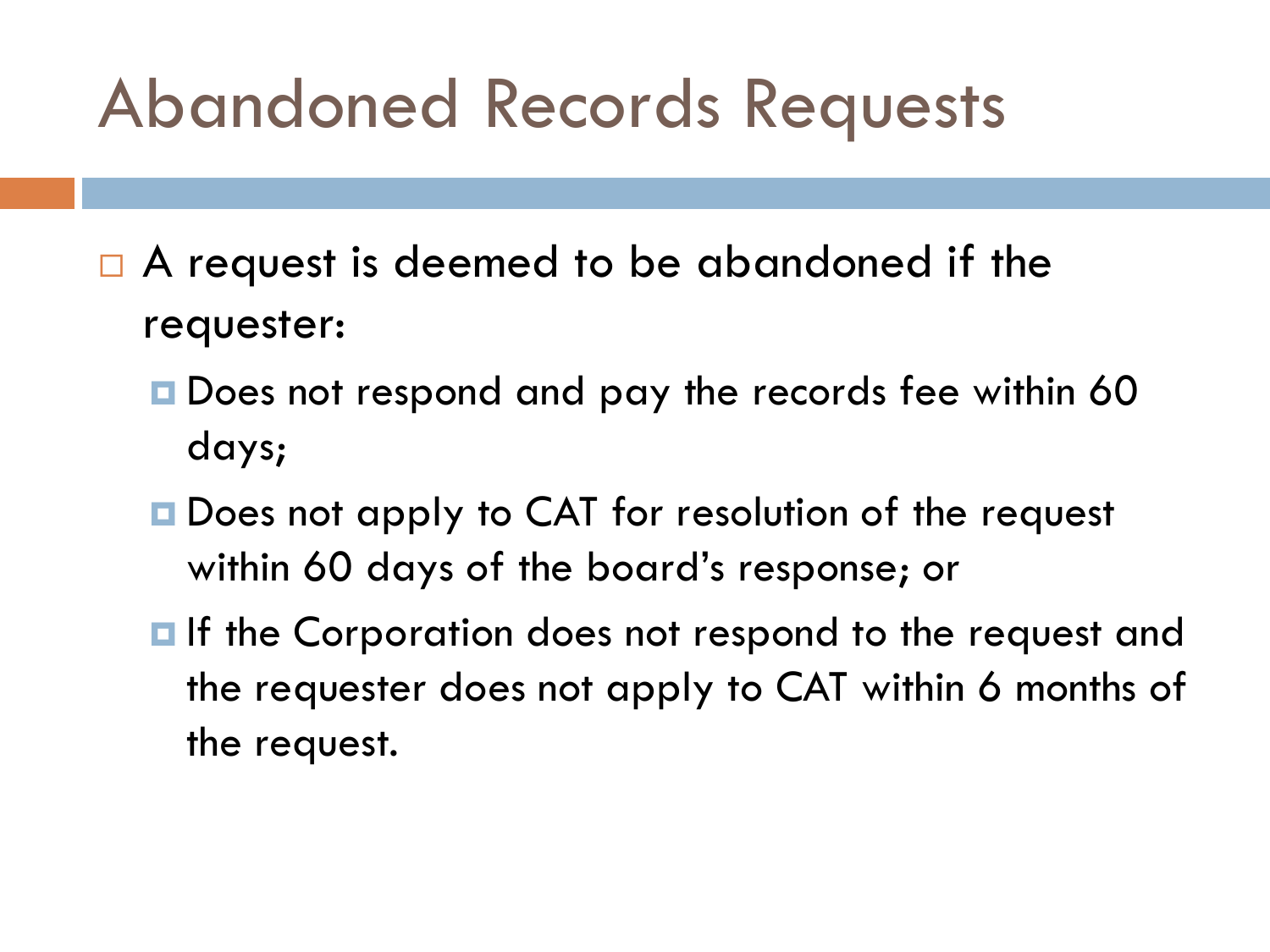# Accompanying Statements

- $\Box$  The records that a condominium corporation provides access or copies of must be accompanied by a written document that states:
	- $\blacksquare$  If the board has redacted or removed any part of the record, and, if so, the reason why;
	- **The actual costs incurred to provide access or copies** and the difference between the actual and estimated costs; and
	- $\blacksquare$  If the requester is entitled to a refund, payment from the corporation to the requester for the difference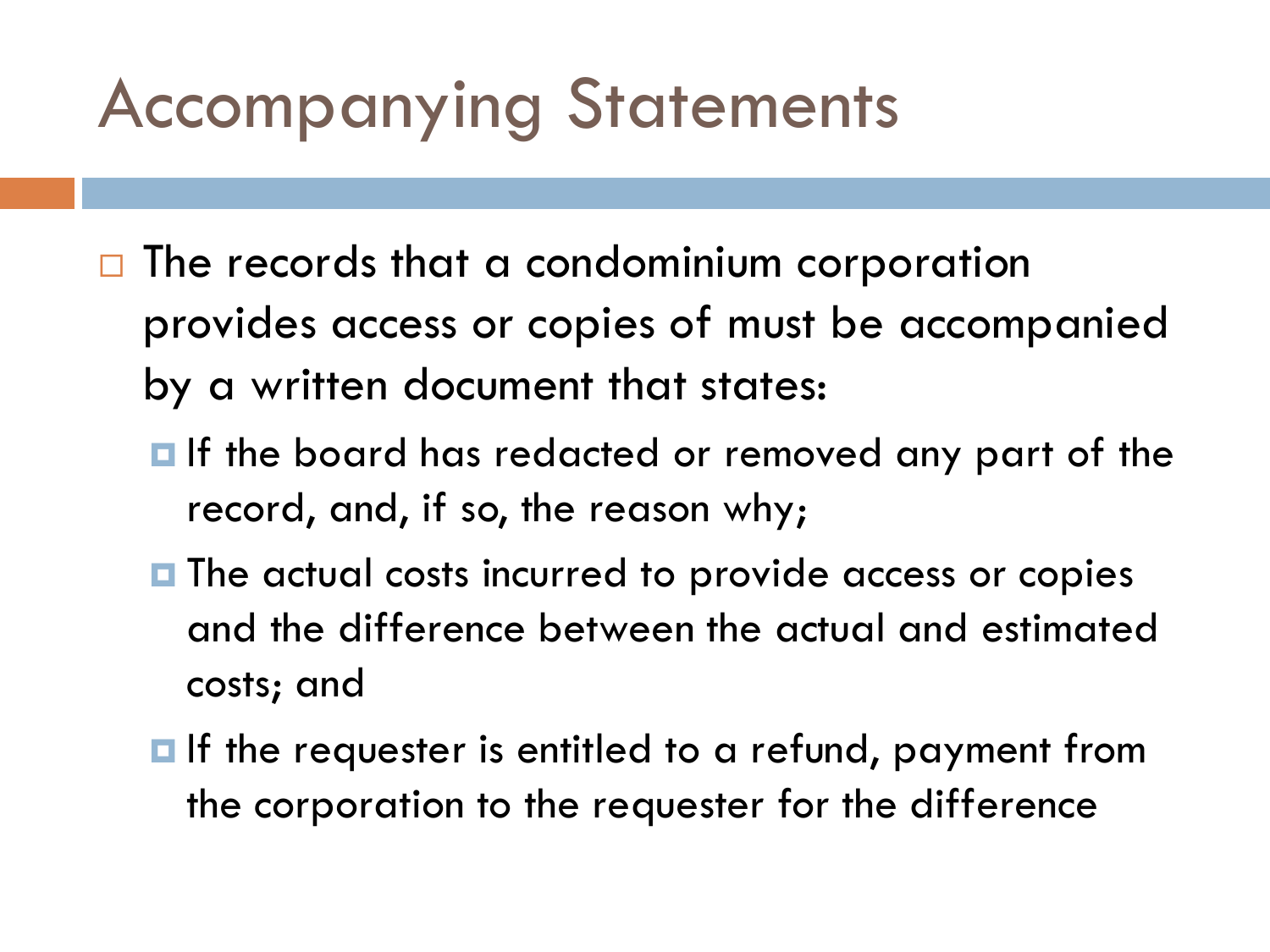# Condominium Authority Tribunal

- $\Box$  The CAT will have exclusive jurisdiction to resolve certain dispute types prescribed in regulations to the *Condominium Act, 1998*.
	- **E** Currently CAT only has the jurisdiction to deal with Section 55 (Records) disputes

 $\Box$  For more information about the CAT, sign up for the Lunch and Learn – **April 10, 2018**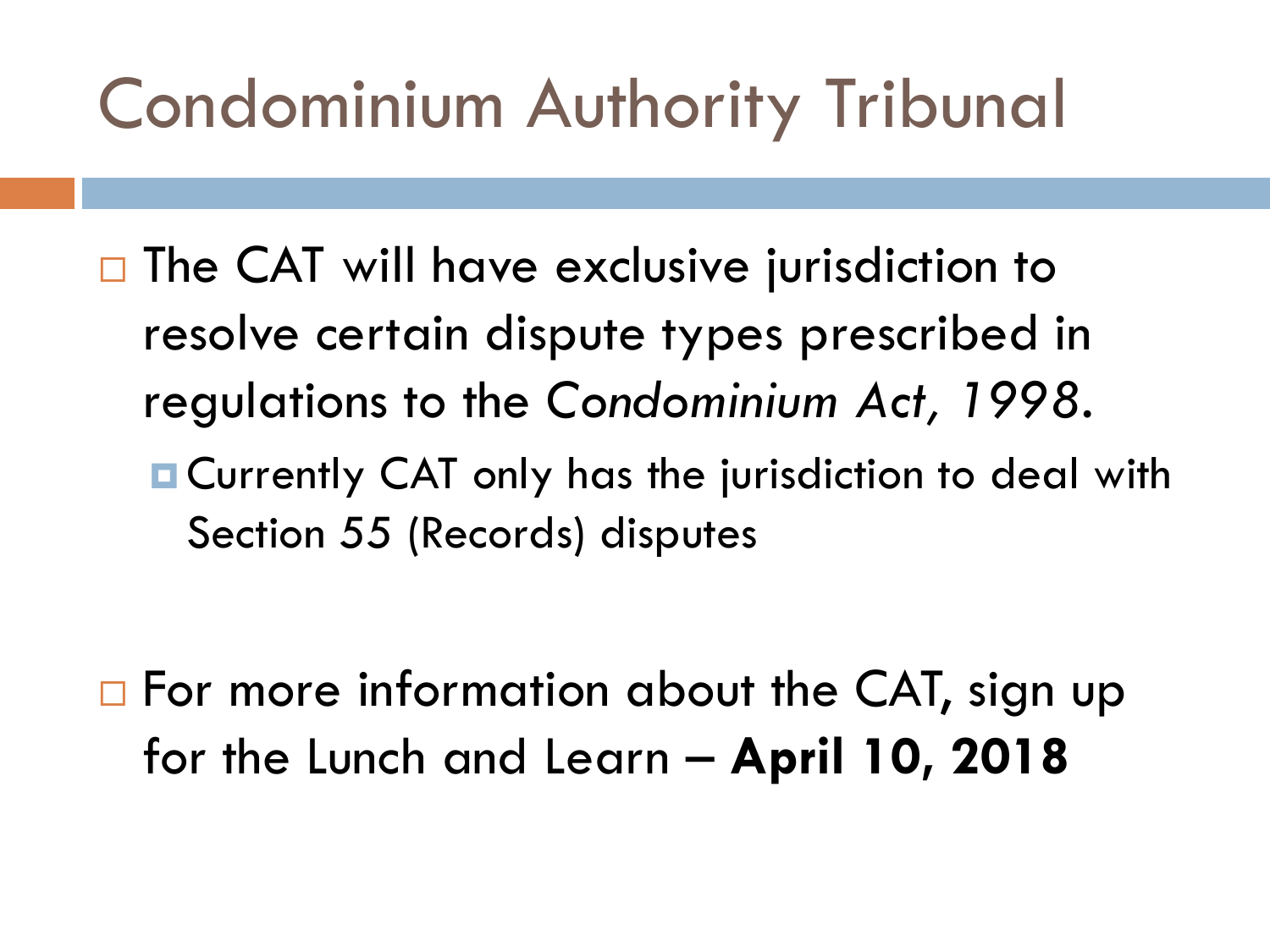# 3. Meetings

- $\Box$  Notice of Meeting of Owners under s. 34(5) of the Condominium Act
	- *For loss of quorum or no remaining Directors*
- □ Preliminary Notice of Meeting of Owners
	- **D** Director Disclosure Information Form
- □ Submission to Include Material in the Notice of Meeting of Owners
- □ Notice of Meeting of Owners
- □ Proxy Form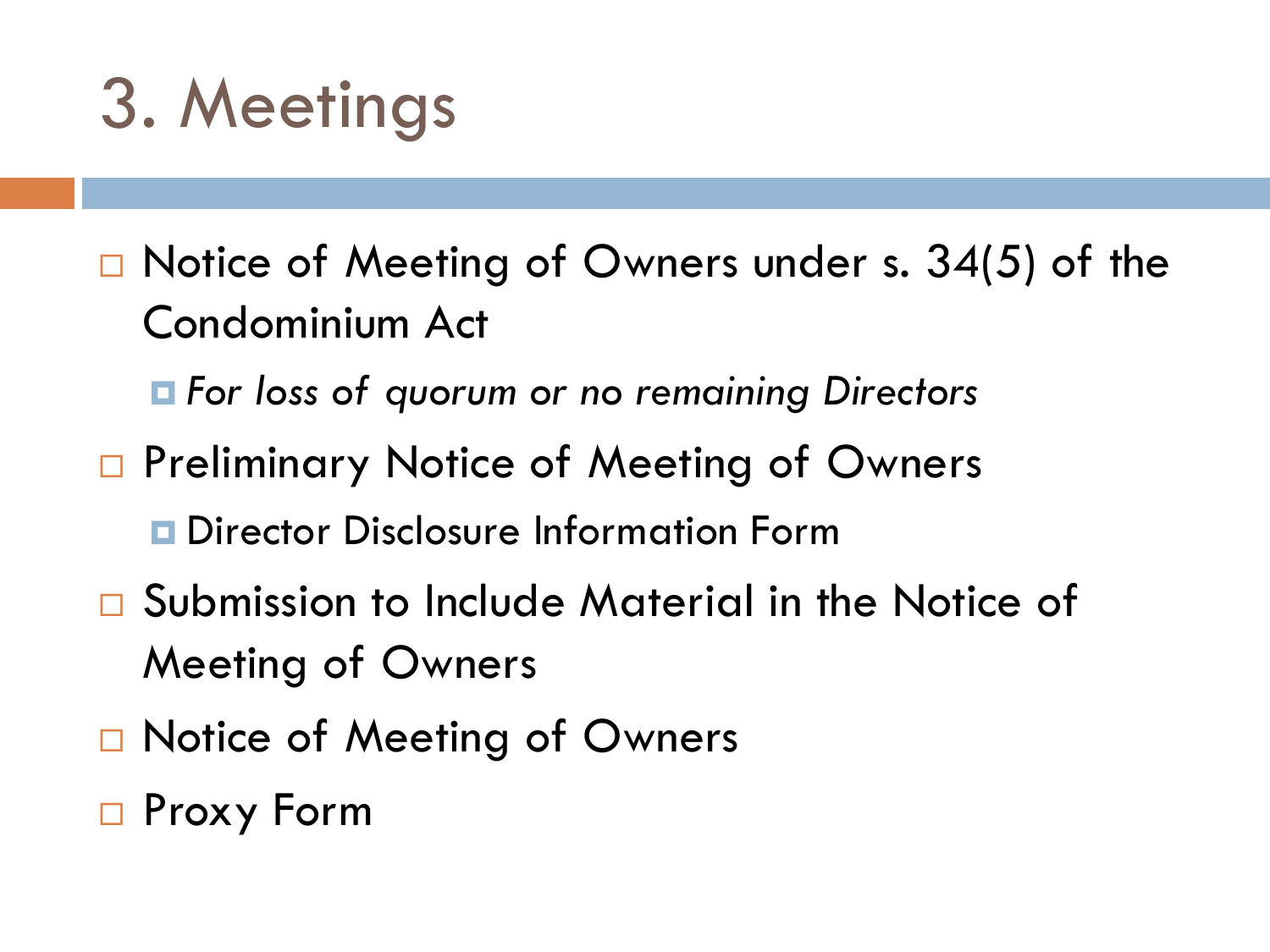#### Scheduling a Meeting of Owners

#### **Step 1:** Pick a Date

**Pick a date and time for your Meeting** 

■ Work back to determine when your timelines are for providing the Preliminary Notice; obtaining responses to the Preliminary Notice and service of the Notice of Meeting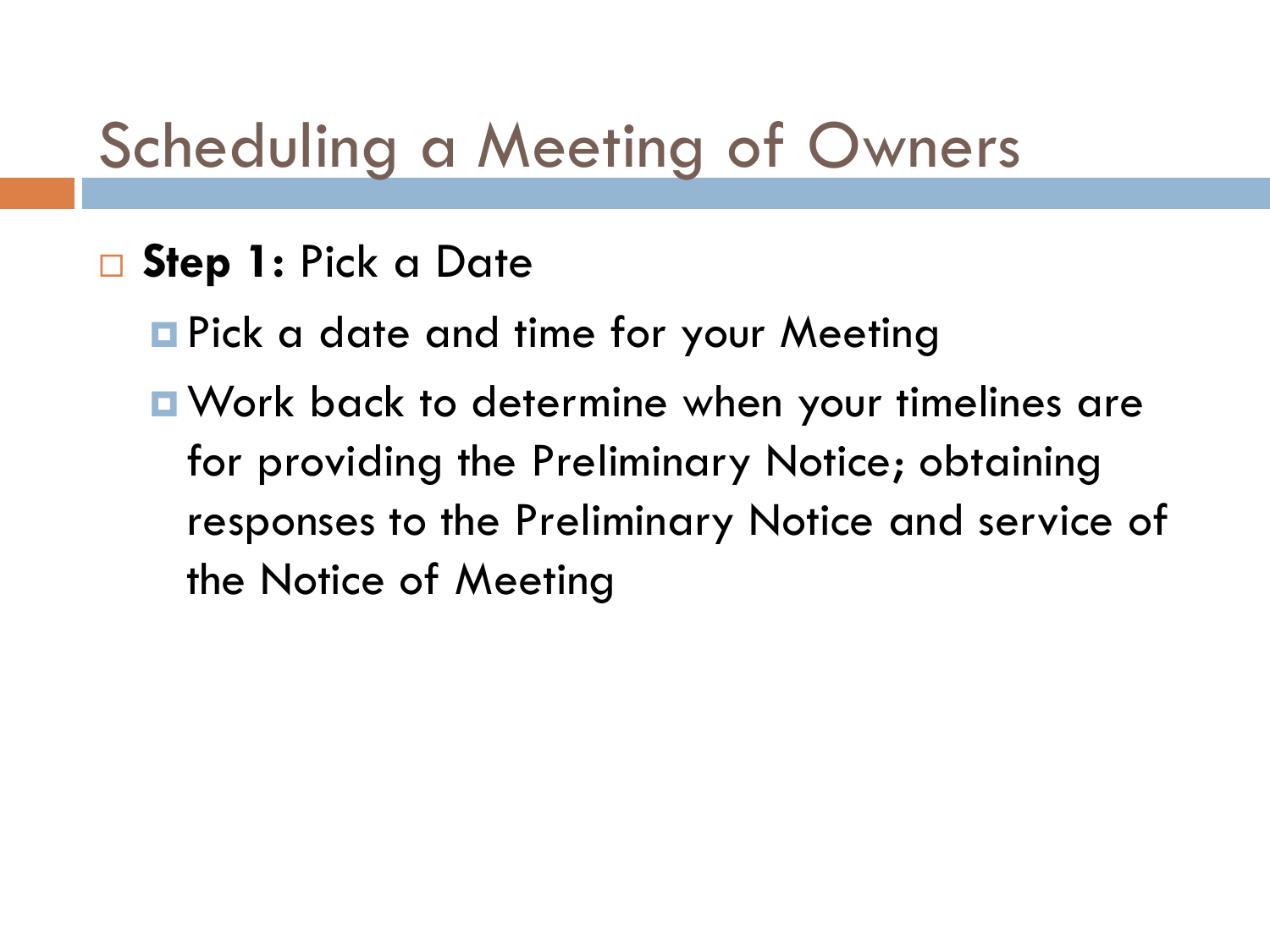## Preliminary Notice of Meeting

■ Step 2: You must use the prescribed form

- **□** Send it at least 35 days before the meeting and 20 days before the Notice of Meeting of Owners
- You may provide the Notice electronically if you meet the statutory requirements
- **E** Include a statement to that effect that the Board is not always required to material submitted by owners in the Notice of Meeting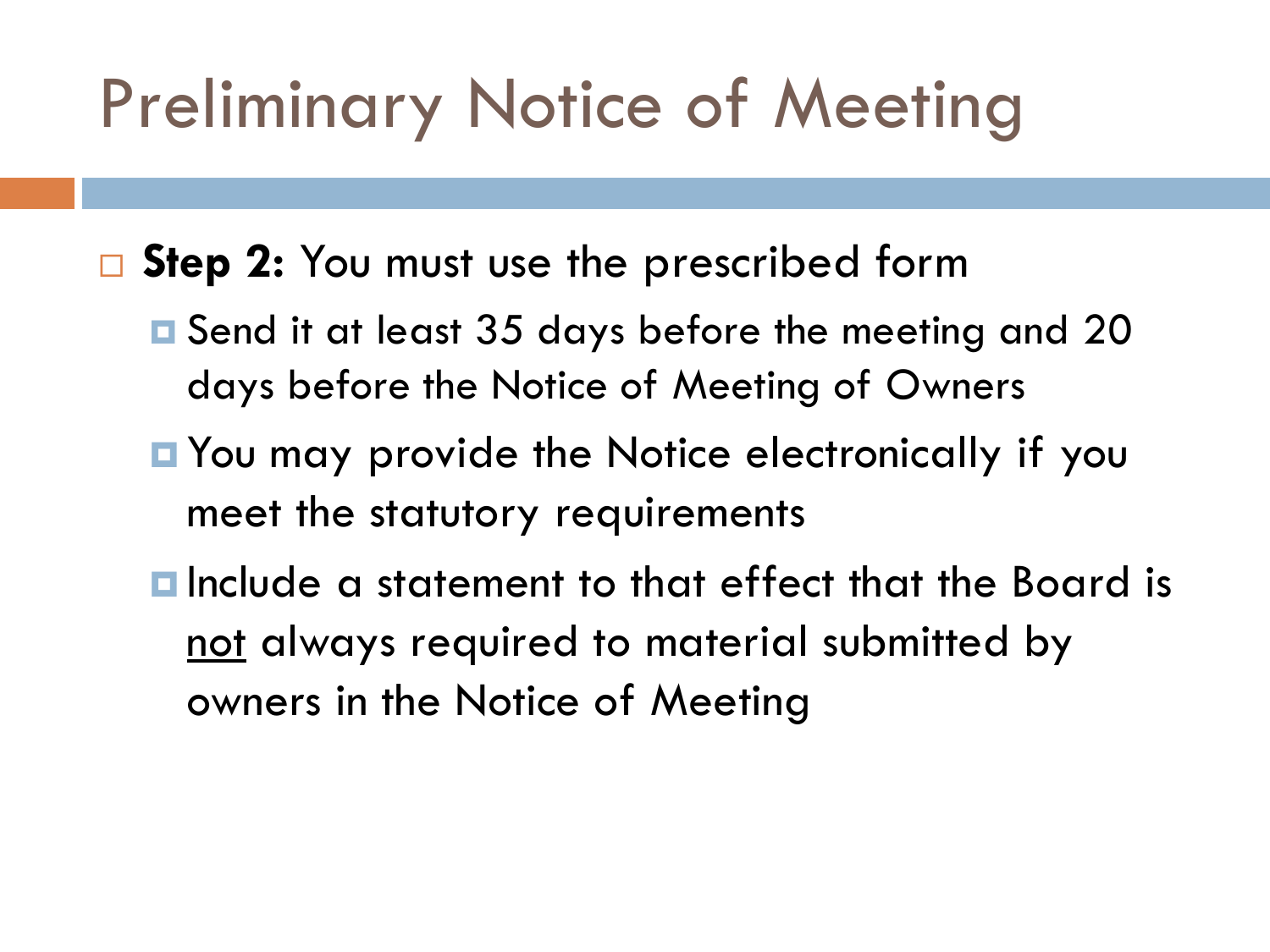### Additional Information

- $\Box$  Is an auditor going to be appointed or removed?
	- **D** You must advise owners that they can propose or nominate an auditor by providing the name and address of their proposed auditor
- $\Box$  Is there going to be an election of a director(s)?
	- **If yes, the Preliminary Notice must include** additional information and part of the legislation
	- **n May want include Director Qualification and** Disclosure Information Form (no standard form)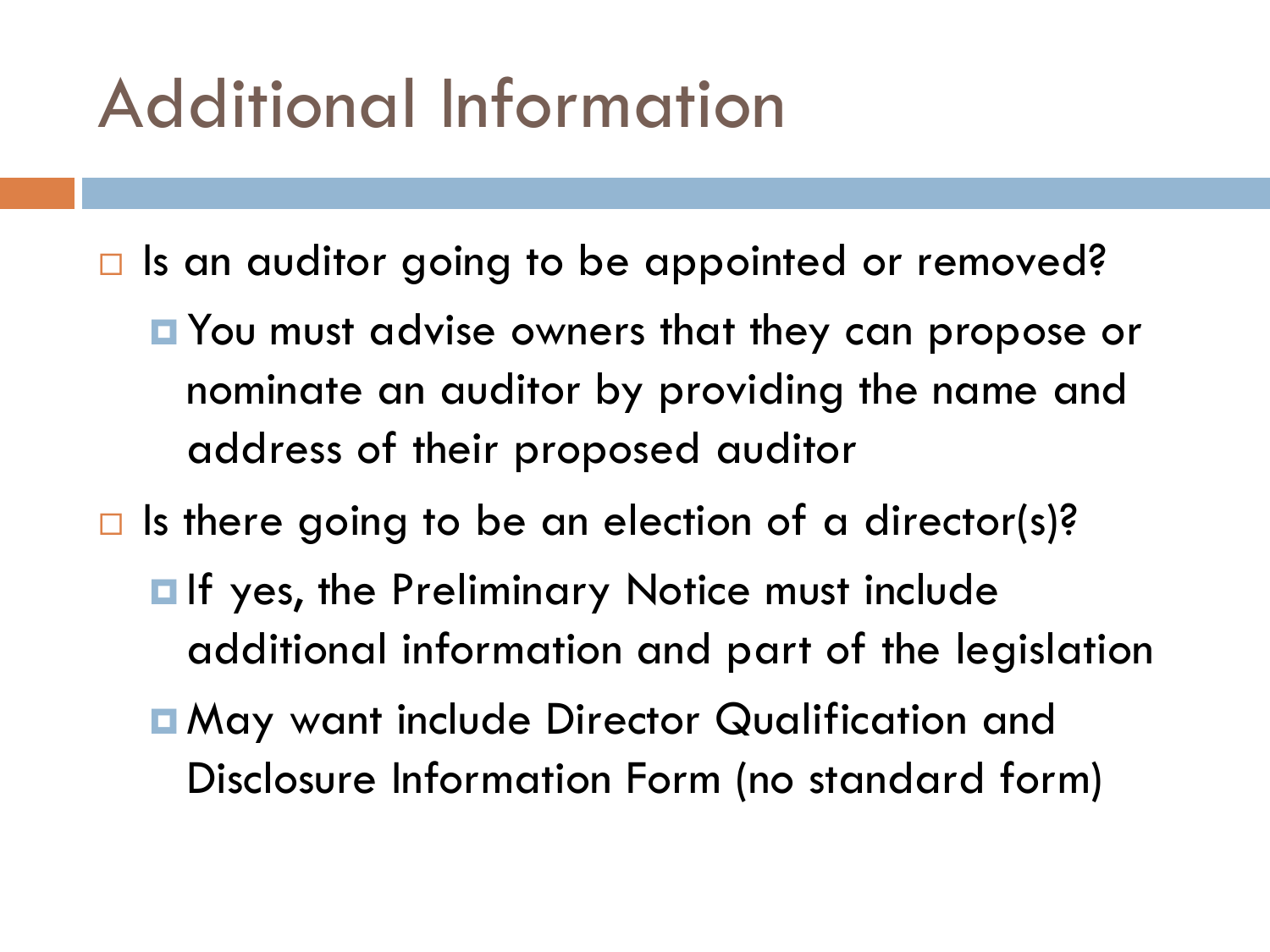# Submission to Include Material in the Notice of Meeting of Owners

#### □ Step 3: Deadline for Submissions

- This must be at least 15 days after the Preliminary Notice but also at least one day before the Board gives the formal Notice of Meeting of Owners
- $\Box$  The Board is not obligated to include this material unless, among other requirements, the owners of at least 15% of the units request that the material be included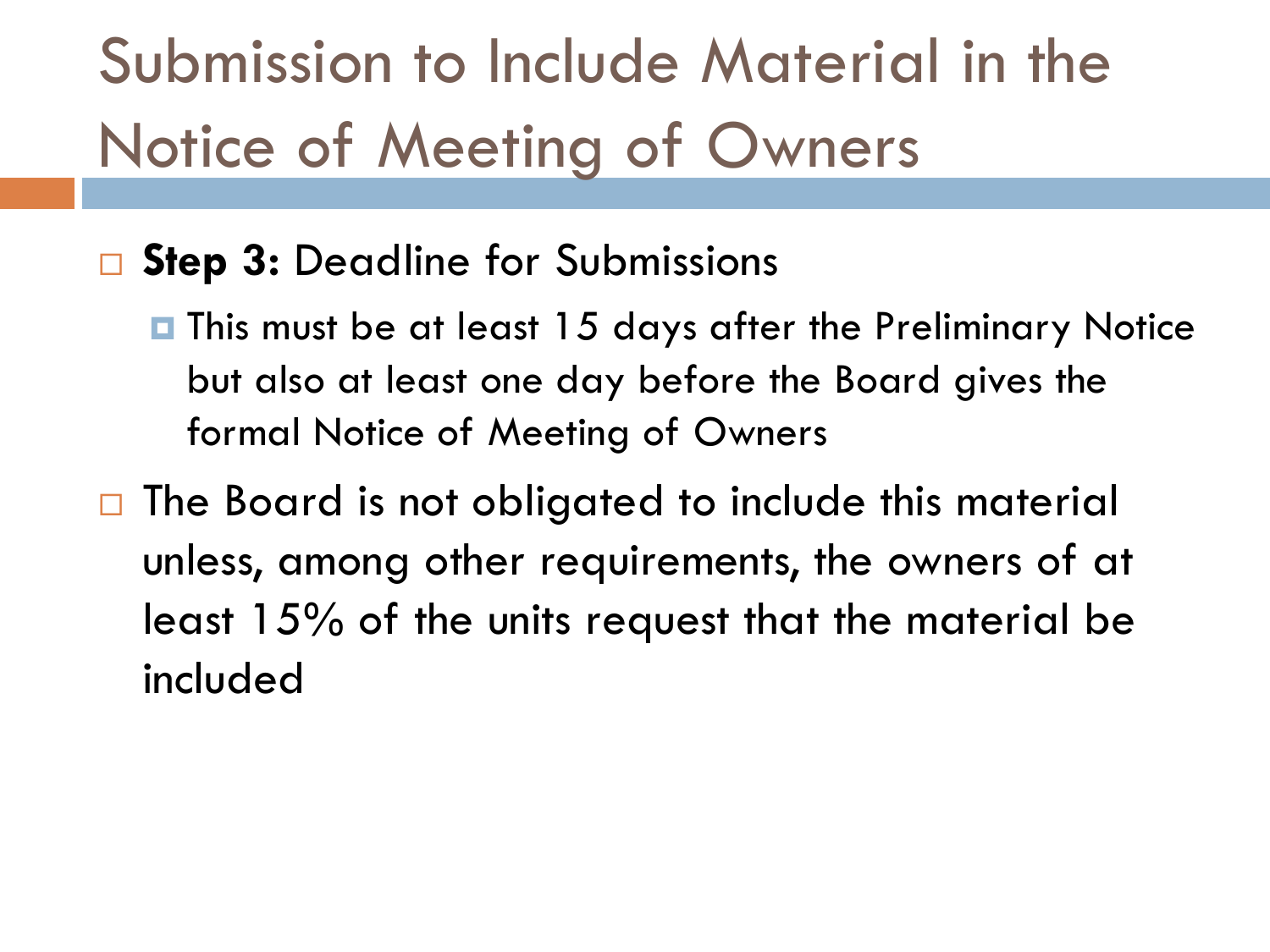# Notice of Meeting of Owners

■ Step 4: You must use the prescribed form

- At least 15 days before a meeting and at least 20 days after the Preliminary Notice
- You may provide the Notice electronically if you meet the statutory requirements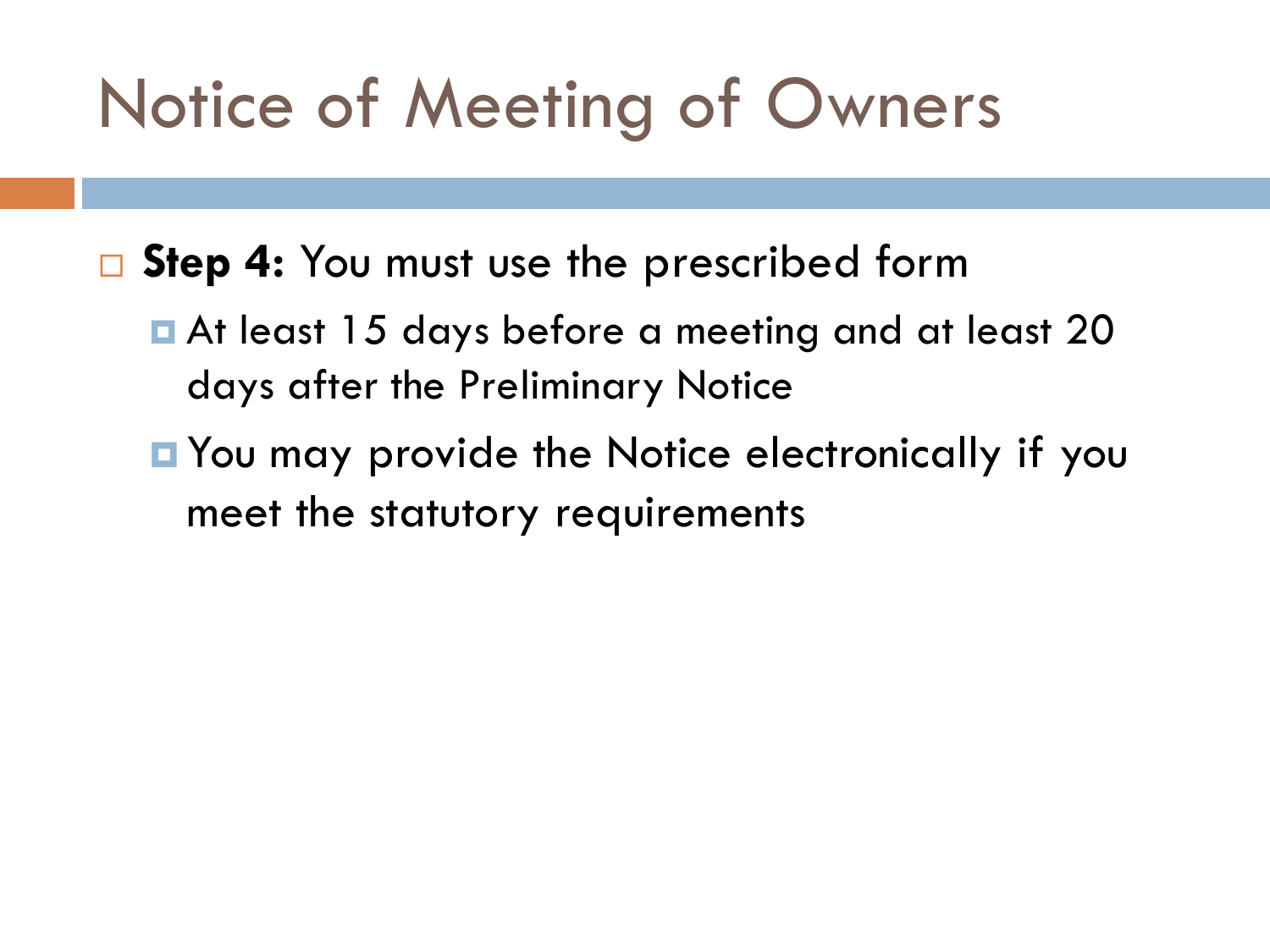- Are there proposed changes to the Declaration, Bylaws or Rules?
	- **If** yes, a copy of these changes is to be included in the Notice

 $\Box$  Is the meeting a Requisitioned Meeting **If** yes, include a copy of the requisition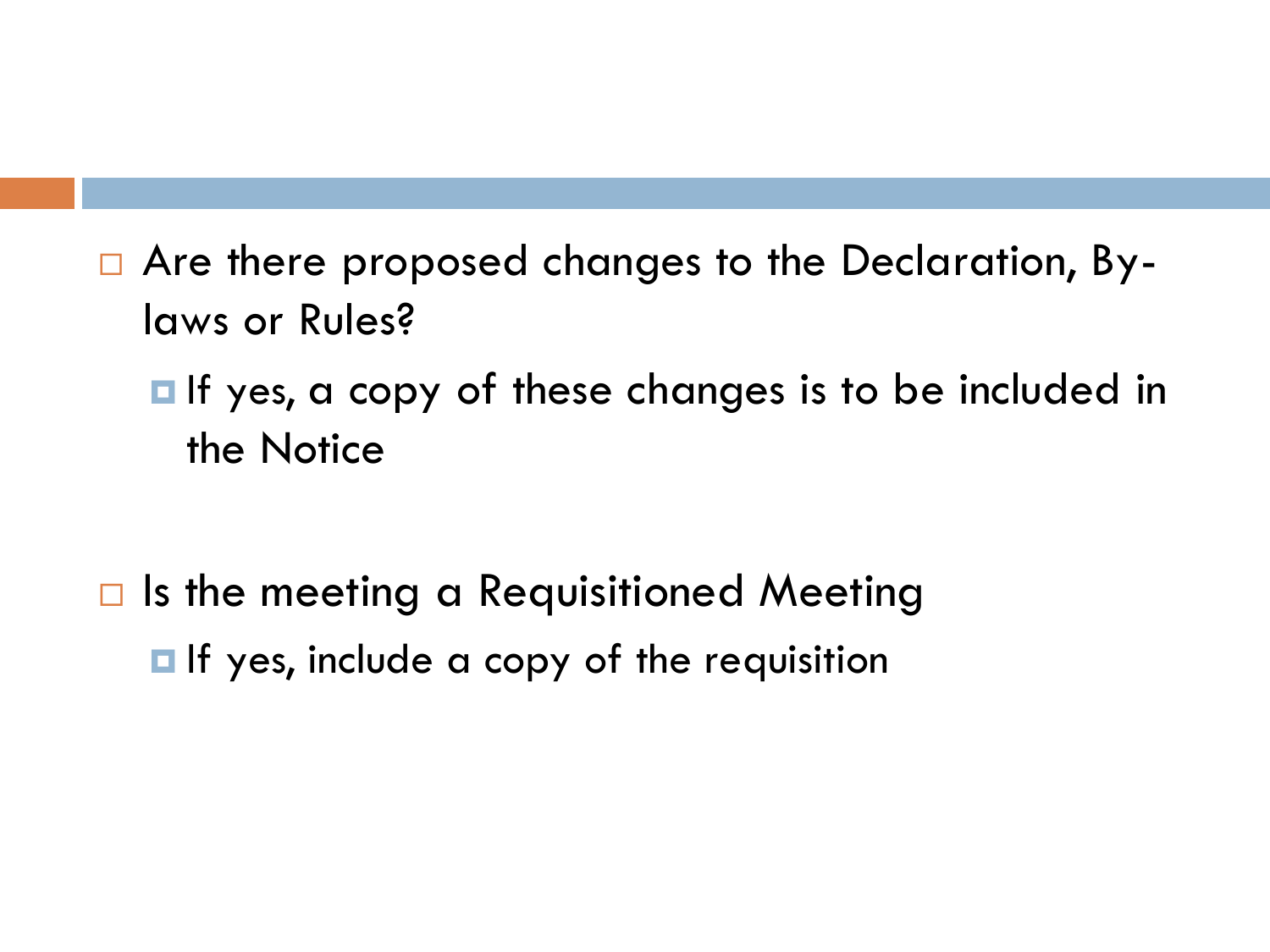

 $\Box$  Proxies must be in the prescribed form

□ Votes may also be indicated by telephonic or electronic means, if the by-laws allow for it

□ Property Managers must act within their obligations when soliciting and dealing with proxies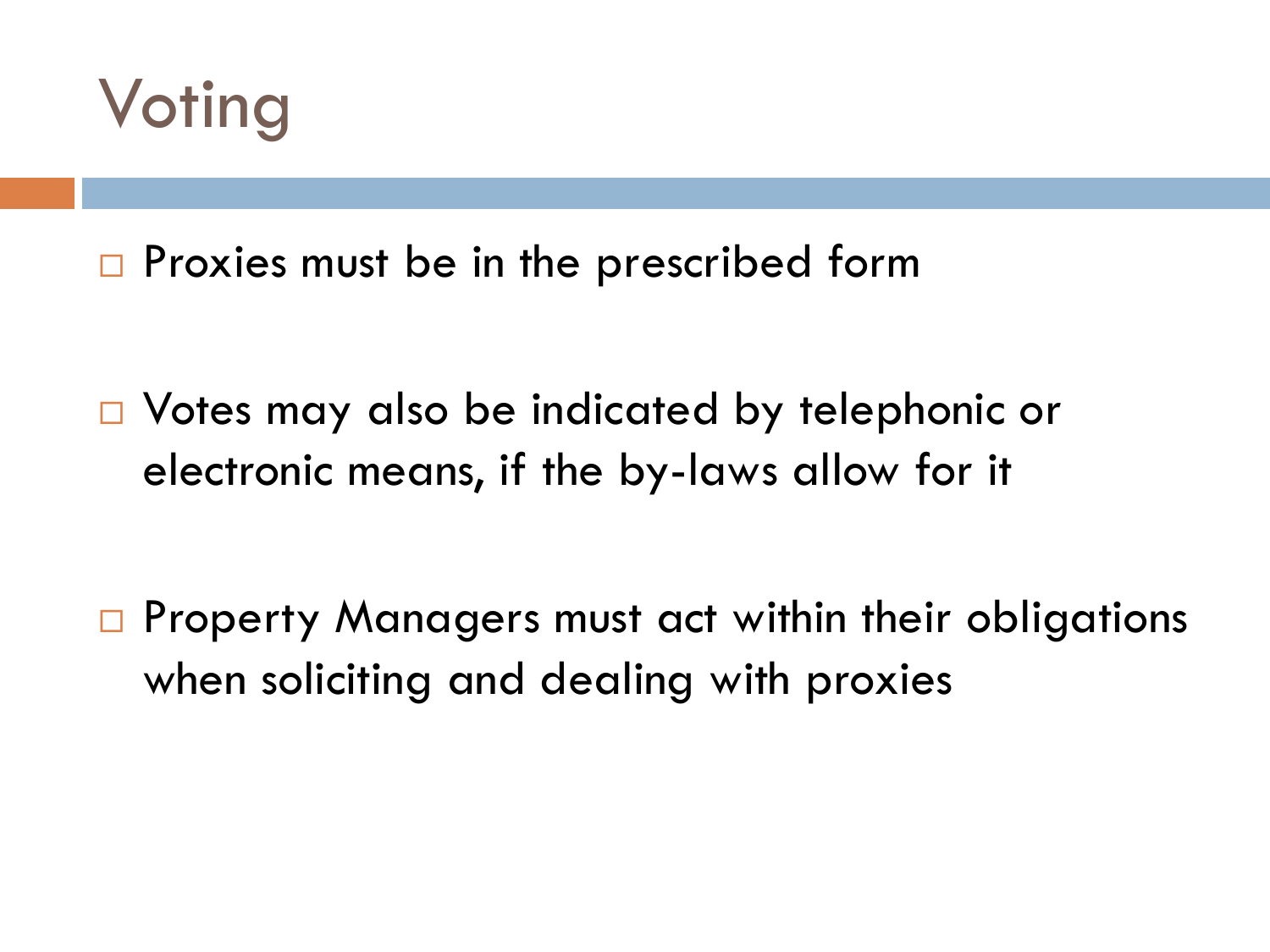# 3. Condo Manager Licensing

- 1. Exemptions
- 2. Types of Licenses
- 3. Education Requirements
- 4. Appeals, Expiration and Renewal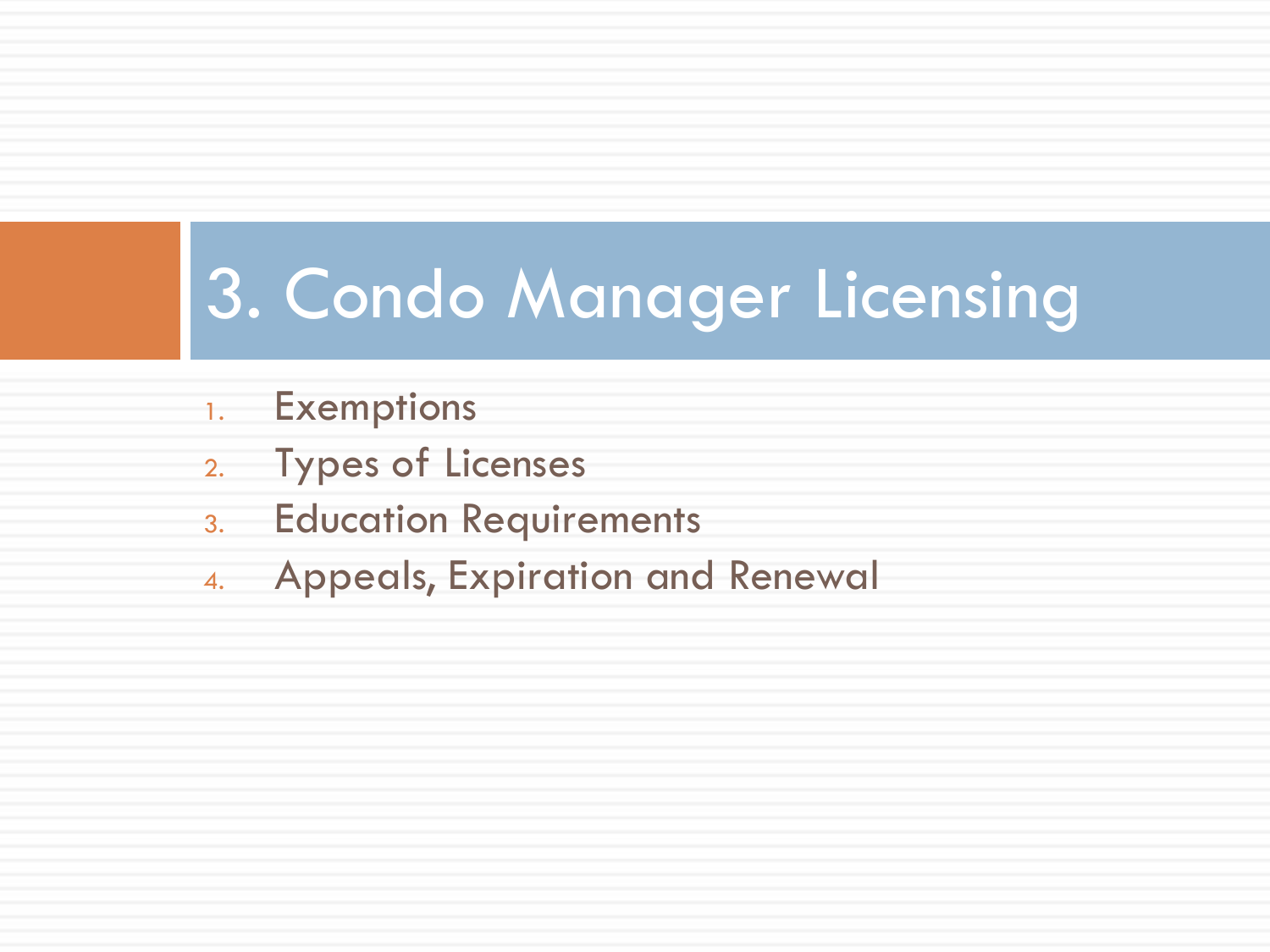# Condominium Management Services

#### **Section 34:**

 "No person shall provide *condominium management services* unless licensed as a condominium management provider or as a condominium manager"

#### **Section 1:**

- *"condominium management services"* means any of the following services provided to or on behalf of a condominium corporation:
	- 1. Collecting or holding contributions to the common expenses or other amounts levied by, or payable to, the corporation.
	- 2. Exercising delegated powers and duties of the corporation or its board of directors, including,
		- i. making payments to third parties on behalf of the corporation,
		- ii. negotiating or entering into contracts on behalf of the corporation, or
		- iii. supervising employees or contractors hired or engaged by the corporation,

but does not include an activity excluded by the regulations.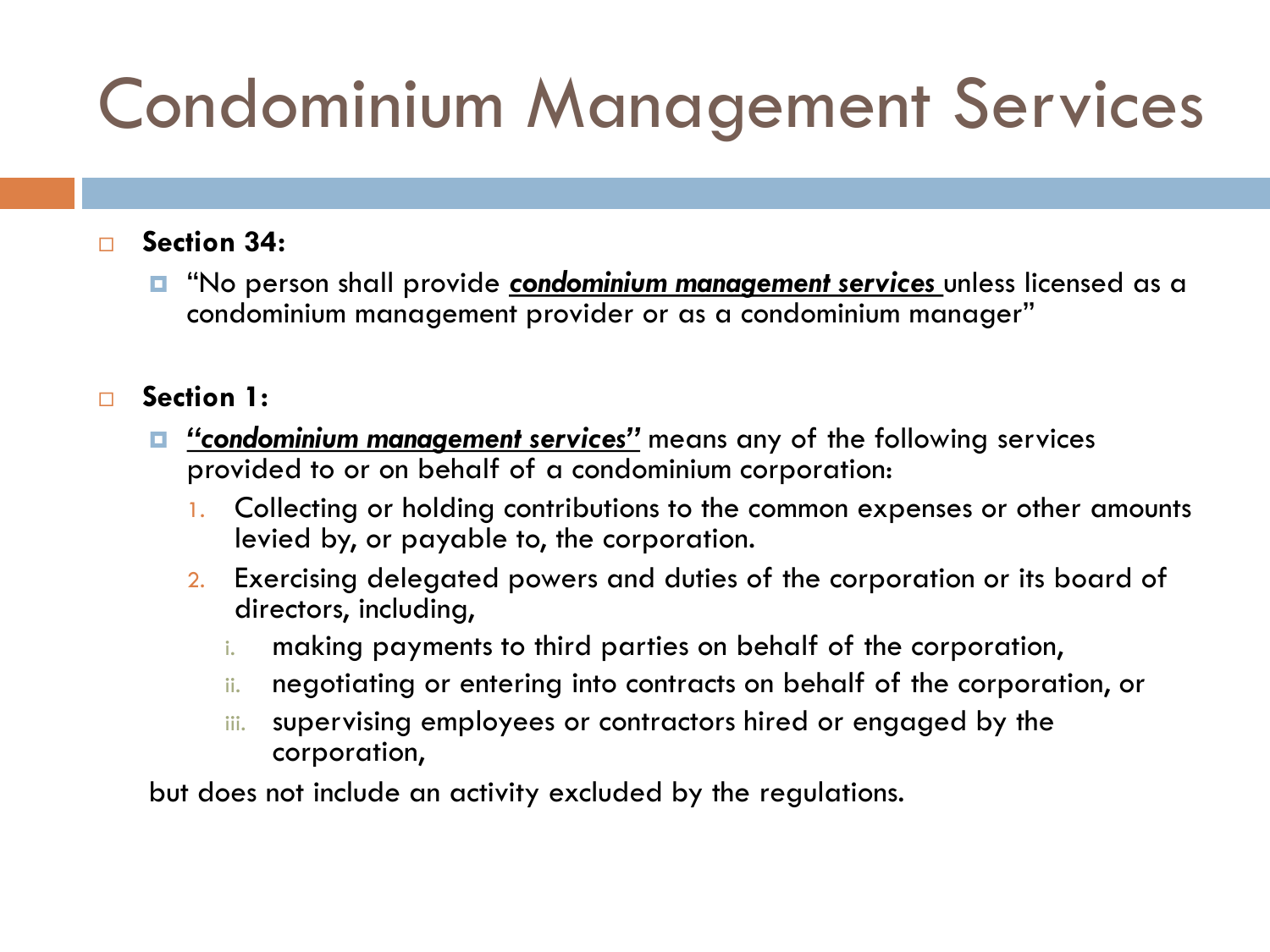# **Exemptions**

- **Paralegals and lawyers**
- **D** Architects
- $\neg$  Public accountants
- □ Certified General Accountants
- **D** Certified Management Accountants
- Chartered Accountants
- **Engineers**
- $\Box$  Insurance brokers
- $\square$  Persons appointed as a receiver under the Courts of Justice Act
- $\Box$  Banks, loan and trust corporations, or credit unions
- $\Box$  Persons who conduct reserve fund studies under the Condominium Act
- $\Box$  Inspectors appointed under the Condominium Act
- **E** Administrators appointed under the Condominium Act
- $\Box$  Directors of condominium corporations, unless the director is also providing condominium management services and receiving compensation or reward for those services
- $\Box$  Persons who only provide repair and maintenance services to a condominium corporation, including landscaping and cleaning services.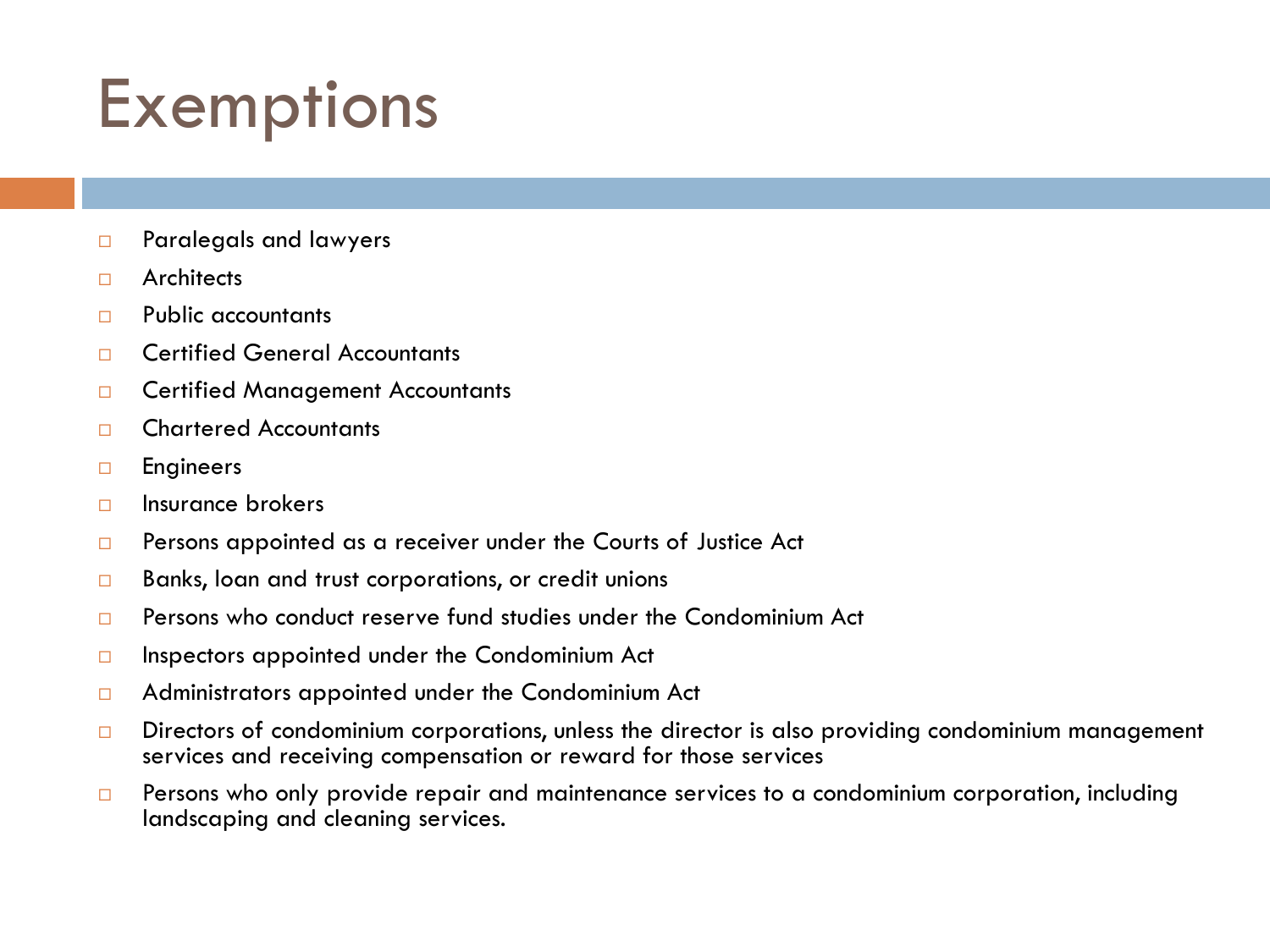# Additional Exemptions for Collecting Common Expenses

□ Certain individuals are exempt from licensing requirements, but **only for the purposes of collecting or holding contributions to the common expenses**, and only if the individual **promptly** after receiving the money, delivers the money to the condominium corporation or a licensed condominium manager.

#### □ Examples could include:

- **<u>E</u>** Security guards
- Other individuals (for example, superintendents, office assistants, etc.) employed by a condominium management provider or a condominium corporation or who acts on behalf of a condominium corporation, **if the individual has been authorized in writing to collect or hold those contributions.**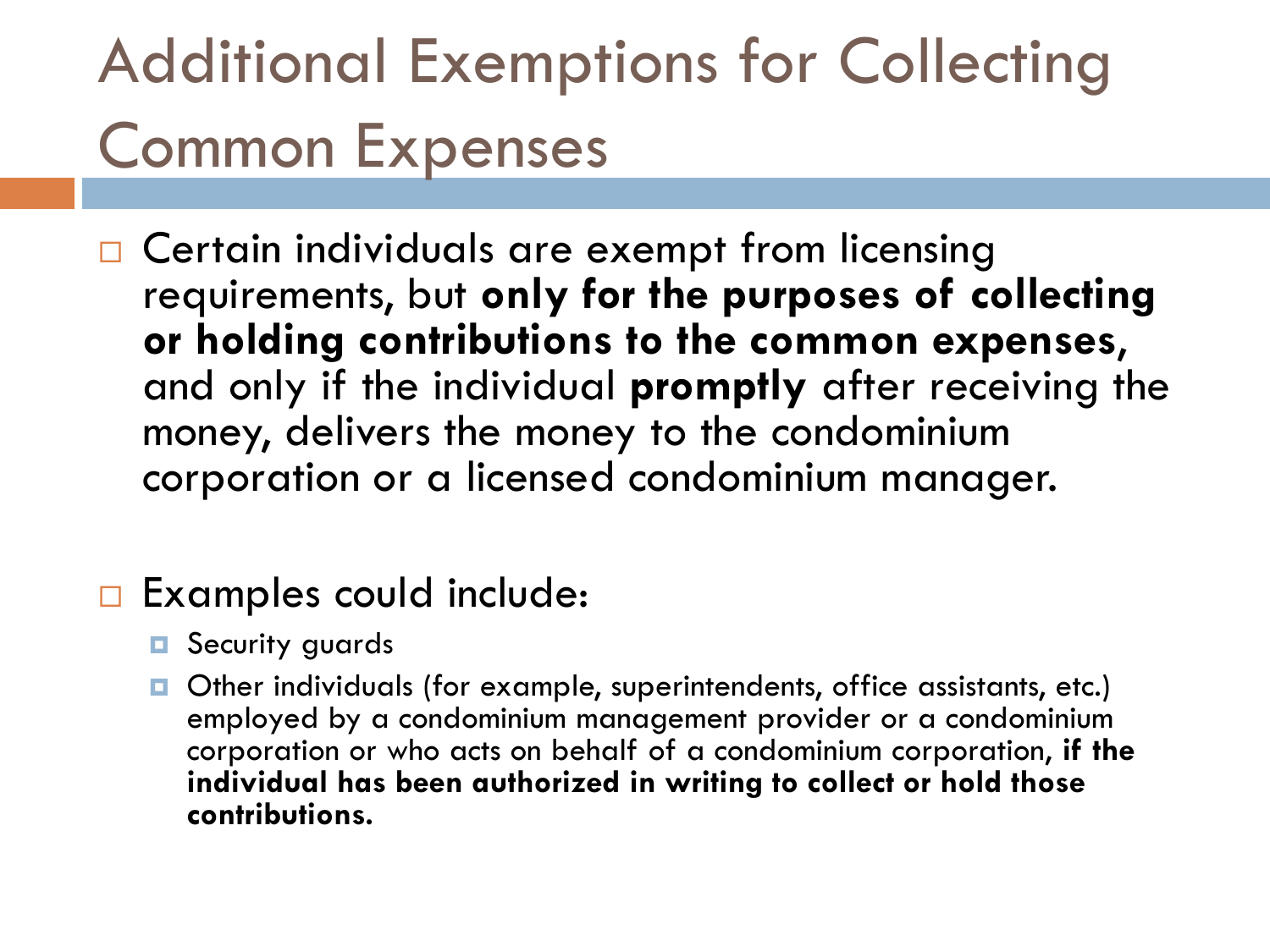# Types of Licensees

- 1. Limited Licensee
- 2. General Licensee
- 3. Supervising Licensee
- 4. Condominium Management Provider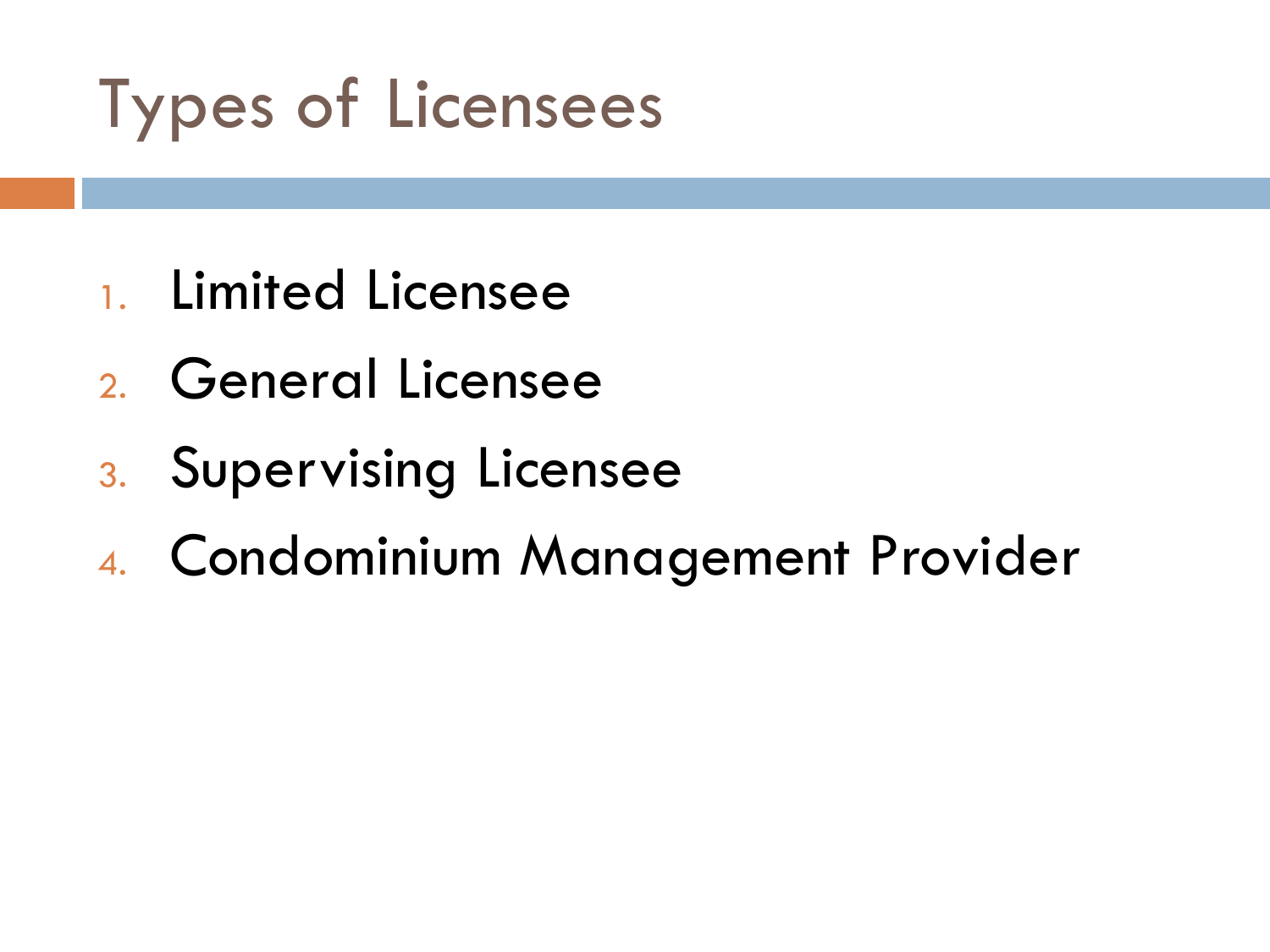#### **Condominium Management Licence Application**



\* Activities include: a) planned and participated in meetings of the board of directors of a client, and b) meetings of owners, including at least one annual general meeting within the meaning of the Condominium Act, 1998; c) participated in preparing a budget for a condominium corporation that you presented to the board of directors of a client; d) interpreted finan section 66 of the Condominium Act, 1998 and presented them to the board of directors of the client; e) prepared and presented reports<br>to the board of directors of a client; and f) overseen the maintenance or repair of unit

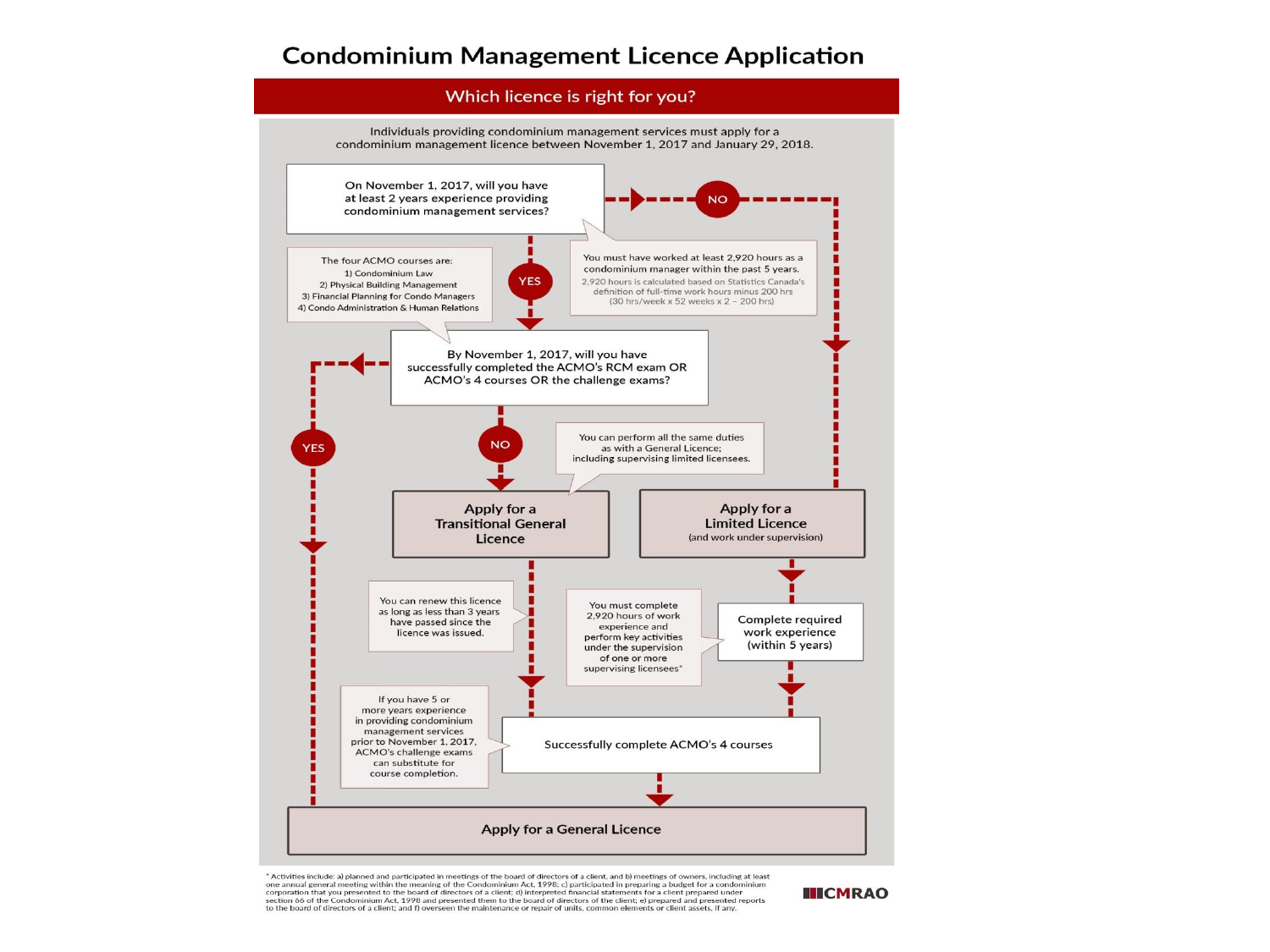# Limited vs General Licensee

#### □ Limited Licensees

- Less than 2 years of "demonstrated experience" in providing condo management services to a client
- Will have a deemed license if provided services to a client within the 90 days immediately before coming into force of CMSA
- Automatic limits on limited licensee's activities (i.e. can't sign status certificates) and must be supervised by a general licensee

#### □ General Licensees

- More than 2 years of "demonstrated experience" in providing condo management services to a client
- Will have a deemed transitional license if provided services to a client within the 90 days immediately before coming into force of CMSA
- **D** Must complete the educational and examination requirements in the regulations to be entitled to a general license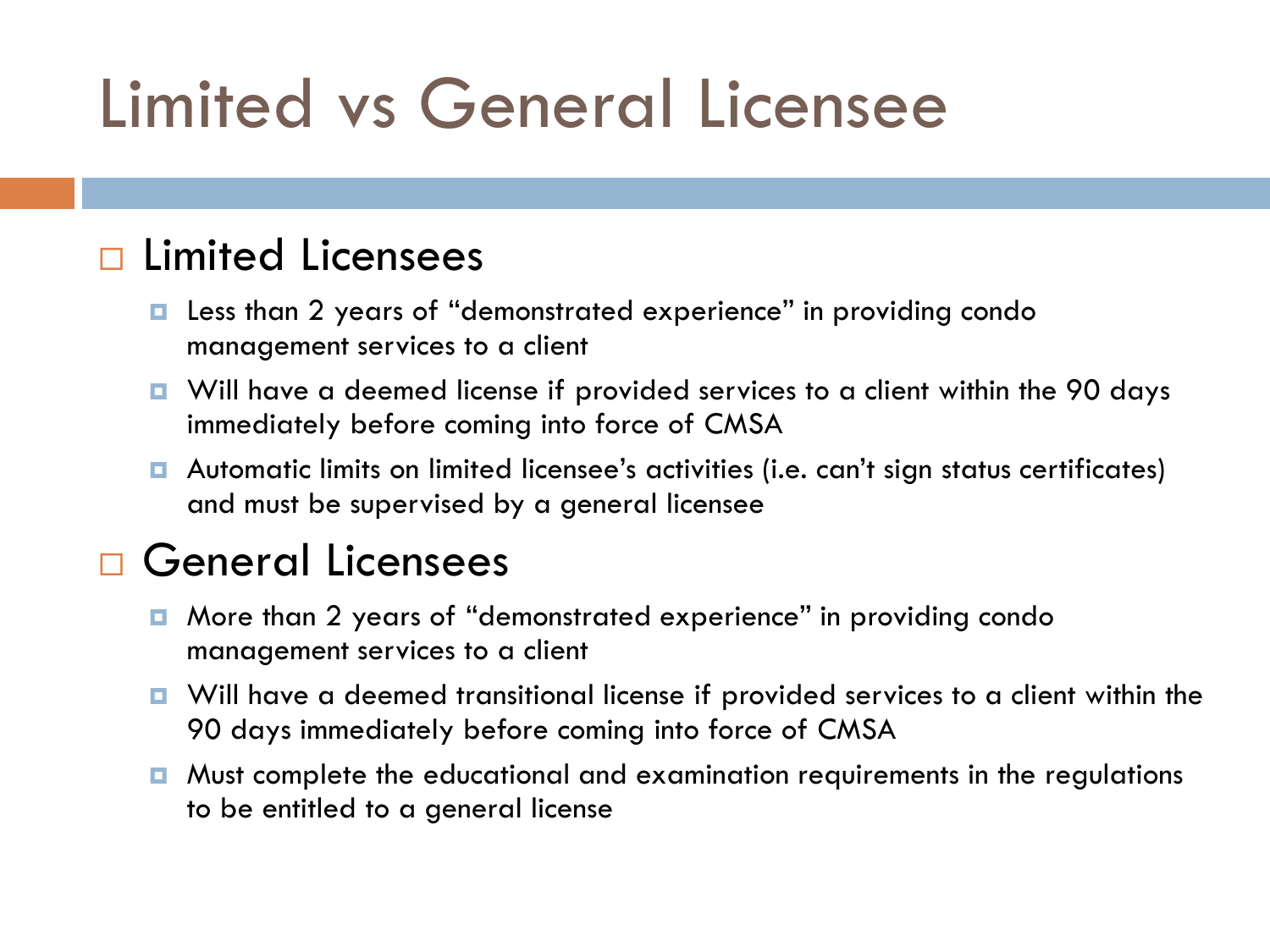## Expiration of Deemed Licenses

- **Condominium Managers will have a <u>deemed</u> limited license or** a deemed transitional general license if the condominium manager provided services to a client within the 90 days immediately before coming into force of CMSA
- □ You must seek an extension or apply for another type of license **within 90 days** of Section 34 coming into force
- Deemed licenses will expire on **January 29, 2018**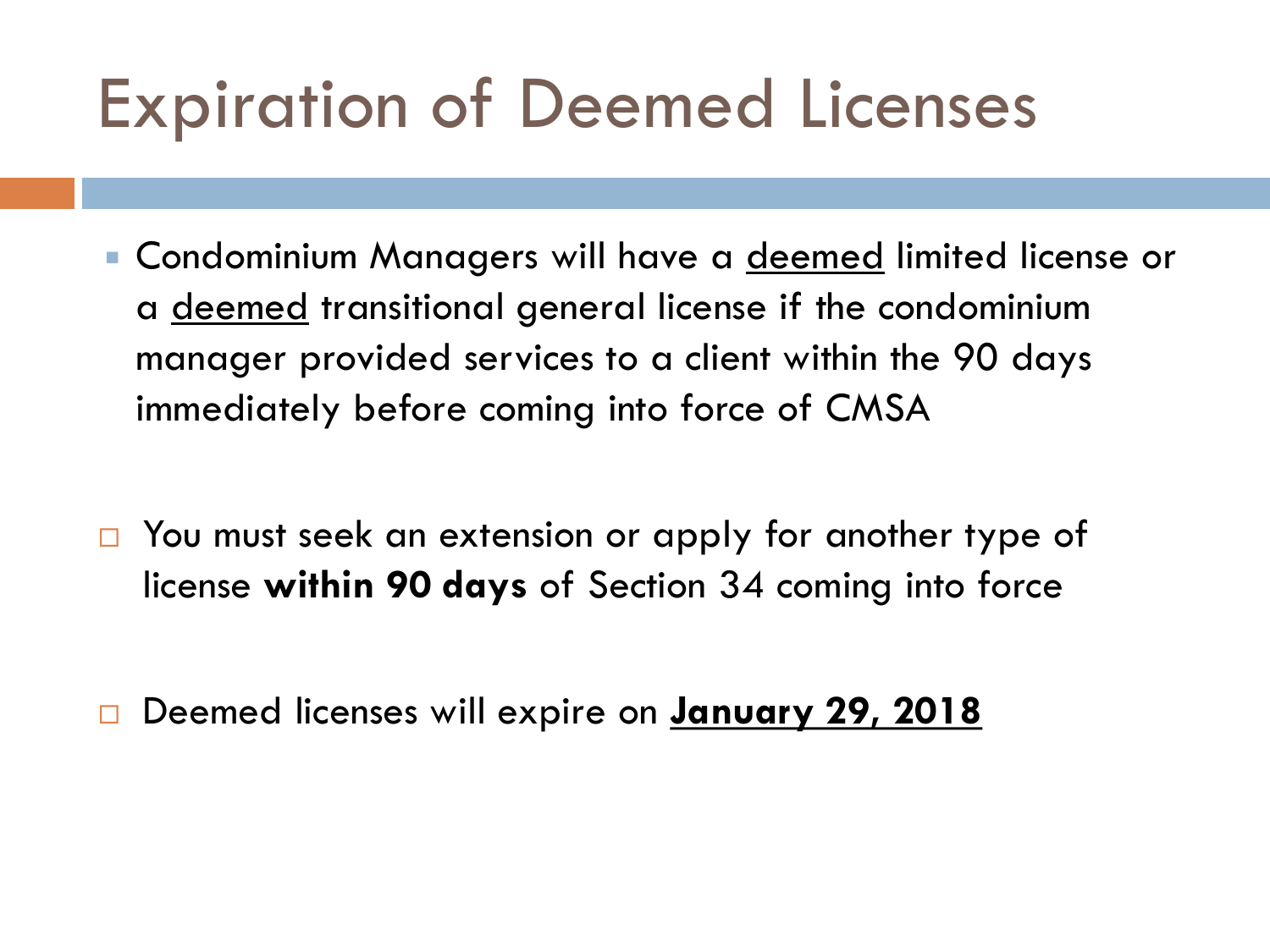# Education Requirements

□ Currently no education requirements for limited licenses

- During the transition period, to qualify for a General License, individuals will require more than two years of work experience as a condominium manager and:
	- **Have successfully completed the ACMO's RCM Exam OR the** four ACMO courses developed  $OR$  the challenge exam
- □ ACMO is, and will remain, separate and distinct from the CMRAO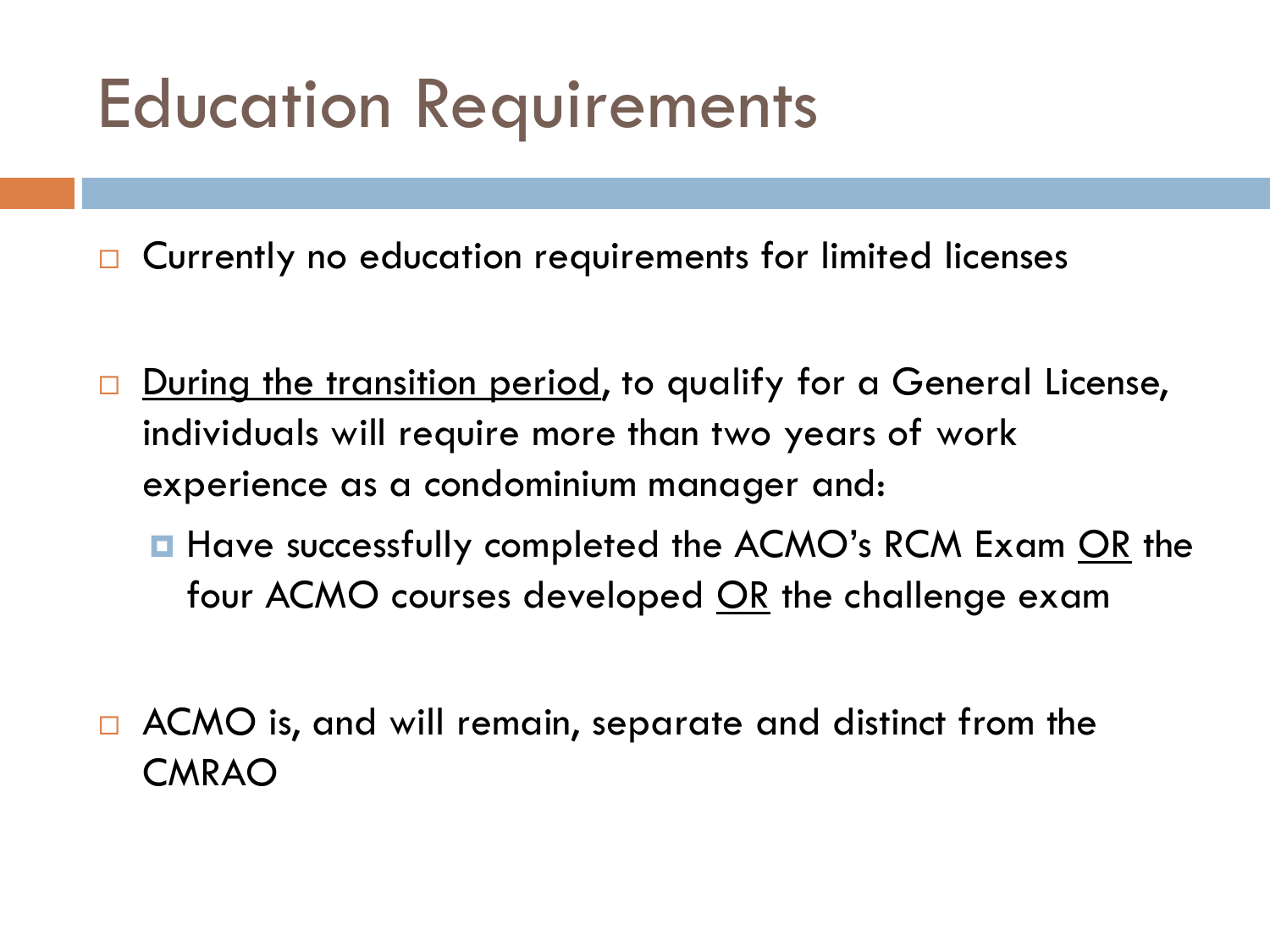# Appeals, Expiration and Renewal

- □ Appeals of Registrar's decision regarding CMSA license
	- Registrar must notify an applicant or licensee if the Registrar proposes to refuse; suspend; revoke or apply conditions to a license or a renewal
	- Applicant or licensee can request a hearing **within 15 days** the request must be in writing and sent to Registrar and the License Appeal Tribunal ("LAT")
- □ Regulations contain limitations on renewal and re-application
	- **T** Transitional general licensee may not apply for a renewal of the license or reapply for the license if **more than three years** have passed since the license was first issued to the licensee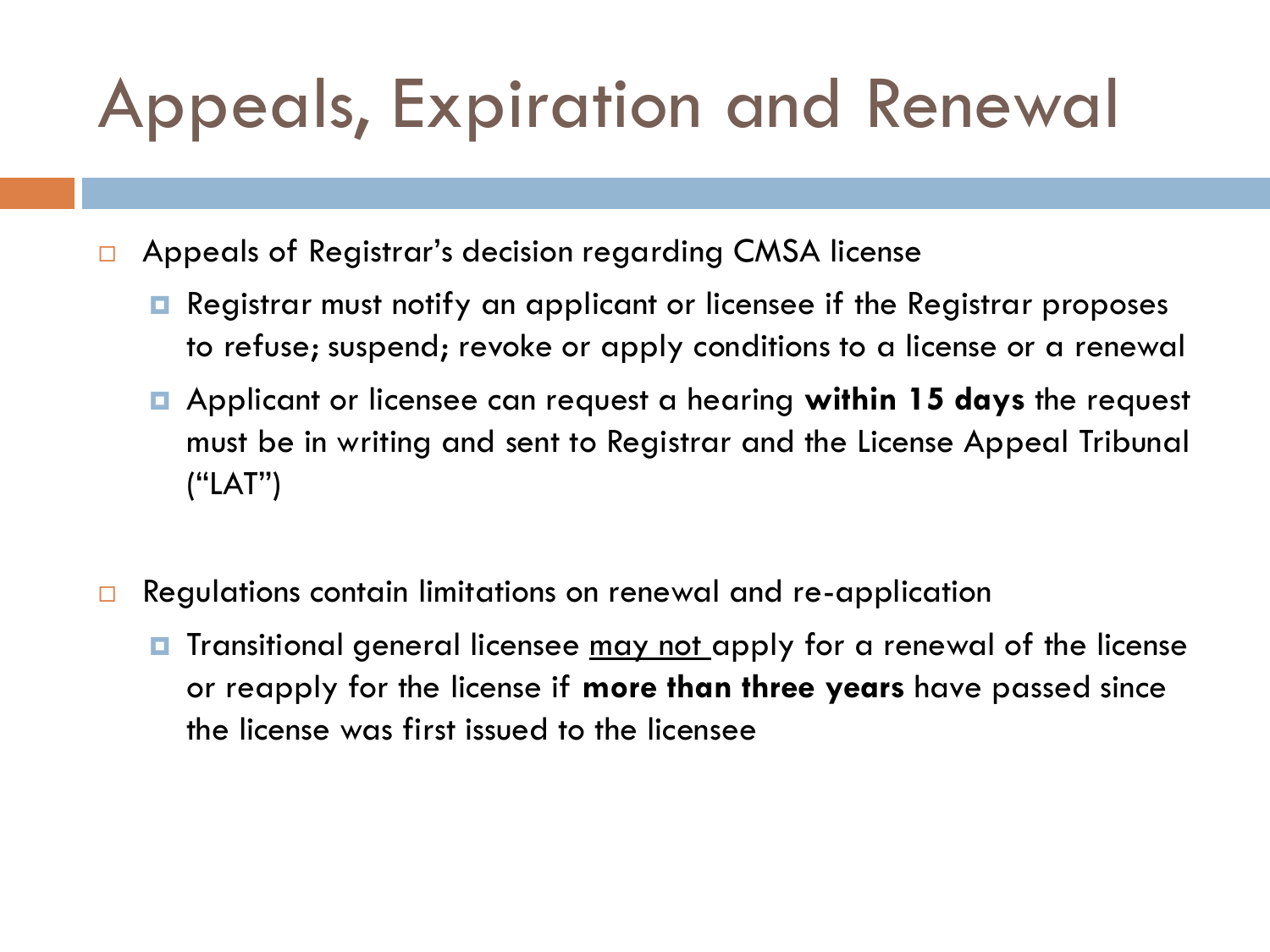### 4. Regulation of Condo Managers

- 1. Contract Governing Services
- 2. Certificate of License
- 3. Licensee Information
- 4. Employment
- 5. Insurance
- 6. Disclosures
- 7. Proxies
- 8. Records
- 9. Public Information on Licensees
- 10. Code of Ethics
- 11. Handling Complaints
- 12. Discipline Proceedings
- 13. **Inspections**
- 14. Offences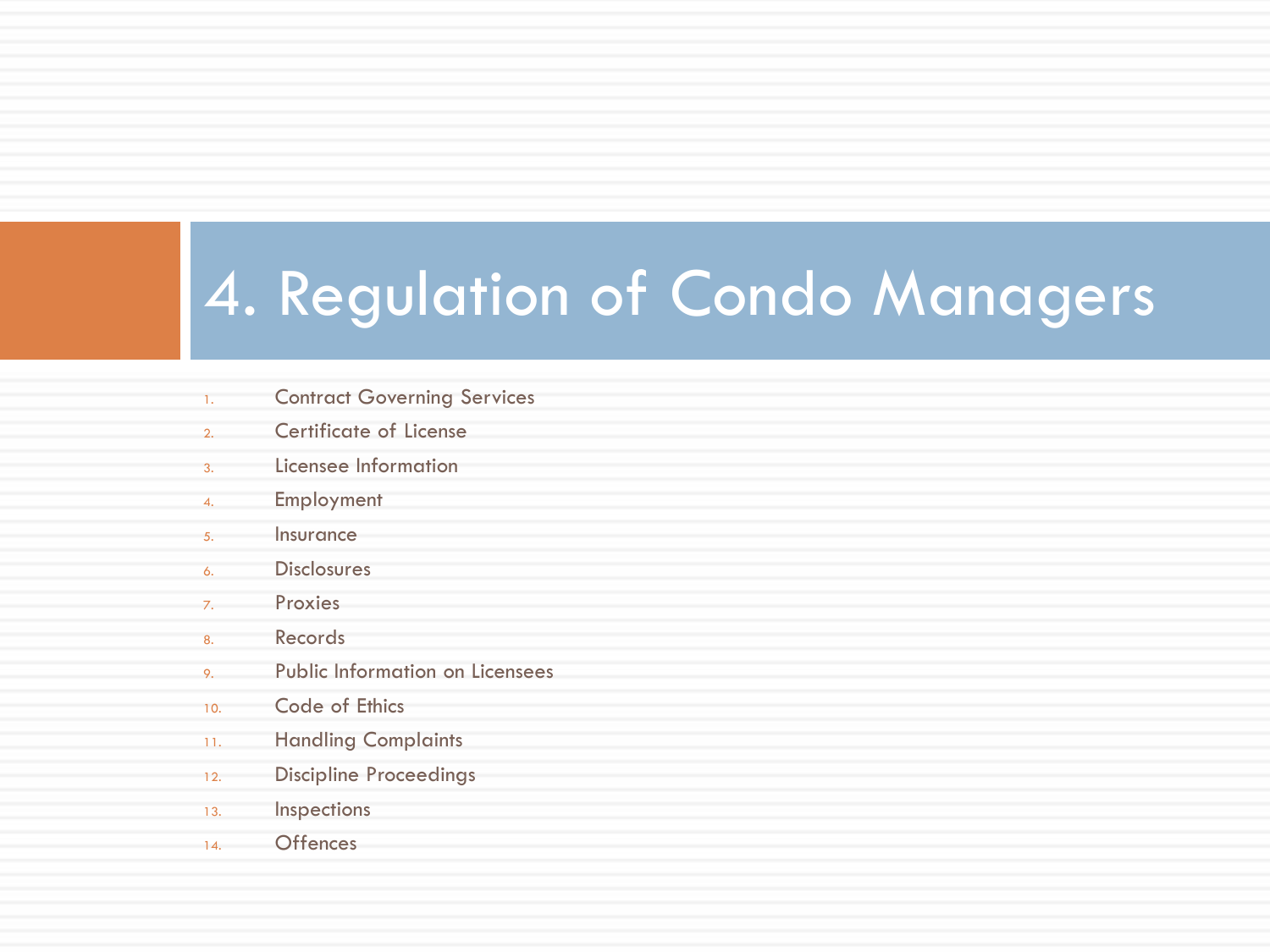# Contract Governing Services

□ Effective February 1, 2018, every licensee that provides condo management services to a condo corporation will be required to have a **written contract** governing the services that will be provided.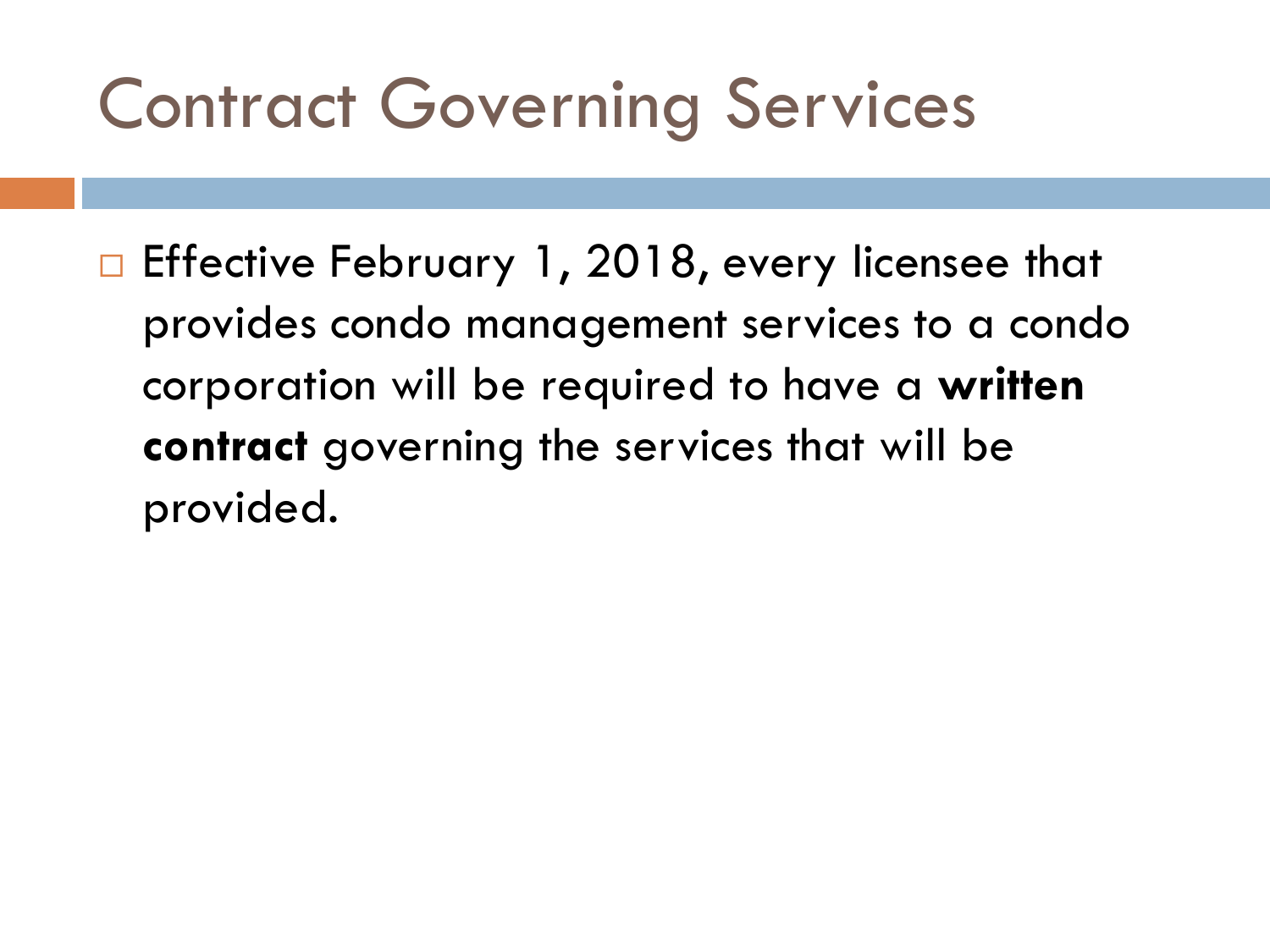# Certificate of License

### **Content of Licence**

 $\blacksquare$  The registrar must issue a certificate of licence to licensees

#### **Proof of Licence**

- **D** While providing condo management services, a licensee **must carry** the licence and, upon request of any person, produce it for inspection.
- A condo management provider who is issued a certificate of licence must keep a paper form of it posted in a conspicuous place at its principal place of business.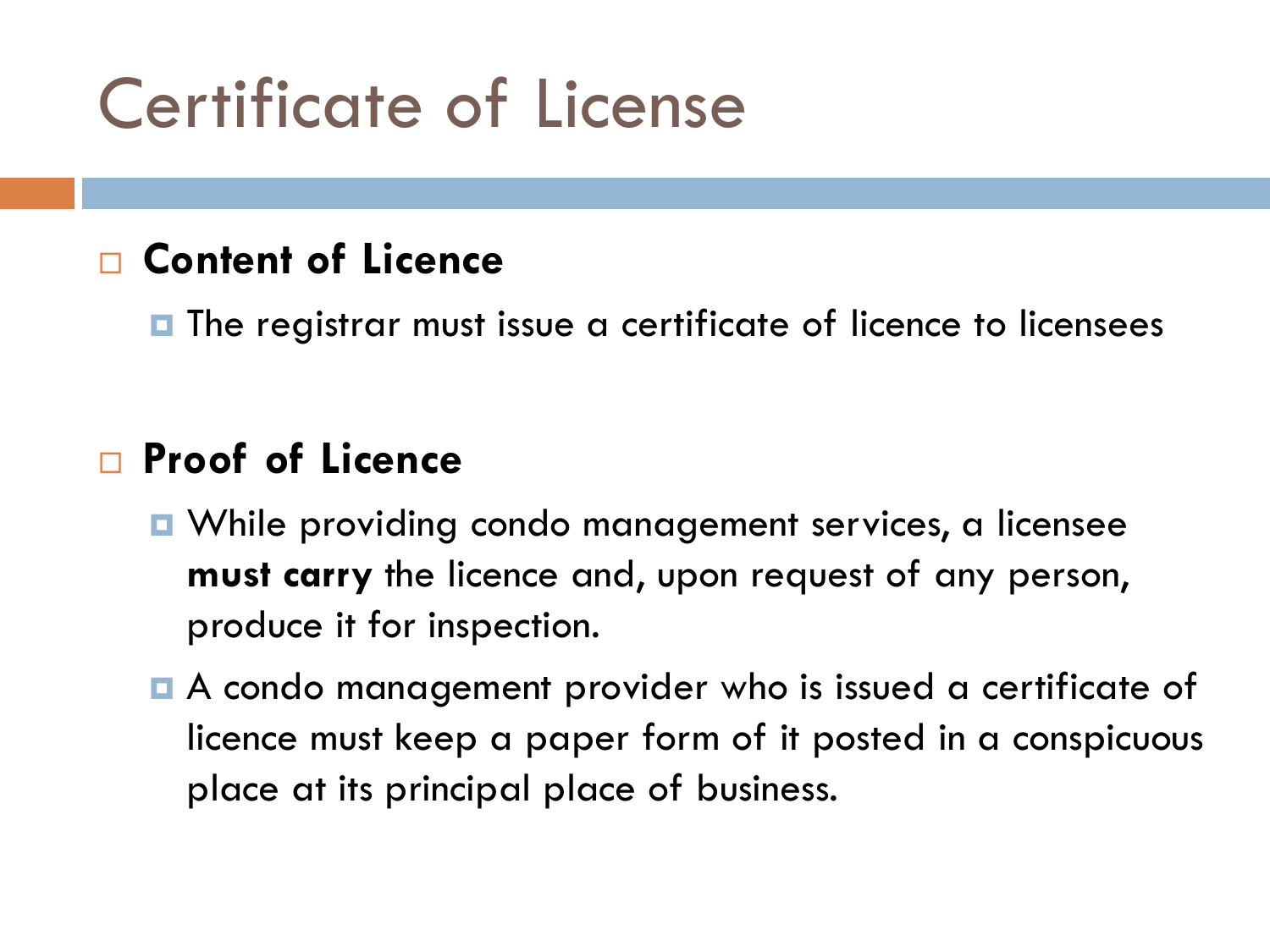## Licensee Information

#### **Address for Service**

A licensee must maintain an Ontario address for service.

#### **Notifications to Registrar**

- A licensee is required to **proactively notify** the registrar when:
	- **The licensee has obtained consent to be employed by multiple providers.**
	- The licensee has been employed by a condo corporation, including the name of the corporation.
	- The licensee has a change in its address for service.
	- $\blacksquare$  The licensee has had a change in employment.
	- **The licensee has hired a new condo manager.**
	- **The employment of a condo manager previously employed by the licensee has been terminated,** and the reason for the termination.
	- $\blacksquare$  There are persons who beneficially own or control 10% or more of the issued and outstanding equity shares, or who are acquiring or accumulating such ownership or control, including the persons' identities, or if there is a change in ownership of such shares.
	- **The licensee designates a PCM, including the PCM's identity, or makes a change in the PCM.**
	- **The licensee ceases to carry out condo management services.**
	- There is a change to any information previously provided to the registrar for the purpose of obtaining a licence.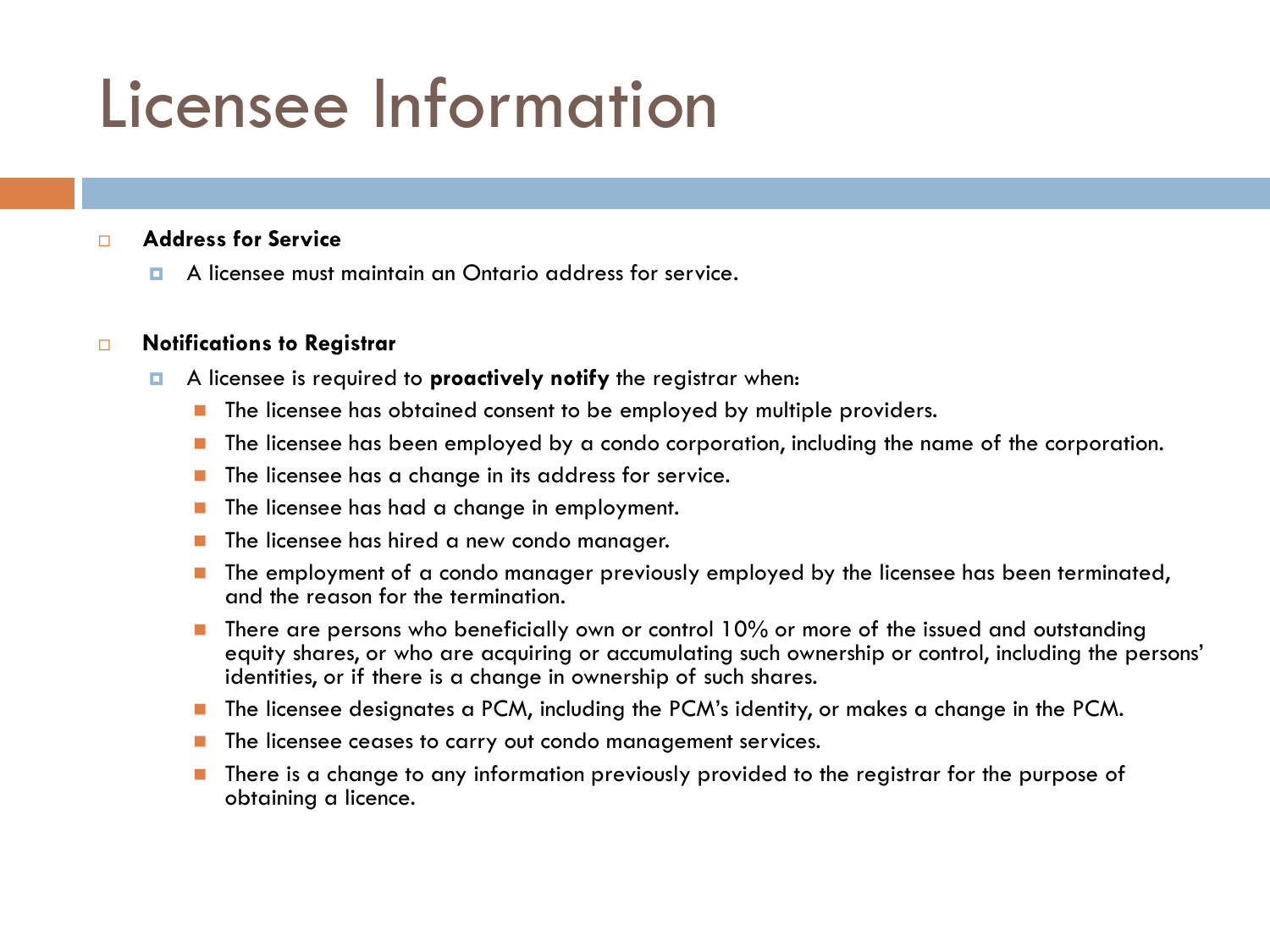

 $\Box$  Except as prescribed by regulation, the CMSA requires condo managers to be employed by a condo management provider.

□ The General Regulation exempts a general licensee and transitional general licensee from this requirement if the licensee is employed by **no more than three condo corporations, and is not an independent contractor**.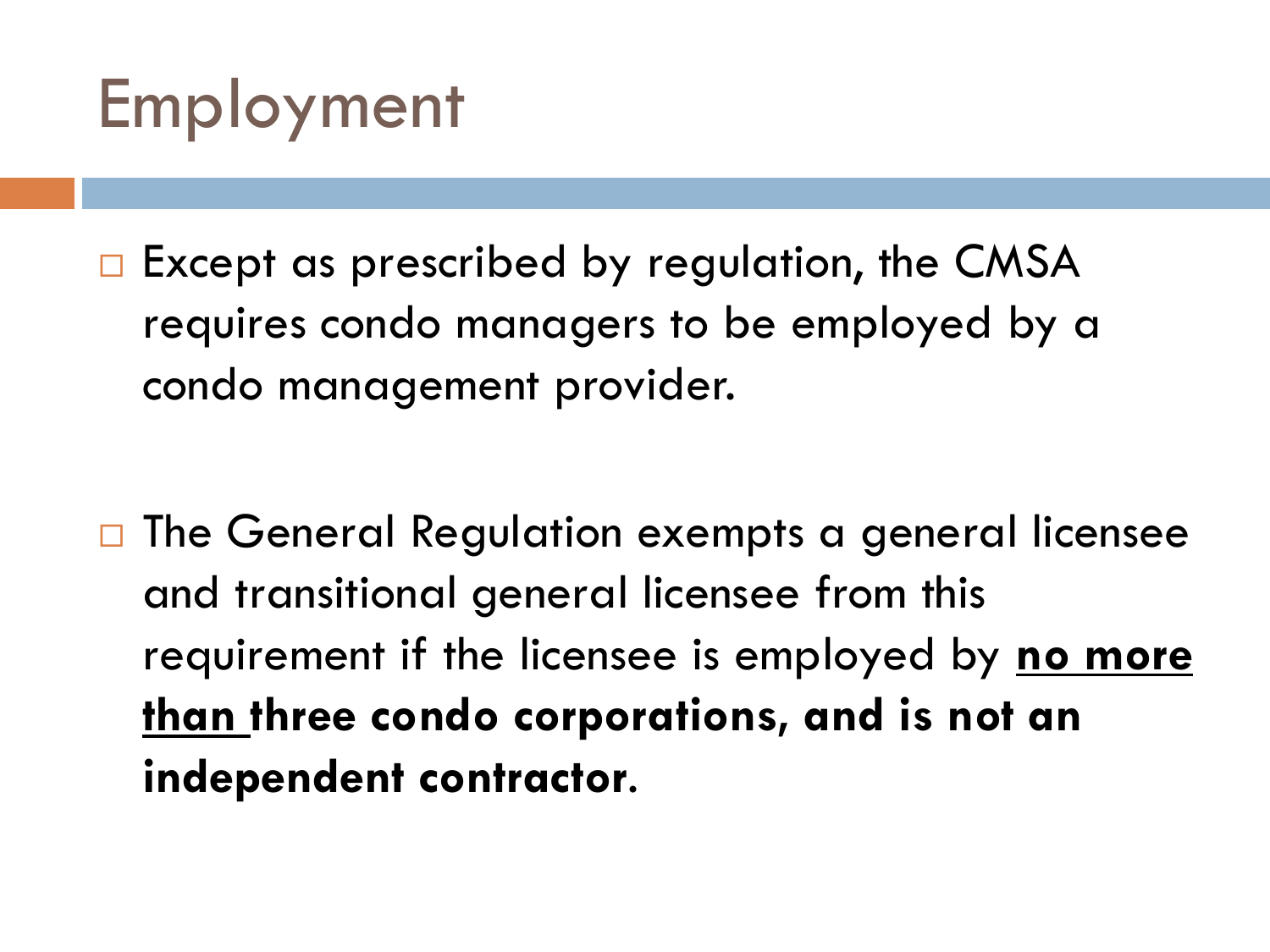

- □ Effective February 1, 2018, every licensed condo management provider will be required to maintain the following types of insurance: **Errors and omissions insurance**
	- **Fidelity insurance**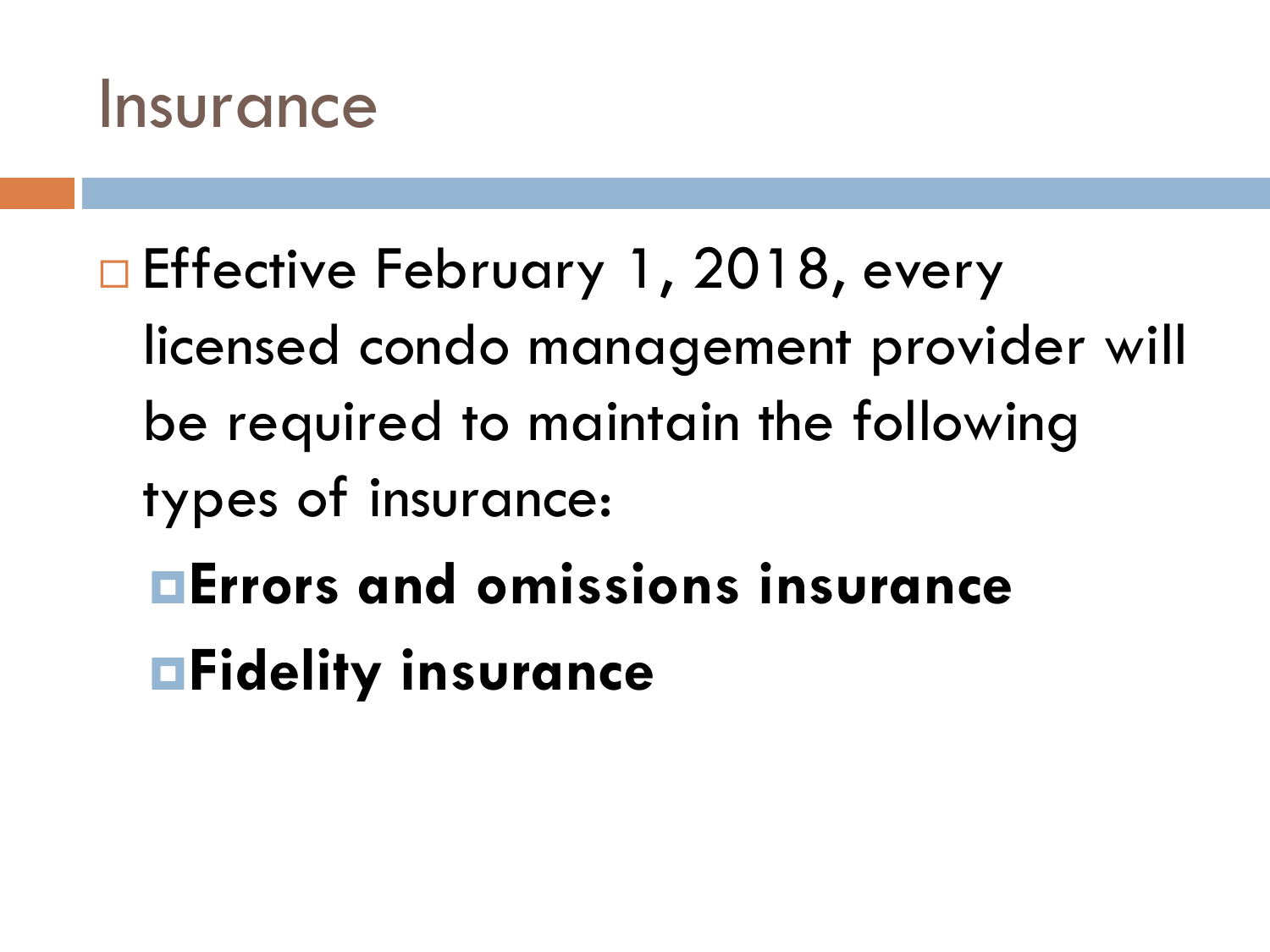## Disclosure of Insurance

□ Before entering into a contract for condo management services with a condo corporation, a licensed condo management provider must provide the condo corporation with **certificates of insurance**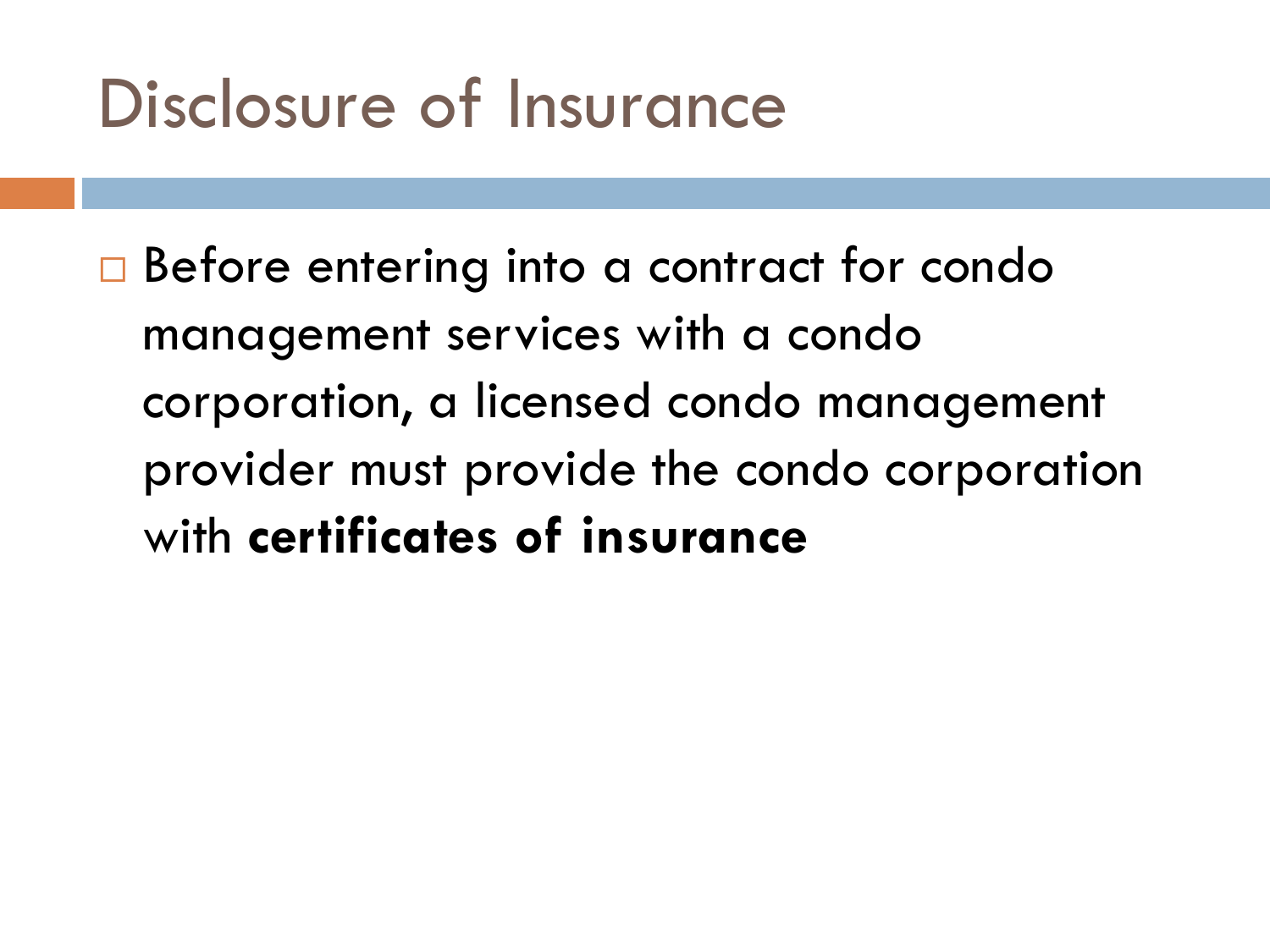### **Disclosures**

- □ Effective February 1, 2018, before entering into a contract for condo management services with a condo corporation, a licensee must disclose in writing the following information to a prospective client condo corporation:
	- **Needs assessment**
	- **E** Services and costs
	- **E** Subcontracted services
	- **D** Material interest
	- **Financial benefit**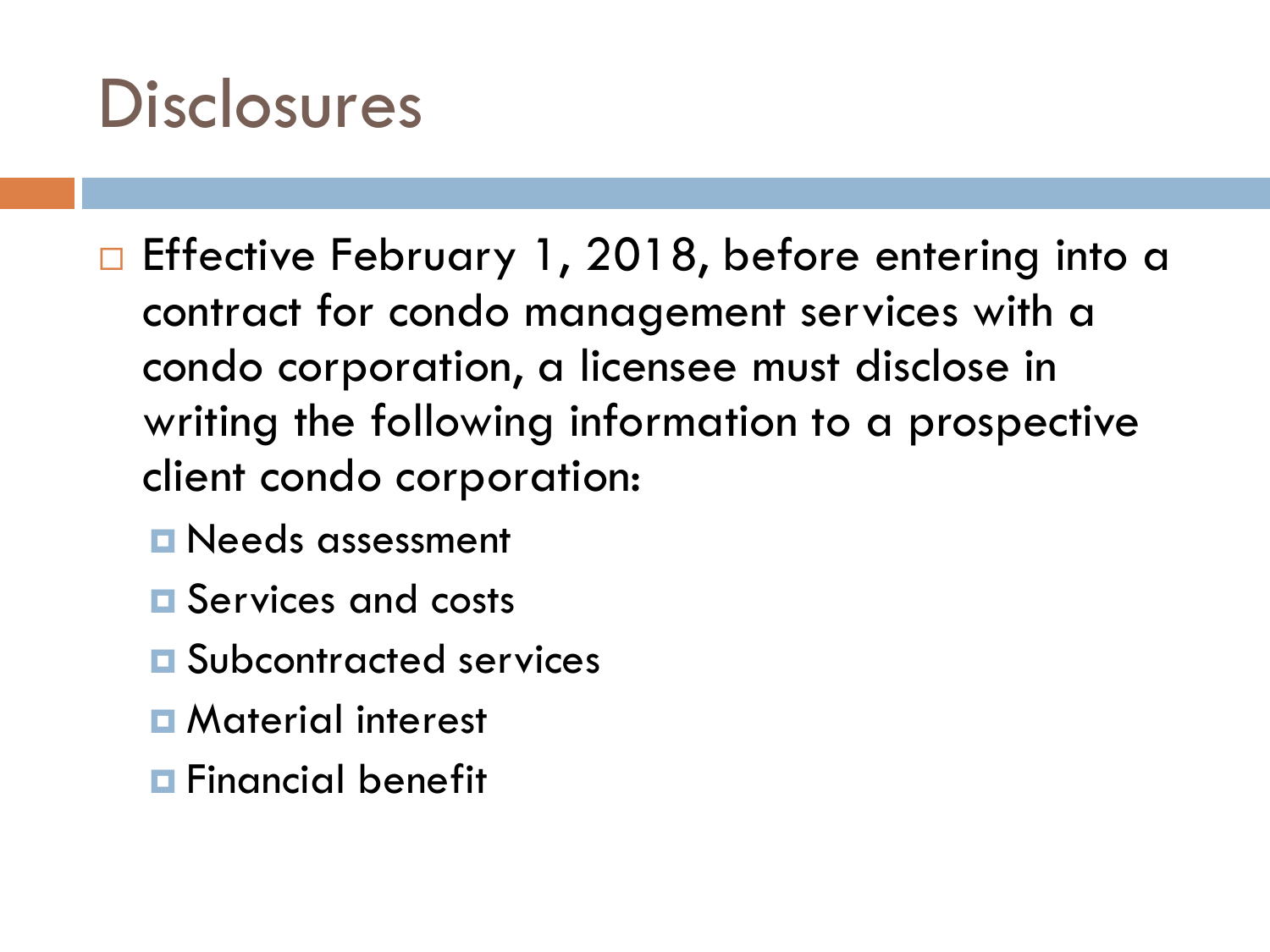# Disclosures Cont'd

- Effective February 1, 2018, licensees **must disclose any material interest** in a client condo corporation's contract or transaction to the condo corporation as soon as the licensee is or becomes aware of the interest.
- $\Box$  A licensee will be prohibited from entering into a proposed contract or transaction on behalf of the condo corporation if there is a material conflict of interest unless the licensee has disclosed the interest to the condo corporation and has obtained written approval from the condo corporation to enter into the contract or transaction.
- $\Box$  A licensee must not be present for any discussions by the condo corporation regarding the matter to which the disclosed interest relates unless the condo corporation consents to the presence of the licensee.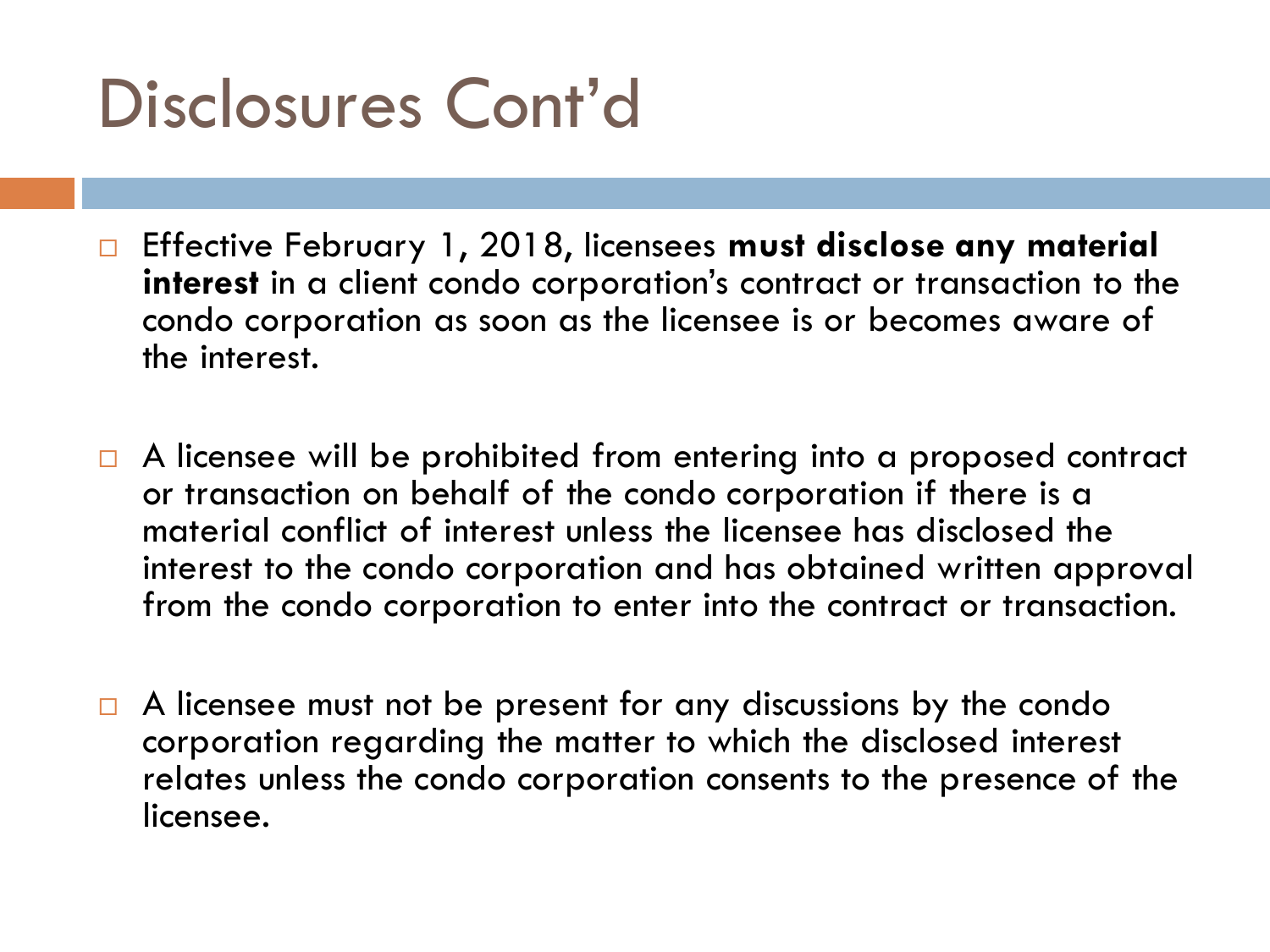

- **Effective February 1, 2018, a licensee, or any person acting on behalf of a licensee, cannot** *solicit* proxy forms for a meeting of owners **if the subject matter of the meeting includes matters directly related to the licensee, the election or removal of at least one of the condo corporation's directors, or any other prescribed matter**.
- The General Regulation defines **"solicit"** to mean petitioning for, or trying to directly obtain, a proxy form, but does not include:
	- Collecting or holding proxy forms or providing a location to collect or hold proxy forms;
	- Notifying or reminding owners or mortgagees to submit proxy forms if they are unable to attend a meeting of owners;
	- **E** Making information available on how to submit proxy forms;
	- **Providing blank proxy forms as part of anything that a condo corporation gives to owners or** mortgagees; or
	- **P** Providing blank proxy forms to owners or mortgagees on request.
- $\square$  Licensees will also be prohibited from modifying or attempting to modify a proxy form for a meeting of owners. However, licensees, or persons acting on their behalf, may solicit proxy forms if the form is **solely for the purposes of achieving quorum for the meeting**.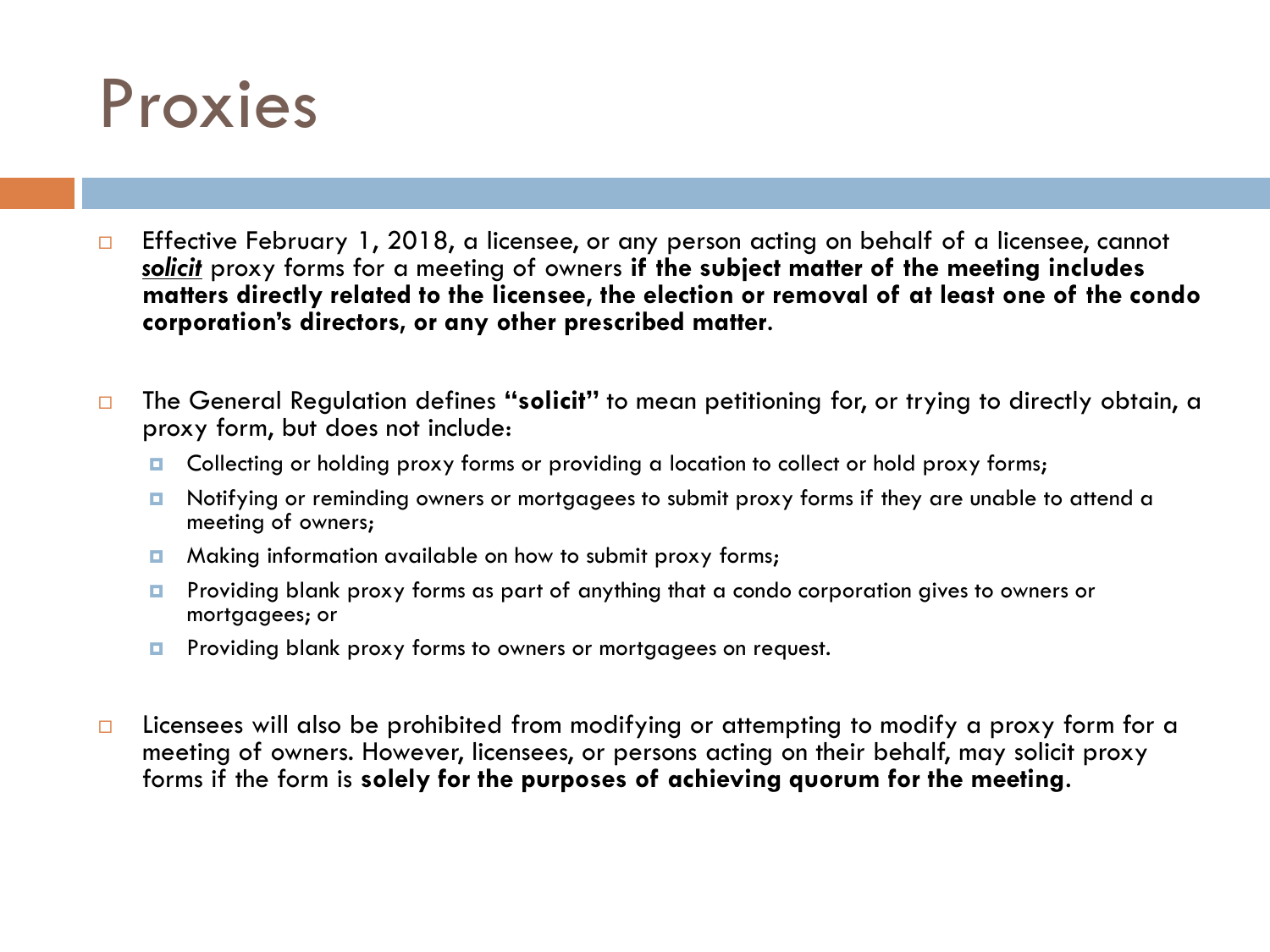## Record Retention & Storage

□ A licensee is required to retain a number of records related to being a licensee for **at least 6 years**

□ A licensee may only keep records at a dwelling if the licensee has received approval from the registrar to do so.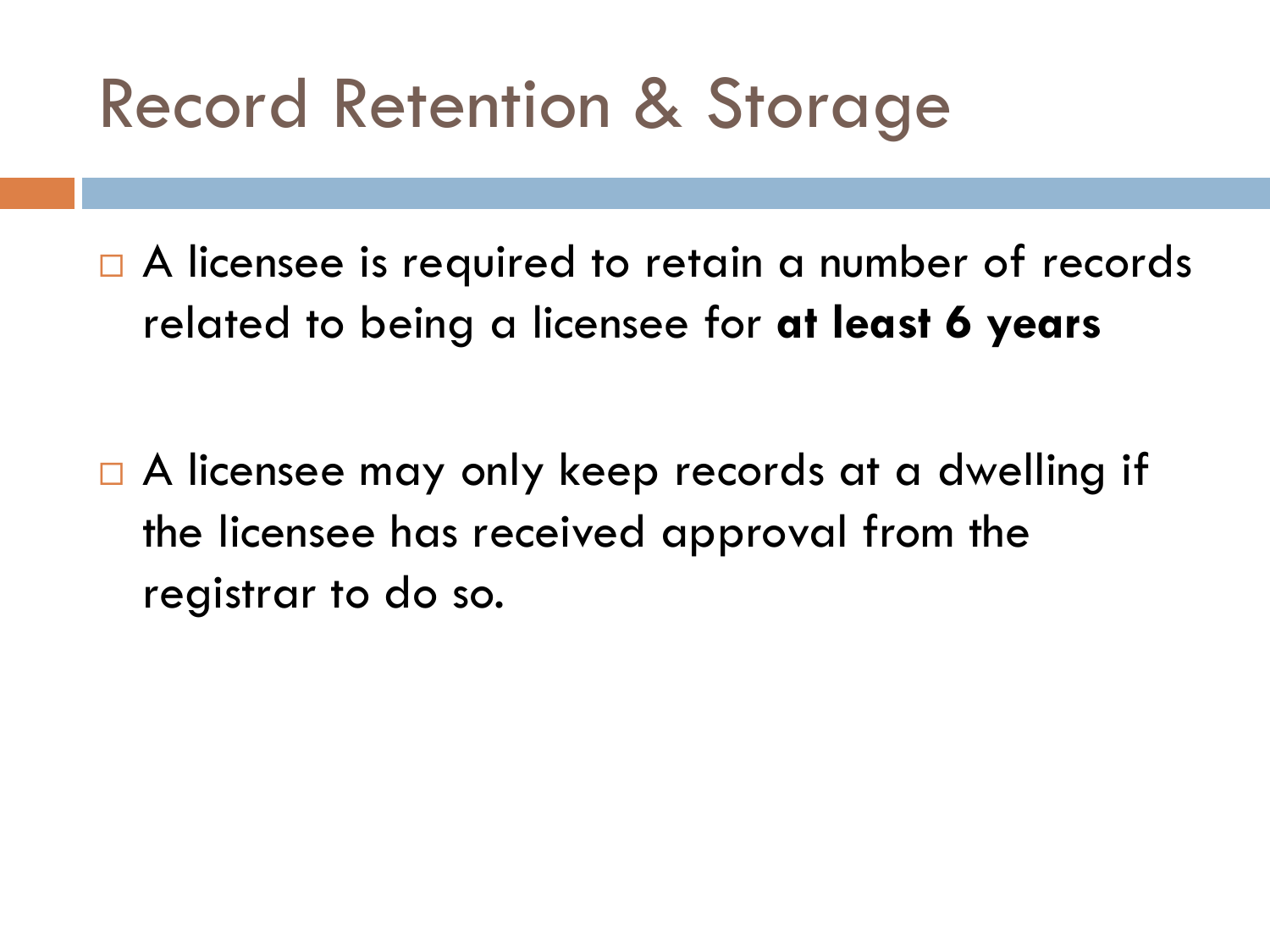### Transfer of Condo Corporation Records

 $\Box$  Effective February 1, 2018, a licensee is required to:

- As per the CMSA, i**mmediately transfer** to the condo corporation all documents and records relating to the condo corporation upon termination of a contract for condo management services.
- □ As per the General Regulation, transfer all such documents and records to the licensee's former client condo corporation **no later than 15 days after the contract is terminated**.
- $\Box$  For documents and records that do not yet exist but the licensee is required to create under the contract for condo management services, a licensee will have **30 days from the contract's end** to create and transfer the records to the licensee's former client condo corporation.
- **A licensee cannot retain anything it is required to transfer as a means of pressuring the client condo corporation to fulfill contractual obligations.**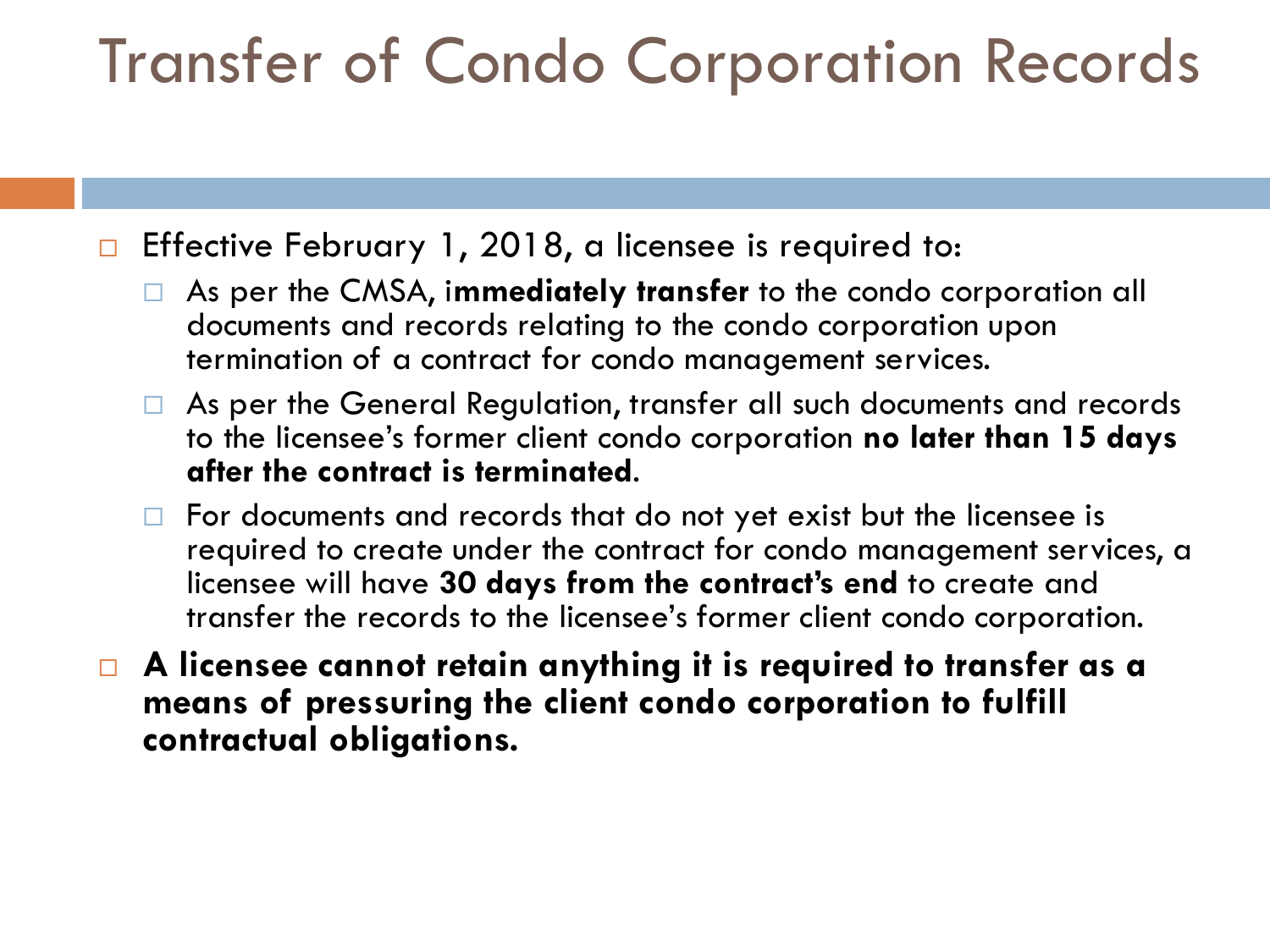# Public Information on Licensees

- $\Box$  The registrar is required to make the following information available to the public without charge on the CMRAO's website and at least one other place the registrar considers appropriate:
	- $\Box$  Name of licensee.
	- **Licence number and expiration date.**
	- **D** Whether licensee is a condo manager or condo management provider.
	- If a condo manager, class of licence.
	- Business information (i.e. address, email, phone number, name of PCM, name of condo corporation that directly employs licensee) for condo managers and condo management providers.
	- **L** Licence conditions.
	- **P** Proposals by registrar to take action (i.e., to suspend, revoke, refuse to grant or renew a licence, impose conditions) with respect to an applicant or licensee.
	- Names of those with cancelled licences (must be available for at least 2 years).
	- Names of those with revoked licences or renewal refused (must be available for at least 2 years).
	- **D** Names of those with suspended licences (must be available for at least 2 years after suspension).
	- **D** Offence details (charged).
	- $\Box$  Offence details (guilty-must be available for at least 5 years).
	- D Discipline committee order (must be available for at least 2 years).
	- Appeals committee order (must be available for at least 2 years).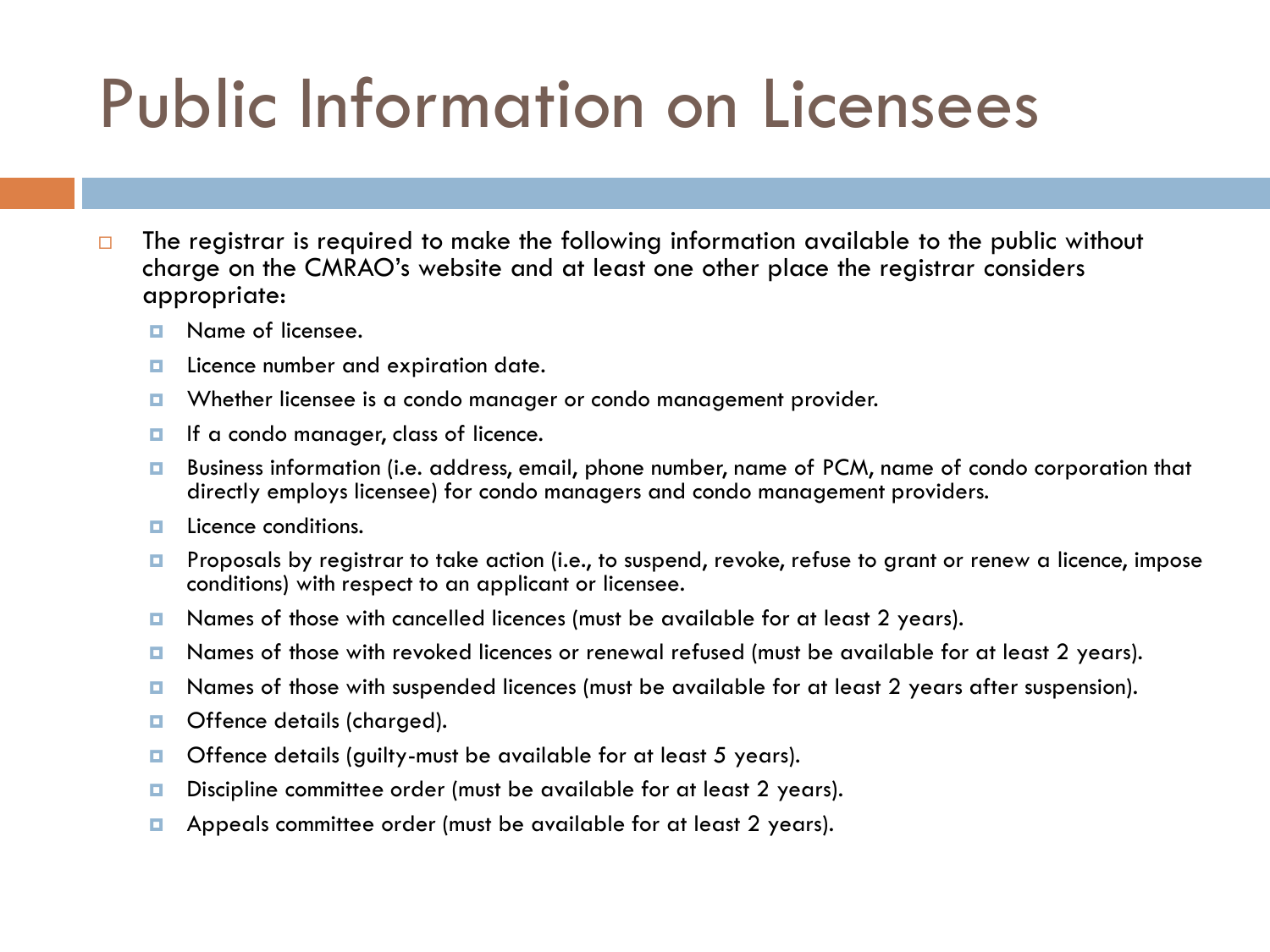# Code of Ethics

□ Effective February 1, 2018, licensees will be required to abide by a Code of Ethics as follows:

- **D** Condo Managers
- **Fairness, Honesty and Integrity**
- **n** No discrimination of harassment and duty to accommodate
- **O** Conscientious and competent service
- **D** Current documents
- **Business Records**
- **Financial Responsibility**
- **D** No misrepresentation of licence
- **Example Figure** Error, Misrepresentation and Fraud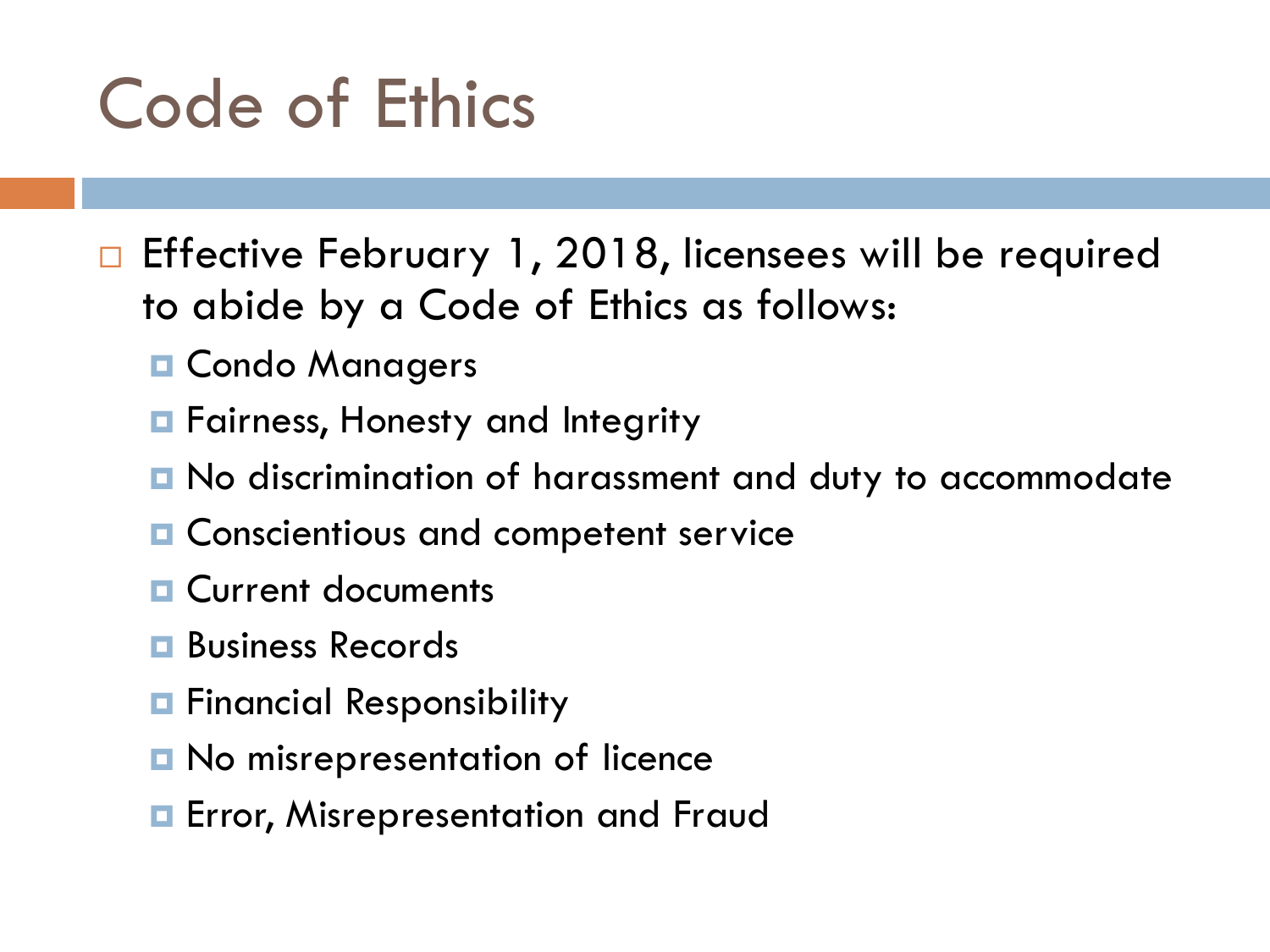# Code of Ethics Cont'd

- **<u>n</u>** Unprofessional Conduct
- **Engaging and Informing the Client**
- **Best Interests**
- **E** Accepting Gifts
- **u** Unreasonable Interference
- **E Contract re Property or Client's Assets**
- **E** Services from Others
- **E** Fees and Compensation
- **n** Confidentiality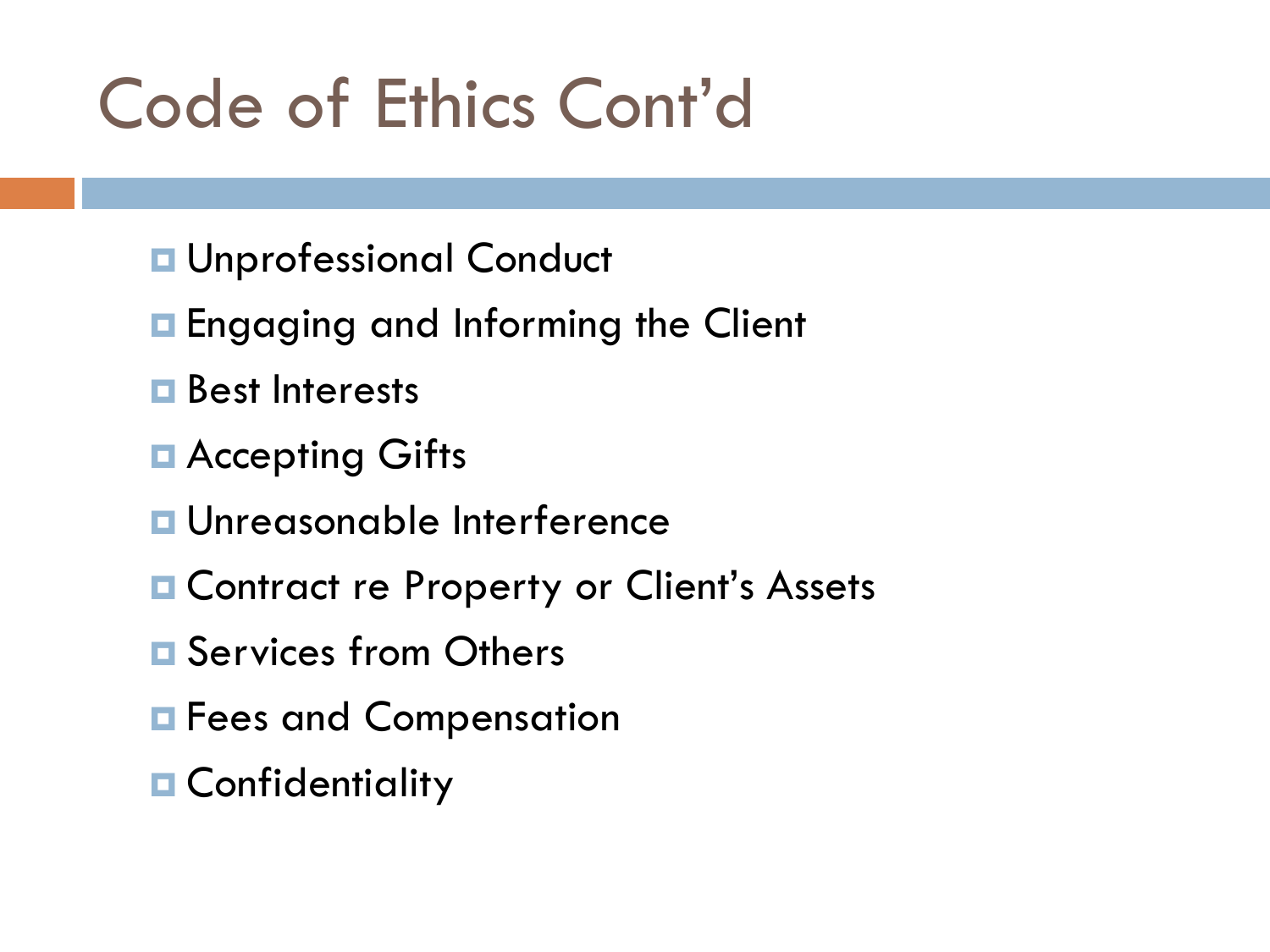# Handling Complaints

- □ Effective February 1, 2018, if the registrar receives a complaint about a licensee, the registrar may request information about the complaint from any licensee.
- □ Any licensee who receives a written request for information **must provide** that information.
- $\Box$  If the registrar makes a written request for information from a licensed condo management provider or condo manager employed by a condo management provider, the registrar must provide a copy of the request to the condo management provider's principal condo manager.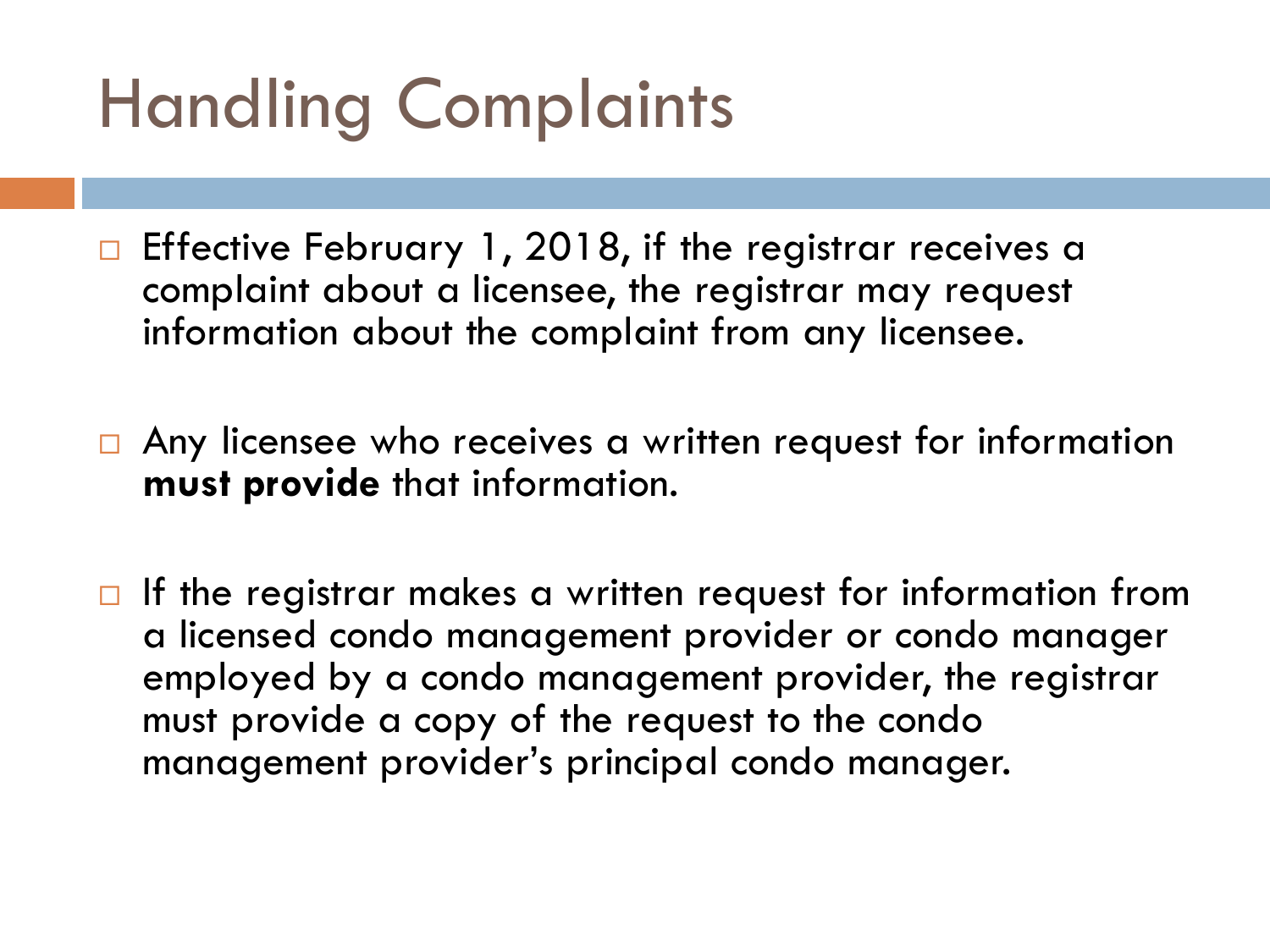# Handling Complaints Cont'd

- $\Box$  In handling complaints, subsection 57 (4) of the CMSA will authorize the registrar to do any of the following, as appropriate:
	- Attempt to **mediate or resolve** the complaint;
	- Give the licensee a **written warning**;
	- Require the licensee to take **further educational courses**;
	- Refer the matter, in whole or in part, to the **discipline committee**;
	- **Suspend, revoke or add conditions** to a licence;
	- **Refuse** to renew a licence; or,
	- Take further action as is appropriate in accordance with the CMSA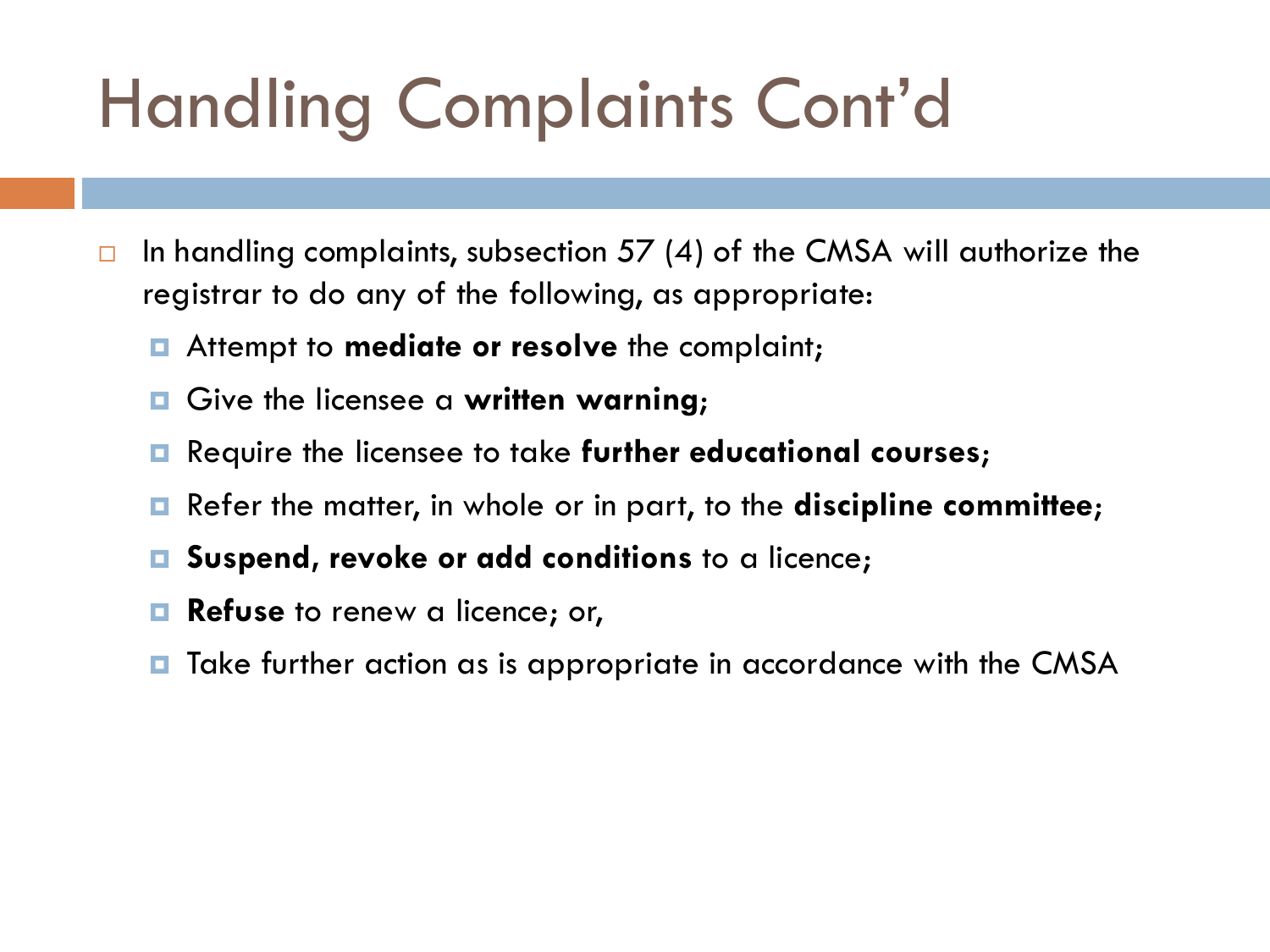# Handling Complaints Cont'd

### □ A licensee is prohibited from:

- □ Obstructing, interfering with or hindering any person from making a complaint to the registrar about a licensee.
- □ Obstructing, interfering with or hindering any person from providing information that the person is authorized to provide to the registrar, the director, a condo corporation, the board of a condo corporation or a condo management provider relating to the conduct of a licensee or the potential contravention or failure by any person to comply with the CMSA or its regulations.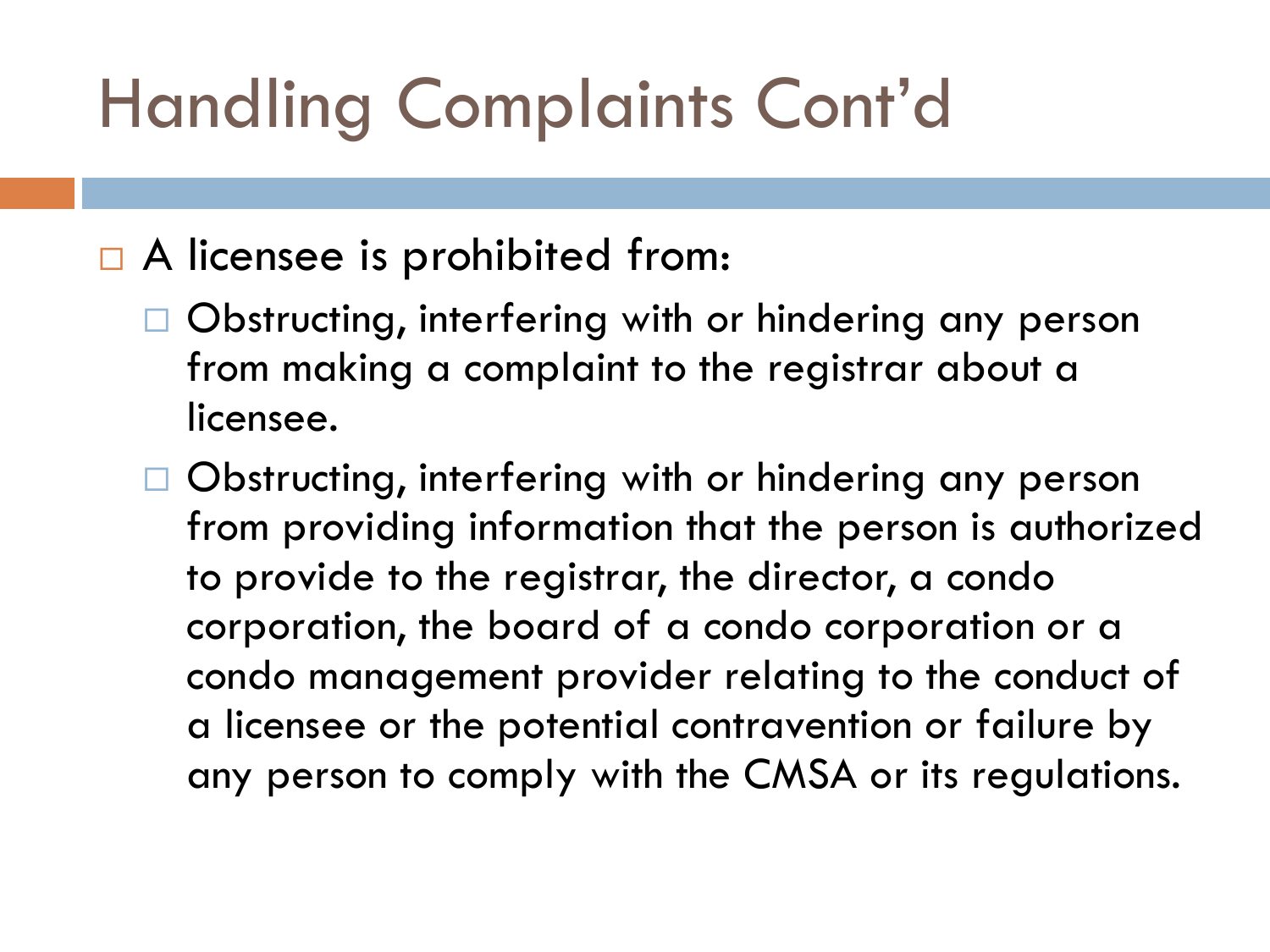# Discipline Proceedings

□ Effective February 1, 2018, the CMSA will establish a discipline committee to determine if a licensee has failed to comply with the Code of Ethics.

 The committee will have the following order-making powers:

- Require either the principal condo manager of the licensee or the licensee themselves to take **further educational courses**.
- Require the condo management services provider to **fund educational courses** for condo managers employed by the licensee.
- Impose a fine the committee considers appropriate, **to a maximum of \$25,000** to be paid by the licensee to the administrative authority.
- Fix and impose costs that the licensee is required to pay to the administrative authority.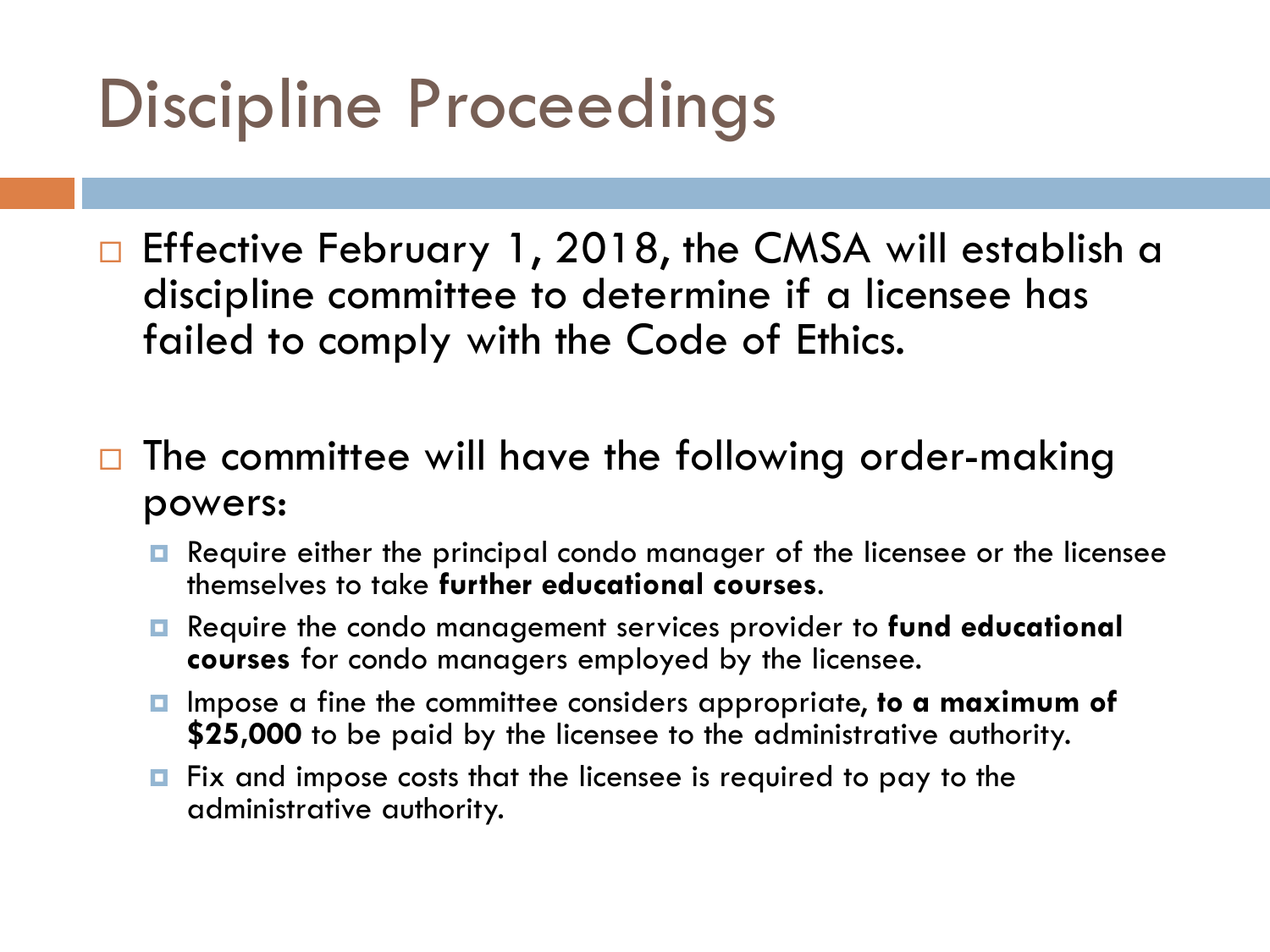# Discipline Proceedings Cont'd

- The Registrar has **2 years**, from the day on which the facts on which the complaint is based first came to the knowledge of the registrar, to refer a matter to the discipline committee.
- □ Appeal Proceedings:
	- **E** Effective February 1, 2018, the CMSA will establish an appeals committee to consider appeals from the discipline committee. The appeals committee may overturn, affirm, or modify the order of the discipline committee and may make any order that the discipline committee may make.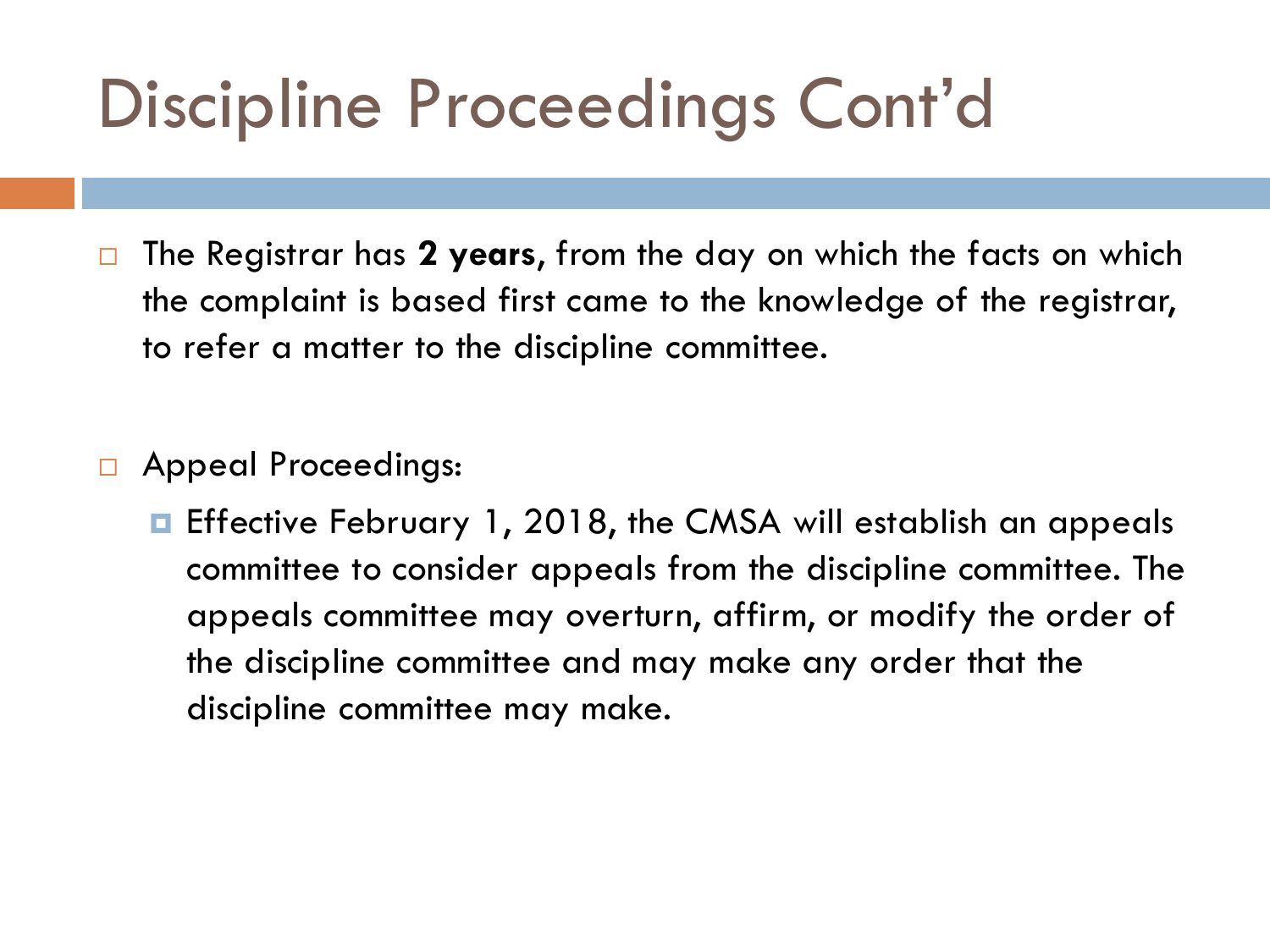### **Inspections**

- $\Box$  Effective February 1, 2018, the registrar may appoint persons to be inspectors and the inspectors will have the power to conduct inspections **without a warrant or court order** for the purposes of:
	- **E** ensuring compliance with the CMSA and its regulations;
	- **D** dealing with a complaint against a licensee; and,
	- **E** ensuring the licensee remains entitled to a licence.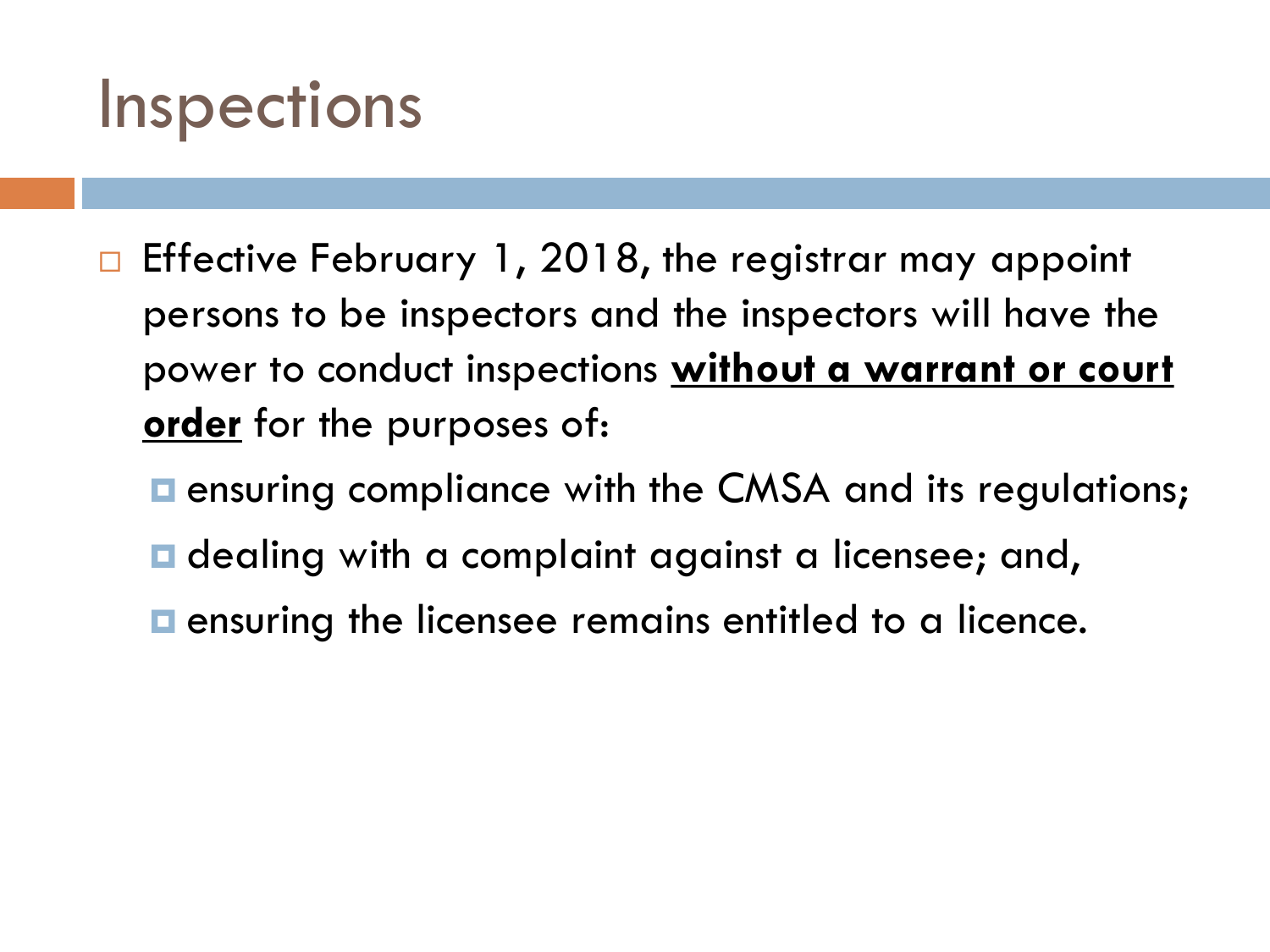### **Offences**

- $\Box$  Effective February 1, 2018, a person or entity, other than the administrative authority, is **guilty of an offence under the CMSA** if that person:
	- **P** Provides false information in an application, statement or return.
	- $\blacksquare$  Fails to comply with any order, direction, or other requirement, except for orders issued by the discipline or appeal committee.
	- Fails to comply with the CMSA, except for the code of ethics established under the Act.
	- **□** Fails to take reasonable care to prevent the provider from committing an offence (as officer or director of a condo management provider).